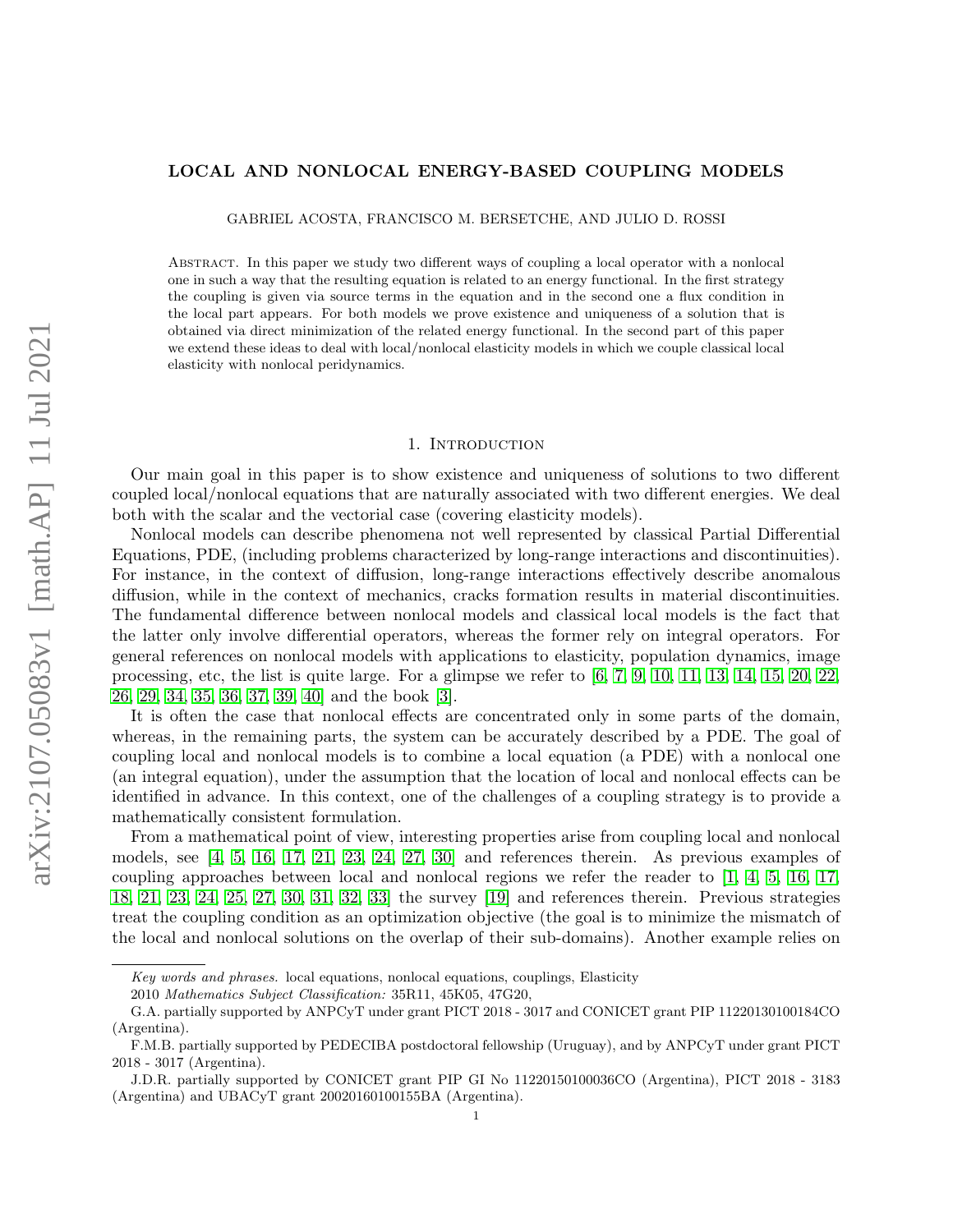the partitioned procedure as a general coupling strategy for heterogeneous systems, the system is divided into sub-problems in their respective sub-domains, which communicate with each other via transmission conditions. In [\[7\]](#page-29-0) the effects of network transportation on enhancing biological invasion is studied. The proposed mathematical model consists of one equation with nonlocal diffusion in a one-dimensional domain coupled via the boundary condition with a standard reaction-diffusion, in a two-dimensional domain. The results suggested that the fast diffusion enhances the spread in the domain in which the local diffusion takes place. In [\[16\]](#page-29-11), local and nonlocal problems were coupled through a prescribed region in which both kinds of equations overlap (the value of the solution in the nonlocal part of the domain is used as a Dirichlet boundary condition for the local part and vice-versa). This kind of coupling gives continuity of the solution in the overlapping region but does not preserve the total mass when Neumann boundary conditions are imposed. In [\[16\]](#page-29-11) and [\[21\]](#page-29-13), numerical schemes using local and nonlocal equations were developed and used to improve the computational accuracy when approximating a purely nonlocal problem. In [\[24\]](#page-29-15) and [\[30\]](#page-30-6) (see also [\[23,](#page-29-14) [27\]](#page-29-16)), evolution problems related to energies closely related to ours are studied (here we deal with stationary problems).

In this paper we introduce two different ways of coupling local and nonlocal models. Let us describe briefly what we have in mind and refer to the next section for the precise hypothesis and statements of our results. Here we fix a bounded domain  $\Omega \subset \mathbb{R}^N$  that is divided into two disjoint subdomains  $\Omega_{\ell}, \Omega_{n\ell} \subset \Omega$ ,  $\Omega_{\ell} \cup \Omega_{n\ell} = \Omega$ ,  $\Omega_{\ell} \cap \Omega_{n\ell} = \emptyset$ . In the first one,  $\Omega_{\ell}$ , we have a local operator while in the second one,  $\Omega_{n\ell}$ , we have a nonlocal operator. Therefore, we look for an energy that involves terms like

$$
\int_{\Omega_{\ell}} \frac{|\nabla u(x)|^2}{2} \mathrm{d}x
$$

(this is related to a local operator, the Laplacian, in  $\Omega_{\ell}$ ) and

$$
\frac{1}{2} \int_{\Omega_{n\ell}} \int_{\Omega_{n\ell}} J(x-y) (u(y) - u(x))^2 dy dx
$$

(that gives a nonlocal operator in  $\Omega_{n\ell}$ ). The main issue is then to couple the two regions. We deal here with two different couplings that we will call volumetric and mixed couplings. Volumetric couplings describe interactions between sets of positive N−dimensional measure while in mixed couplings volumetric parts of  $\Omega_{n\ell}$  and lower dimensional parts of  $\Omega_{\ell}$  can interact with each other. In the first case we add to our energy a term like

$$
\frac{1}{2}\int_{\Omega_{\ell}}\int_{\Omega_{n\ell}}J(x-y)(u(y)-u(x))^{2} dydx
$$

(notice that here we are integrating in  $\Omega_\ell \times \Omega_{n\ell}$ ) and in the latter case we fix a hypersurface on the boundary of  $\Omega_{\ell}$  (that we call Γ) and we add

$$
\frac{1}{2}\int_{\Omega_{nl}}\int_{\Gamma}G(x,z)\left(u(x)-u(z)\right)^{2}d\sigma(z)dx
$$

(remark that here we are integrating in  $\Omega_{nl} \times \Gamma$  and that  $\Gamma$  is a lower dimensional set).

Here we develop the theory looking for minimizers of energies that combine the previous terms. We show that under very general conditions on the domains and the kernels (conditions that mainly ensure some connectedness of the underlying topology behind the resulting problem) we have existence and uniqueness of a minimizer that verifies a set of equations coupling local and nonlocal operators. We deal both with the scalar and the vectorial case (in this last case we are able to include couplings between classical local elasticity models and the nonlocal elasticity model called peridynamics). To make the exposition as simple as possible we consider homogeneous Dirichlet boundary/exterior data.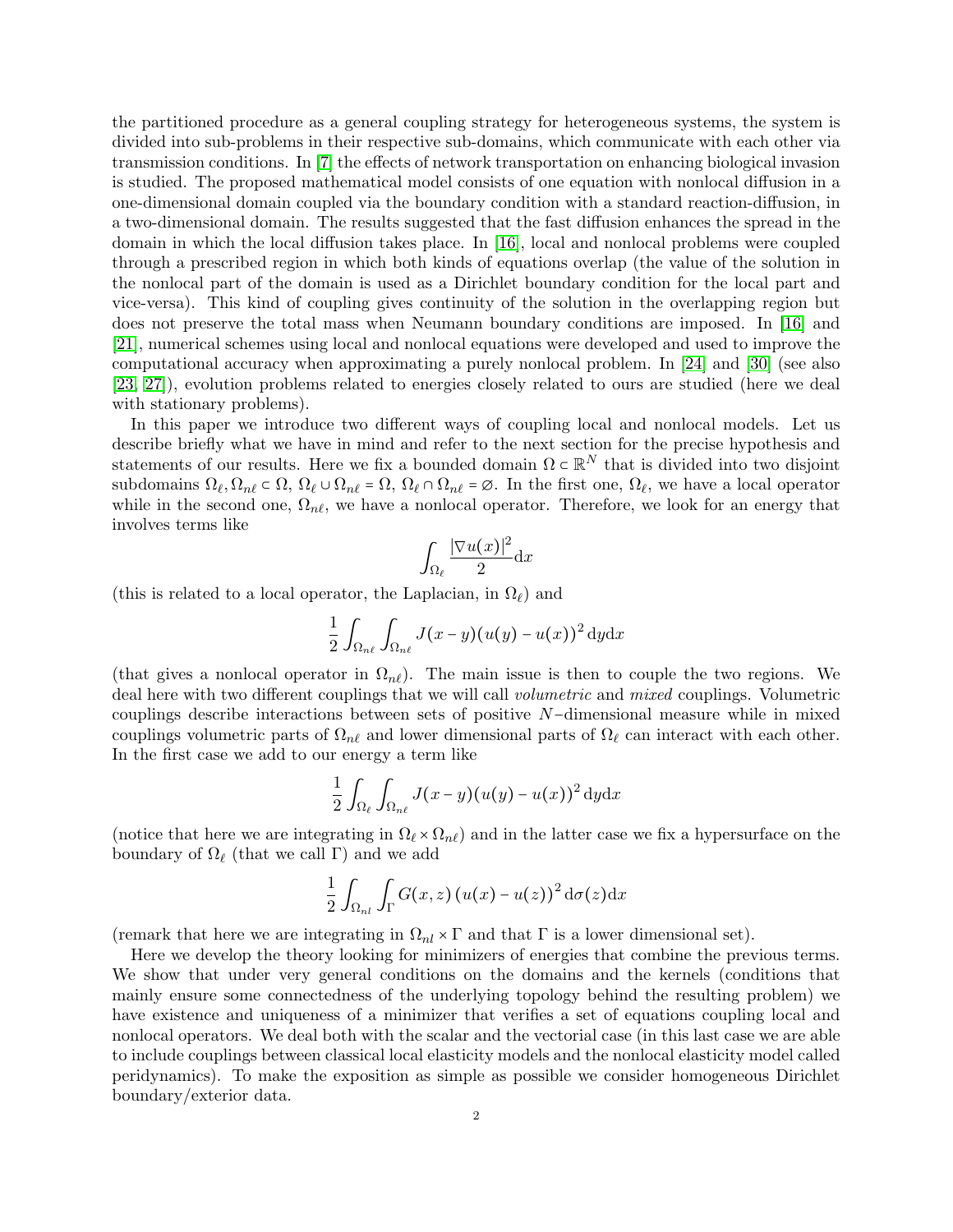The paper is organized as follows: in [2](#page-2-0) we introduce the precise conditions that we impose on our sets and kernels and we state our main results; in [3](#page-8-0) we deal with the scalar case and in [4](#page-16-0) we tackle the more involved vectorial case including elasticity models; finally, in [5](#page-26-0) we mention some possible extensions of our results.

#### 2. Main Results

<span id="page-2-0"></span>Let us describe in detail the general setting that we consider here. Along this work we consider an open bounded domain  $\Omega \subset \mathbb{R}^N$ . In our models it is assumed that  $\Omega$  is divided into two disjoint subdomains  $\Omega_{\ell}, \Omega_{n\ell} \subset \Omega$ . The first one,  $\Omega_{\ell}$ , is where local phenomena take place and the second one,  $\Omega_{n\ell}$ , is the domain where nonlocal effects occur. We assume that we can write  $\Omega = (\overline{\Omega}_{\ell} \cup \overline{\Omega}_{n\ell})^{\circ}$  (both and domain  $\Omega$ ) and  $\Omega$  are assumed to be even. Notice that it mean happen that  $\partial \Omega$  and  $\partial \Omega$  i subdomains  $\Omega_\ell$  and  $\Omega_{n\ell}$  are assumed to be open). Notice that it may happen that  $\partial\Omega_\ell \cap \partial\Omega \neq \emptyset$  or  $\partial\Omega_\ell \subset \Omega$  as illustrated in Figure 1 (it also may happen that  $\partial\Omega_{n\ell} \cap \partial\Omega \neq \emptyset$  or  $\partial\Omega_{n\ell} \subset \Omega$ ).



FIGURE 1. Two possible partitions  $\Omega_{\ell} \cup \Omega_{n\ell} = \Omega$ .

We will consider a nonlocal operator that involves a kernel  $J : \mathbb{R}^N \to \mathbb{R}$  that is a nonnegative measurable function. For J we assume

- (J1) there exist  $\delta > 0$  and  $C > 0$  such that  $J(z) > C$  for all z such that  $||z|| \leq 2\delta$ .
- (J2) the convolution  $T_J(f) = J * f$  defines a compact operator in  $L^2(\Omega_{n\ell})$ .

In our models, J is a kernel that encodes the effect of a general *volumetric* nonlocal interaction. Condition (J1) guarantees the influence of nonlocality within an horizon of size at least  $2\delta$  while  $(J2)$  is a technical requirement fulfilled, for instance, by continuous kernels, characteristic functions, or even for  $L^2$  kernels, (this holds since these kernels produce Hilbert-Schmidt operators of the form  $f \mapsto T(f)(x) := \int k(x, y) f(y) dy$  that are compact if  $k \in L^2$ , see Chapter VI in [\[8\]](#page-29-20)).

Now we need to introduce a connectivity condition.

<span id="page-2-1"></span>**Definition 2.1.** We say that an open set  $D \in \mathbb{R}^N$  is  $\delta$ -connected, with  $\delta \ge 0$ , if it can not be muitten as a disjoint union of two (polatively) appropriativity at that are at distance except an written as a disjoint union of two (relatively) open nontrivial sets that are at distance greater or equal than  $\delta$ .

Notice that if D is  $\delta$  connected then it is  $\delta'$  connected for any  $\delta' \geq \delta$ . From [2.1,](#page-2-1) we notice that 0−connectedness agrees with the classical notion of being connected (in particular, open connected sets are  $\delta$ -connected). [2.1](#page-2-1) can be written in an equivalent way: an open set D is  $\delta$ -connected if given two points  $x, y \in D$ , there exists a finite number of points  $x_0, x_1, ..., x_n \in D$  such that  $x_0 = x$ ,  $x_n = y$  and  $dist(x_i, x_{i+1}) < \delta$ .

Loosely speaking  $\delta$ -connectedness combined with  $(J1)$  says that the effect of nonlocality can travel beyond the horizon  $2\delta$  through the whole domain.

With [2.1](#page-2-1) at hand we can write the following extra assumptions on the local/nonlocal sets.

- (1)  $\Omega_{\ell}$  is connected and smooth ( $\Omega_{\ell}$  has Lipschitz boundary),
- (2)  $\Omega_{n\ell}$  is  $\delta$ -connected.

In order to keep our presentation as simple as possible volumetric couplings are modeled by means of the same kernel J (however, other choices are possible, see [2.4](#page-4-0) below).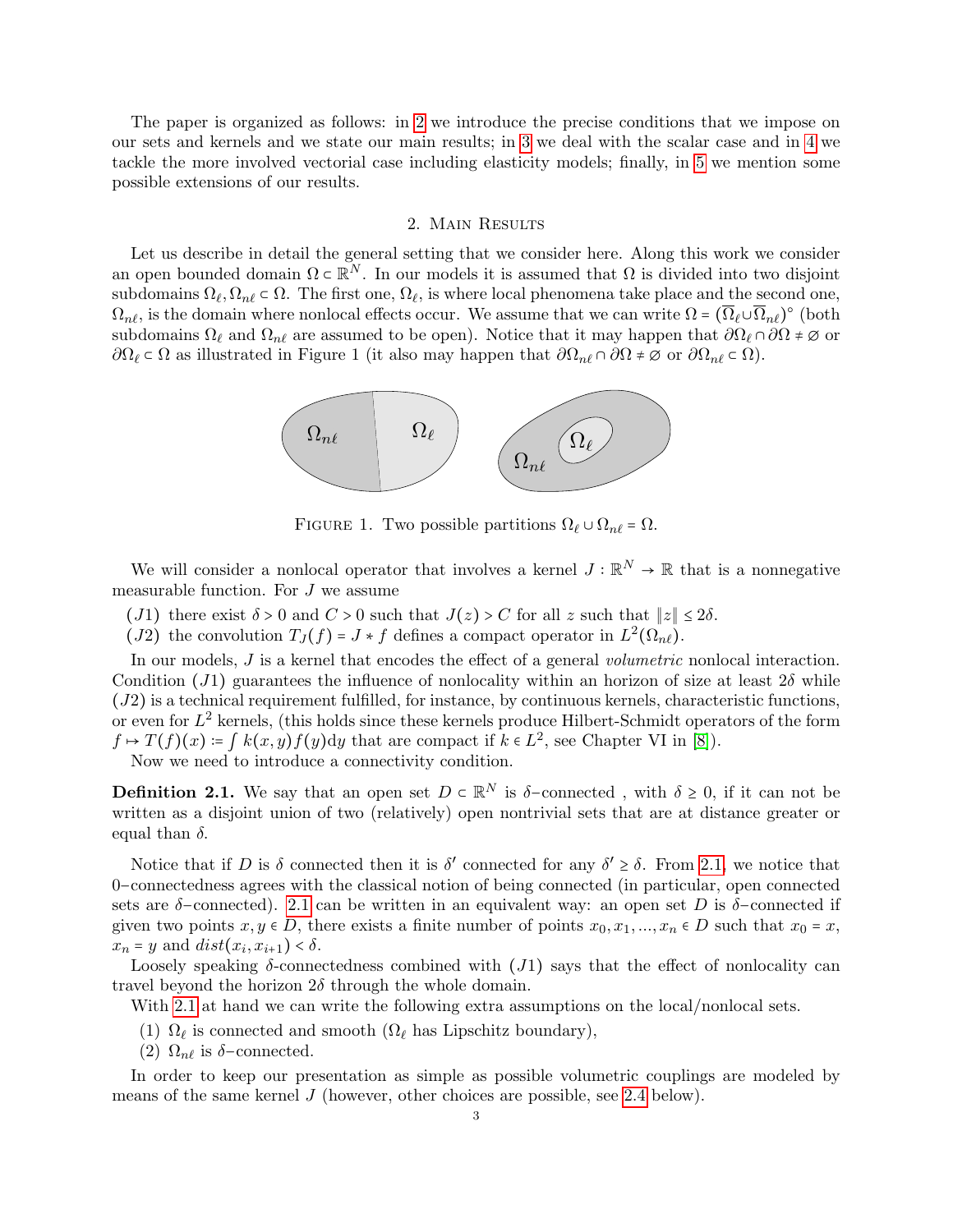Mixed couplings, on the other hand, are restricted to interactions of  $\Omega_{n\ell}$  with a fixed smooth hypersurface  $\Gamma \subset \partial \Omega_{\ell}$ . In this context a nonnegative and measurable function  $G : \Gamma \times \Omega_{n\ell} \mapsto \mathbb{R}$ , plays the role of the associated kernel. The following condition is a substitute of the volumetric counterpart.

(G1) there exist  $\delta > 0$  and  $C > 0$  such that for any  $(x, y) \in \Gamma \times \Omega_{n\ell}$ ,  $G(x, y) > C$  if  $||x - y|| \le 2\delta$ . Finally, in order to avoid trivial couplings in any of the two cases, we impose that  $\Omega_\ell$  and  $\Omega_{n\ell}$  need to be closer than the horizon of the involved kernel,

 $(P1)$  dist $(\Omega_{\ell}, \Omega_{n\ell}) < \delta$ ,<br>(*P*2) dist(*F* Q) is (P2) dist(Γ,  $\Omega_{n\ell}$ ) < δ.

Remark 2.2. Our results are valid for more general domains. In fact, we assumed that  $\Omega_\ell$  is connected and that  $\Omega_{n\ell}$  is  $\delta$ -connected with  $dist(\Omega_{\ell}, \Omega_{n\ell}) < \delta$ , but we can also handle the case in which  $\Omega_\ell$  has several connected components and  $\Omega_{n\ell}$  has several δ–connected components as long as they are close between them. See Remark [3.4](#page-11-0) for extra details. We prefer to state our results under conditions  $(1), (2), (G1)$  and  $(P1), (P2)$  just to simplify the presentation.

2.1. Scalar problems. As a warm up we first deal with the scalar case, that is, we look for minimizers of local/nonlocal energies with different coupling terms defined for real valued functions  $u : \Omega \to \mathbb{R}$ . This case is simpler but it contains many of the difficulties that we face when dealing with the complete elasticity local/nonlocal model. As it is usual when one deals with nonlocal problems one needs u to be defined outside  $\Omega$  by imposing that u agrees with a prescribed datum, see below.

Let us introduce the models and energies that we study.

2.1.1. First model. Coupling local/nonlocal problems via source terms. Our aim is to look for a scalar problem with an energy that combines local and nonlocal terms acting in different subdomains,  $\Omega_{\ell}$  and  $\Omega_{n\ell}$ , of  $\Omega$ .



FIGURE 2. Nonlocal interactions from  $x$  in the first model

We consider the following energy:

$$
E_i(u) \coloneqq \int_{\Omega_\ell} \frac{|\nabla u(x)|^2}{2} \mathrm{d}x + \frac{1}{2} \int_{\Omega_{n\ell}} \int_{\mathbb{R}^N} J(x-y)(u(y)-u(x))^2 \, \mathrm{d}y \mathrm{d}x - \int_{\Omega} f(x)u(x) \mathrm{d}x.
$$

Notice that here we are integrating in the whole  $\mathbb{R}^N$ , hence, to evaluate this energy we have to take a fixed exterior datum (that we assume homogeneous for simplicity)  $u(x) = 0$ , for  $x \notin \Omega$ . For a non-homogeneous datum  $u = g_d \neq 0$  in  $\mathbb{R}^N \setminus \Omega$  we just have to extend  $g_d$  to the whole  $\mathbb{R}^N$  and then consider the problem for  $w = u - g_d$ .

In this energy we have

<span id="page-3-0"></span>
$$
\frac{1}{2} \int_{\Omega_{n\ell}} \int_{\mathbb{R}^N} J(x - y) (u(y) - u(x))^2 dy dx \tag{2.1}
$$

that can be decomposed as

$$
\frac{1}{2}\int_{\Omega_{n\ell}}\int_{\mathbb{R}^N\setminus\Omega_{\ell}}J(x-y)(u(y)-u(x))^2\,\mathrm{d}y\mathrm{d}x+\frac{1}{2}\int_{\Omega_{n\ell}}\int_{\Omega_{\ell}}J(x-y)(u(y)-u(x))^2\,\mathrm{d}y\mathrm{d}x.
$$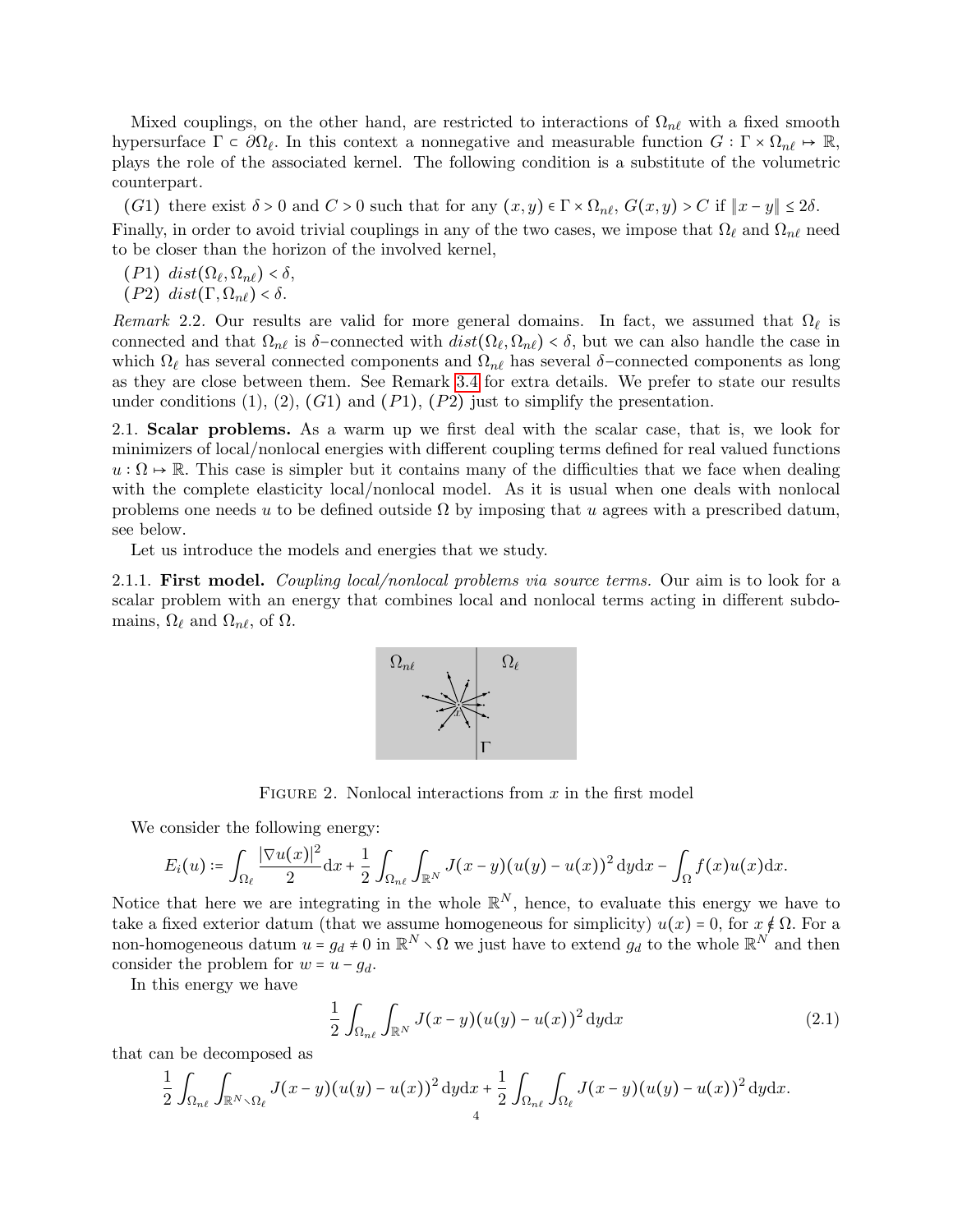The first part gives a nonlocal operator in  $\Omega_{n\ell}$  while the second term encodes the coupling between  $\Omega_{n\ell}$  and  $\Omega_{\ell}$ . In the double integral [\(2.1\)](#page-3-0) we observe that two points, x and y, interact if and only if one of them is in  $\Omega_{n\ell}$ .

Notice that the energy  $E_i$  is well defined and finite for functions in the space

<span id="page-4-4"></span><span id="page-4-3"></span>
$$
H_i = \Big\{ u \in L^2(\Omega), u|_{\Omega_\ell} \in H^1(\Omega_\ell), u = 0 \text{ in } \mathbb{R}^N \setminus \Omega \Big\}.
$$

Here we look for minimizers of  $E_i$  in  $H_i$ . Our first result reads as follows:

<span id="page-4-2"></span>**Theorem 2.3.** Assume (J1), (J2), (1), (2) and (P1). Given  $f \in L^2(\Omega)$  there exists a unique minimizer of  $E_i$  in  $H_i$ . The unique minimizer is a weak solution to the equation

$$
\begin{cases}\n-f(x) = \Delta u(x) + \int_{\Omega_{n\ell}} J(x - y)(u(y) - u(x)) dy, & x \in \Omega_{\ell}, \\
\partial_{\eta} u(x) = 0, & x \in \partial\Omega_{\ell} \cap \Omega, \\
u(x) = 0, & x \in \partial\Omega \cap \partial\Omega_{\ell},\n\end{cases}
$$
\n(2.2)

in  $\Omega_\ell$  and to the following nonlocal equation in  $\Omega_{n\ell}$ , with the nonlocal Dirichlet exterior condition

$$
\begin{cases}\n-f(x) = \int_{\mathbb{R}^N \setminus \Omega_{n\ell}} J(x-y)(u(y) - u(x)) \mathrm{d}y + 2 \int_{\Omega_{n\ell}} J(x-y)(u(y) - u(x)) \mathrm{d}y, & x \in \Omega_{n\ell}, \\
u(x) = 0, & x \in \mathbb{R}^N \setminus \Omega.\n\end{cases} (2.3)
$$

<span id="page-4-0"></span>Remark 2.4. We can consider more general energies such as

<span id="page-4-1"></span>
$$
E_i(u) \coloneqq \int_{\Omega_\ell} \frac{|\nabla u(x)|^2}{2} dx + \frac{1}{2} \int_{\Omega_{n\ell}} \int_{\mathbb{R}^N \setminus \Omega_\ell} J(x - y) (u(y) - u(x))^2 dy dx
$$
  
+ 
$$
\frac{1}{2} \int_{\Omega_{n\ell}} \int_{\Omega_\ell} G(x - y) (u(y) - u(x))^2 dy dx - \int_{\Omega} f(x) u(x) dx.
$$
 (2.4)

Here there are two different kernels involved, J and G. The use of a different kernel for the interactions between  $\Omega_\ell$  and  $\Omega_{n\ell}$  can be handled with similar arguments (see below, where in our second model we deal with two different kernels, the second one acting in sets of different dimension). In this first model, to simplify the presentation, we prefer to consider only one kernel and take  $J = G$  in  $(2.4)$ .

Remark 2.5. A probabilistic interpretation of this model in terms of particle systems runs as follows: take an exponential clock that controls the jumps of the particles, in the local region  $\Omega_\ell$  the particles move continuously according to Brownian motion (with a reflexion at  $\Gamma$ , the part of the boundary of  $\Omega_\ell$  inside  $\Omega$ ) and when the clock rings a new position is sorted according to the kernel  $J(x - \cdot)$ , then they jump if the new position is in the nonlocal region  $\Omega_{n\ell}$  (if the sorted position lies outside  $\Omega_{n\ell}$  then particles just continue moving by Brownian motion ignoring the ring of the clock); while in the nonlocal region  $\Omega_{n\ell}$  the particles stay still until the clock rings and then they jump using the kernel  $J(x - \cdot)$  to select the new position in the whole  $\mathbb{R}^N$ . The particle gets killed when it arrives to  $\mathbb{R}^N \setminus \Omega$  (coming from  $\Omega_\ell$  by Brownian motion or jumping from  $\Omega_{n\ell}$ ).

The minimizer to our functional  $E_i(u)$  gives the stationary distribution of particles provided that there is an external source f (that adds particles where  $f > 0$  and remove particles where  $f < 0$ ).

Remark 2.6. We can also consider the energy

$$
\widetilde{E}_i(u) \coloneqq \int_{\Omega_\ell} \frac{|\nabla u(x)|^2}{2} \mathrm{d}x + \frac{1}{2} \int_{\mathbb{R}^N \times \Omega_\ell} \int_{\mathbb{R}^N} J(x-y)(u(y) - u(x))^2 \, \mathrm{d}y \mathrm{d}x - \int_{\Omega} f(x)u(x) \mathrm{d}x.
$$

Notice that now the double integral takes place in the set  $(\mathbb{R}^N \setminus \Omega_\ell) \times \mathbb{R}^N$ . Here we have that two points, x and y, interact if and only if one of them is not in  $\Omega_\ell$  (therefore, now there are nonlocal interactions between  $\Omega_\ell$  and  $\mathbb{R}^N \setminus \Omega$  that were not present in the previous energy  $E_i$ ).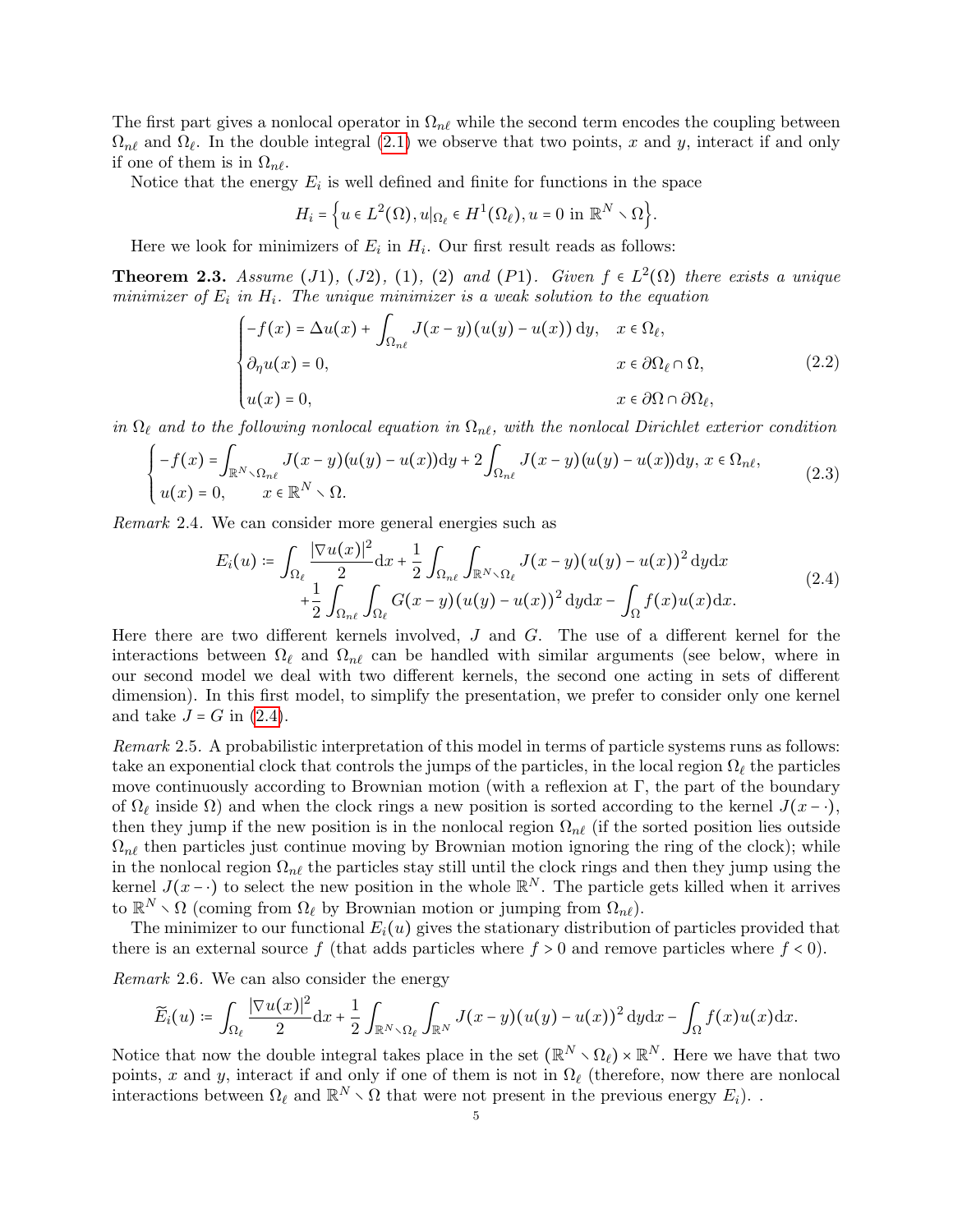With the same ideas used to deal with  $E_i$  we can show that there is a unique minimizer of  $E_i$  in  $H_i = \{u \in L^2(\Omega), u|_{\Omega_\ell} \in H^1(\Omega_\ell), u = 0 \text{ in } \mathbb{R}^N \setminus \Omega\}.$  In this case the limit problem reads as

$$
\begin{cases}\n-f(x) = \Delta u(x) + \int_{\mathbb{R}^N \setminus \Omega_\ell} J(x - y)(u(y) - u(x)) \, dy, & x \in \Omega_\ell, \ t > 0, \\
\partial_\eta u(x) = 0, & x \in \partial\Omega_\ell \cap \Omega, \\
u(x) = 0, & x \in \partial\Omega \cap \partial\Omega_\ell,\n\end{cases}
$$

and

$$
\begin{cases}\n-f(x) = \int_{\mathbb{R}^N \setminus \Omega_{n\ell}} J(x-y)(u(y) - u(x)) \mathrm{d}y + 2 \int_{\Omega_{n\ell}} J(x-y)(u(y) - u(x)) \mathrm{d}y, \ x \in \Omega_{n\ell}, \\
u(x) = 0, \qquad x \in \mathbb{R}^N \setminus \Omega.\n\end{cases}
$$

2.1.2. Second model. Coupling local/nonlocal problems via flux terms. For the second model we fix a smooth hypersurface  $\Gamma \subset \partial\Omega_\ell \cap \Omega$ , and use a different nonnegative kernel  $G : \Gamma \times \Omega_{n\ell} \to \mathbb{R}$  that will control the coupling between the local and the nonlocal regions.



FIGURE 3. Nonlocal interactions from  $x$  in the second model

Our aim now is to look for a scalar problem with an energy that combines local and nonlocal terms acting in different subdomains,  $\Omega_{\ell}$  and  $\Omega_{n\ell}$ , of  $\Omega$ , but now the coupling is made balancing the fluxes across the two subdomains, in the local domain we use the flux across Γ.

For a scalar function  $u : \Omega \to \mathbb{R}$ ,  $u \in L^2(\Omega)$  we consider

$$
E_{ii}(u) \coloneqq \int_{\Omega_{\ell}} \frac{|\nabla u(x)|^2}{2} dx + \frac{1}{2} \int_{\Omega_{n\ell}} \int_{\mathbb{R}^N \setminus \Omega_{\ell}} J(x - y)(u(y) - u(x))^2 dy dx
$$
  
+ 
$$
\frac{1}{2} \int_{\Omega_{n\ell}} \int_{\Gamma} G(x, z) (u(x) - u(z))^2 d\sigma(z) dx - \int_{\Omega} f(x) u(x) dx.
$$

Notice that here we are integrating again in the whole  $\mathbb{R}^N$ , hence, to evaluate this energy we have to take a fixed exterior datum  $u(x) = 0$ , for  $x \notin \Omega$ . As before, we just considered homogeneous Dirichlet conditions. Hence, we look for minimizers in the natural set associated with the energy and the Dirichlet exterior boundary condition,

<span id="page-5-1"></span>
$$
H_{ii} = \Big\{ u \in L^2(\Omega), u|_{\Omega_\ell} = u \in H^1(\Omega_\ell), u = 0 \text{ in } \mathbb{R}^N \setminus \Omega \Big\}.
$$

Our result for this second case reads as follows,

<span id="page-5-0"></span>**Theorem 2.7.** Assume (J1), (J2), (1), (2), (G1) and (P2). Given  $f \in L^2(\Omega)$  there exists a<br>unique minimizer  $y \circ f$ ,  $F_{\text{min}}$ ,  $T_{\text{max}}$  whenever minimizer  $y \circ g$  as used achtion to a local experience unique minimizer u of  $E_{ii}$  in  $H_{ii}$ . The unique minimizer u is a weak solution to a local equation in  $\Omega_{\ell}$ ,

$$
\begin{cases}\n-f(x) = \Delta u(x) & x \in \Omega_{\ell}, \\
u(x) = 0, & x \in \partial\Omega_{\ell} \cap \partial\Omega, \\
\frac{\partial u}{\partial \eta}(x) = \chi_{\Gamma}(x) \int_{\Omega_{nl}} G(x, y)(u(y) - u(x)) \,dy, & x \in \partial\Omega_{\ell} \cap \Omega,\n\end{cases} (2.5)
$$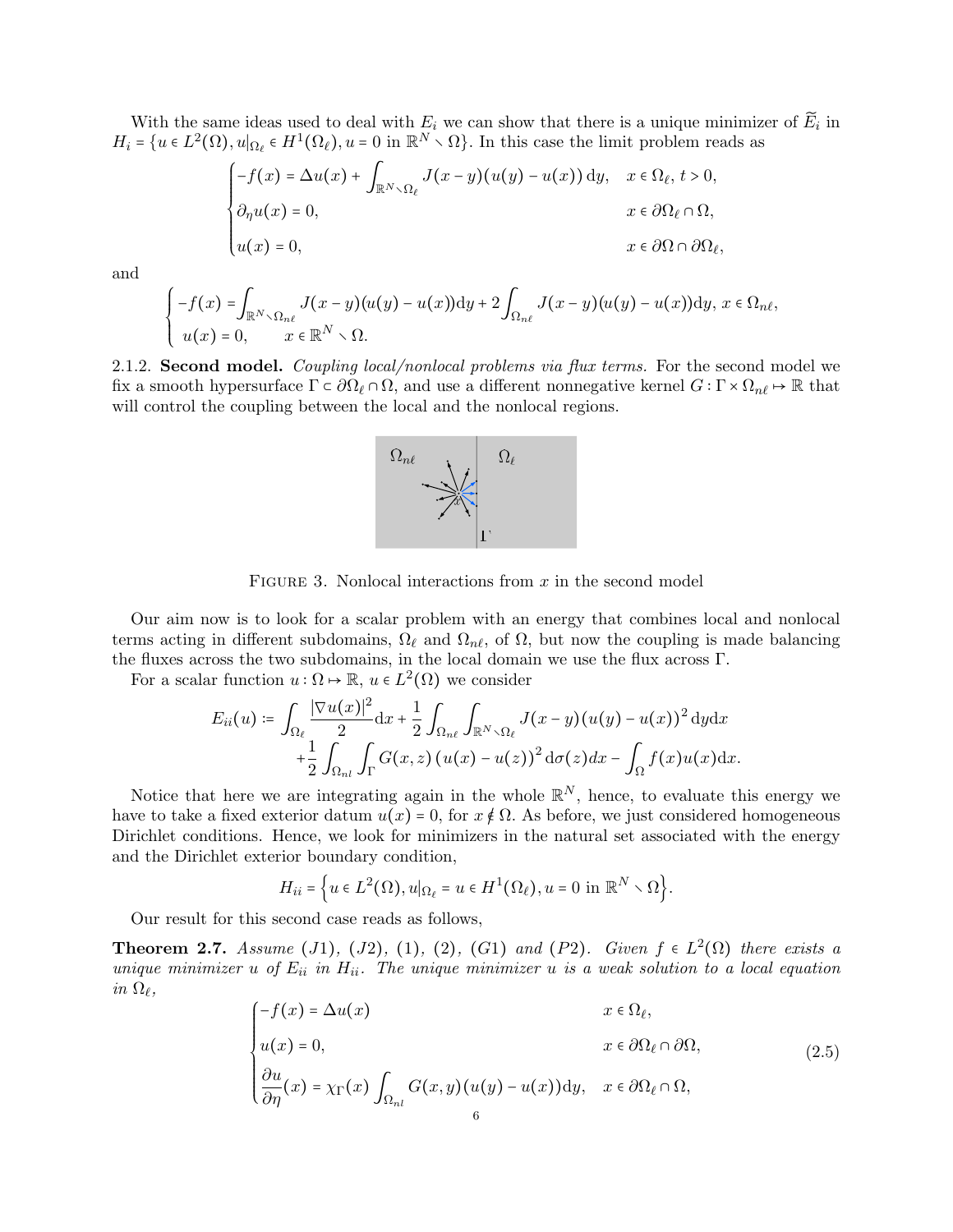and a nonlocal one in  $\Omega_{n\ell}$ ,

<span id="page-6-1"></span>
$$
\begin{cases}\n-f(x) = 2 \int_{\Omega_{n\ell}} J(x - y)(u(y) - u(x)) dy + \int_{\Gamma} G(y, x)(u(x) - u(y)) d\sigma(y) \\
-\int_{\mathbb{R}^N \setminus \Omega} J(x - y)u(x) dy, & x \in \Omega_{n\ell}, \\
u(x) = 0, & x \in \mathbb{R}^N \setminus \Omega.\n\end{cases}
$$
\n(2.6)

Notice that here the coupling term appears as a flux boundary condition for the local part of the problem.

Remark 2.8. A probabilistic interpretation of this model in terms of particle systems runs as follows: in the local region  $\Omega_{\ell}$  the particles move according to Brownian motion and when they arrive to the interface  $\Gamma$  they pass to the nonlocal region; in the nonlocal region, as before, we take an exponential clock that controls the jumps of the particles, and when the clock rings a new position is sorted according to the kernel  $J(x - \cdot)$  (for the movements from  $\Omega_{n\ell}$  to  $\mathbb{R}^N \setminus \Omega$ ) or according to  $G(\cdot, x)$  for jumping back to the local region entering at a point in the hypersurface, Γ. The particle gets killed when it arrives to  $\mathbb{R}^N \setminus \Omega$ .

As before, the minimizer to our functional  $E_{ii}(u)$  gives the stationary distribution of particles provided that there is an external source  $f$  (that adds particles where  $f > 0$  and remove particles where  $f < 0$ .

2.2. Vectorial problems. Following the scalar case, we look for functions  $U : \Omega \to \mathbb{R}^N$ , that are minimizers of local/nonlocal energies restricting our interest to 'elastic' related models. As in the scalar case, one needs U to be defined outside  $\Omega$  (i.e. in the whole  $\mathbb{R}^N$ ) by imposing a prescribed datum, see below. For the sake of simplicity we consider in detail only the quadratic functional associated to the linearized equations of elasticity. Some possible extensions for more general functionals are pointed out in [5.4.](#page-28-5)

2.2.1. First model. Coupling local/nonlocal elasticity models via source terms. In this case, we consider the local/nonlocal energy

$$
E_I(U) \coloneqq \Xi(U) + \frac{1}{2} \int_{\Omega_{n\ell}} \int_{\mathbb{R}^N} J(x - y) |(x - y) \cdot (U(y) - U(x))|^2 \, \mathrm{d}y \mathrm{d}x - \int_{\Omega} F(x) U(x) \mathrm{d}x, \tag{2.7}
$$

with

$$
\Xi(U) \coloneqq \mu \int_{\Omega_\ell} |\mathcal{E}(U)(x)|^2 \mathrm{d}x + \frac{\lambda}{2} \int_{\Omega_\ell} (div(U)(x))^2 \mathrm{d}x,
$$

and where  $\mathcal{E}(U)$  stands for the so-called linearized *strain* tensor

<span id="page-6-2"></span><span id="page-6-0"></span>
$$
\mathcal{E}(U) = \frac{\nabla U + \nabla U^T}{2},\tag{2.8}
$$

and  $\mu$ ,  $\lambda$ , are the so-called Lamé coefficients (that we assume to be positive).

Since we are integrating in the whole  $\mathbb{R}^N$ , we have to take a fixed *Dirichlet* exterior datum  $U(x) = G<sub>D</sub>(x)$ , for  $x \notin \Omega$ . As we did before for the scalar case, we write in detail the *homogenous* case, i.e. we assume  $G_D \equiv 0$ . In this context, we look for minimizers in the space

$$
H_I=\Big\{U:U|_{\Omega}\in L^2(\Omega:{\mathbb R}^N),u|_{\Omega_{\ell}}\in H^1(\Omega_{\ell}: {\mathbb R}^N), U=0\text{ in }{\mathbb R}^N\smallsetminus\Omega\Big\}.
$$

For this model we have the following theorem, where we use the standard notation  $\sigma(x)$  for the *linearized* stress tensor  $\sigma = 2\mu \mathcal{E}(U) + \lambda div(U) Id$  and where *Div* denotes the -capitalized- divergence operator acting on matrices in a row-wise sense.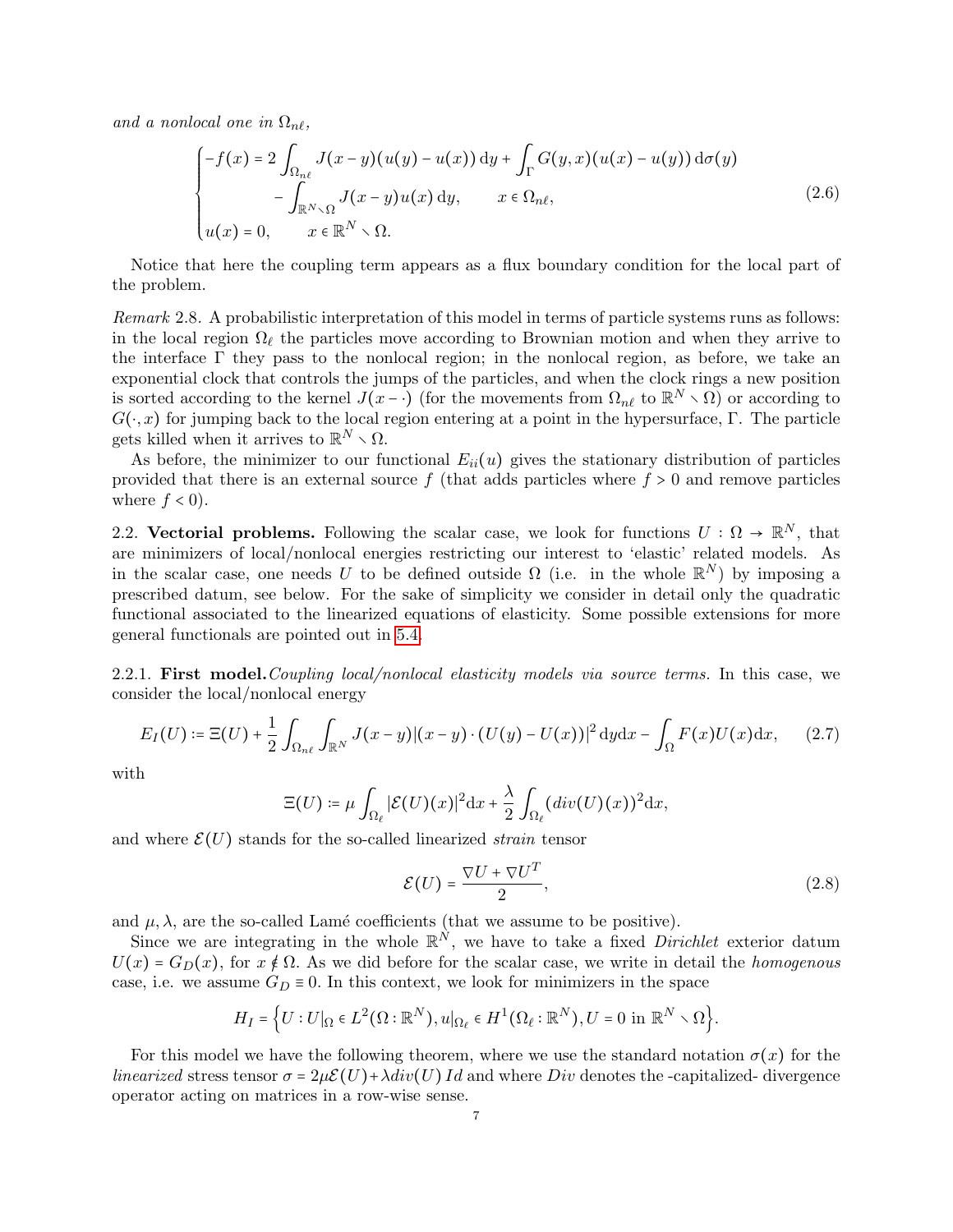<span id="page-7-0"></span>**Theorem 2.9.** Assume (J1), (J2), (1), (2) and (P1). Given  $F \in L^2(\Omega)$  there exists a unique minimizer U of  $E_I$  in  $H_I$ . Moreover, the minimizer U of  $E_I$  in  $H_I$  is a weak solution to

$$
\begin{cases}\nF(x) = Div(\sigma(x)) + \int_{\Omega_{n\ell}} J(x-y)[(x-y) \otimes (x-y)](U(x) - U(y)) \,dy, & x \in \Omega_{\ell}, \\
\sigma(x)\eta = 0, & x \in \Gamma = \partial\Omega_{\ell} \cap \partial\Omega_{n\ell}, \\
U(x) = 0, & x \in \partial\Omega \cap \partial\Omega_{\ell},\n\end{cases}
$$

in  $\Omega_{\ell}$  and

$$
F(x) = \int_{\mathbb{R}^N \setminus \Omega_{n\ell}} J(x - y) [(x - y) \otimes (x - y)] (U(x) - U(y)) dy
$$
  
+ 
$$
2 \int_{\Omega_{n\ell}} J(x - y) [(x - y) \otimes (x - y)] (U(x) - U(y)) dy,
$$

in  $\Omega_{n}$ .

Remark 2.10. In classical elasticity theory [\[12,](#page-29-21) [28\]](#page-29-22), internal forces arising between neighboring parts of a solid body are assumed to act "locally" across the common boundary between them. In peridynamics, material points can interact with one another within a certain length scale -usually called a horizon- through a bond. Thanks to this approach, it is possible to reflect properties of the microstructure of the body, a capability beyond the classical elasticity theory. In our model, the elastic energy [\(2.7\)](#page-6-0), takes into account the interaction between two different materials. We assume that the deformation field associated to one of them (occupying the portion described by  $\Omega_{\ell}$ ) can be properly described by the classical linearized elasticity while for the other material (described by  $\Omega_{n\ell}$ , a nonlocal (peridynamic) model is better suited. Both parts interact through the bond modelled by the kernel J.

There are basically two different approaches for finding static or equilibrium states in mechanics. By minimizing an appropriate energy functional or by balancing all the involved forces acting on the system. In this case, the explicit form of these forces are visible in the Euler-Lagrange equations associated to our minimization problem, given in [2.9.](#page-7-0)

2.2.2. Second model. Coupling local/nonlocal elasticity models via flux terms. For  $U : \Omega \to \mathbb{R}^N$ , and  $\Gamma \subseteq \partial \Omega_\ell \setminus \partial \Omega$ , we consider the local/nonlocal energy

$$
E_{II}(u) \coloneqq \Xi(U) + \frac{1}{2} \int_{\Omega_{n\ell}} \int_{\mathbb{R}^N \setminus \Omega_{\ell}} J(x - y) |(x - y) \cdot (U(y) - U(x))|^2 dy dx
$$
  
+ 
$$
\frac{1}{2} \int_{\Omega_{n\ell}} \int_{\Gamma} G(x, y) |(x - y) \cdot (U(y) - U(x))|^2 d\sigma(y) dx - \int_{\Omega} F(x)U(x) dx.
$$
 (2.9)

Notice that, as in the first model, we are integrating in the whole  $\mathbb{R}^N$ , therefore to evaluate this energy we have to take a fixed *Dirichlet* exterior datum. To simplify, as we did before, we just consider homogeneous Dirichlet conditions,  $U(x) = 0$ , for  $x \notin \Omega$ .

For this energy, we look for minimizers in the space

<span id="page-7-1"></span>
$$
H_{II}=\Big\{U:U|_{\Omega}\in L^2\big(\Omega:{\mathbb R}^N\big),U|_{\Omega_\ell}\in H^1\big(\Omega_\ell:{\mathbb R}^N\big),U=0\text{ in }{\mathbb R}^N\smallsetminus\Omega\Big\}.
$$

We prove the following result.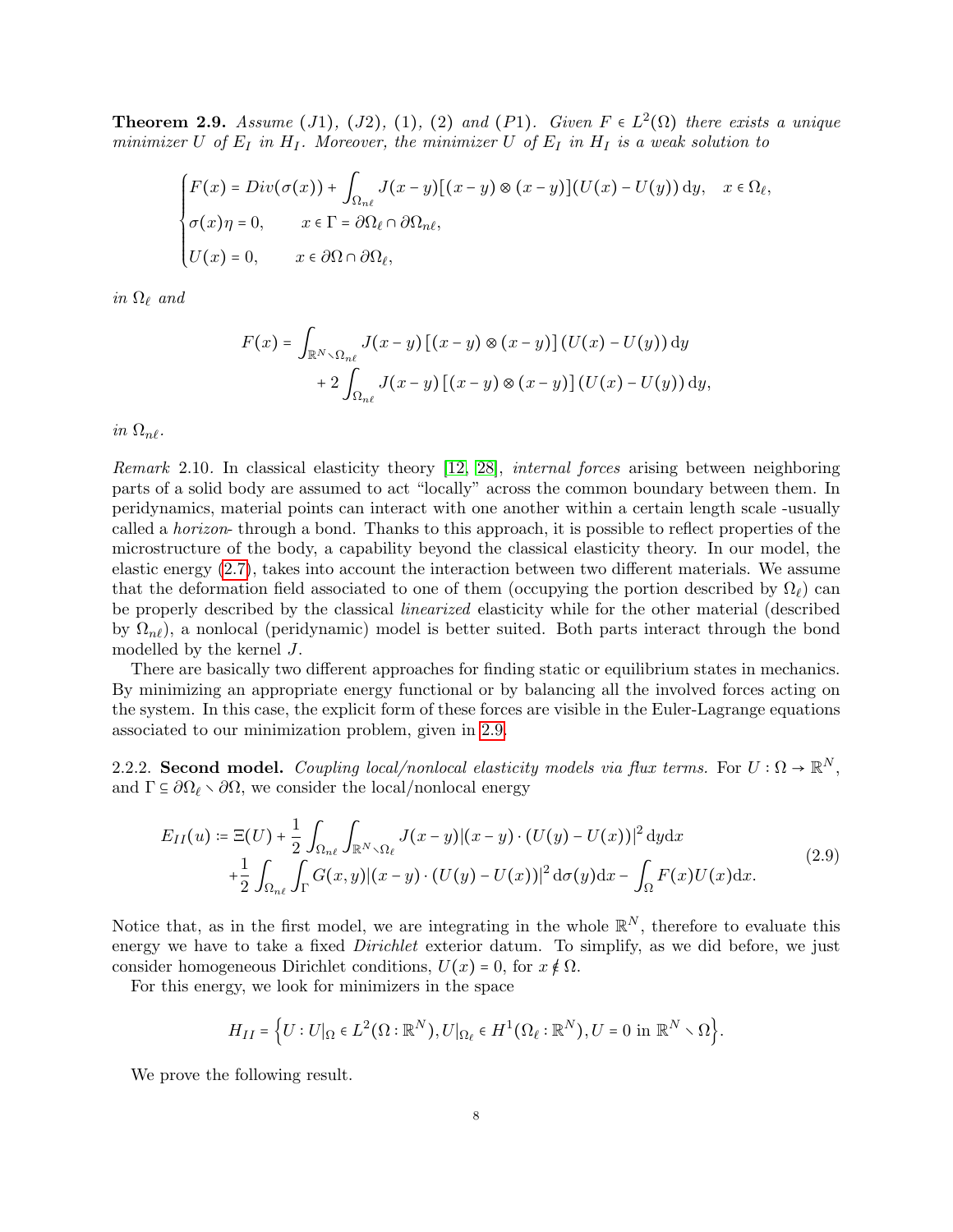<span id="page-8-2"></span>**Theorem 2.11.** Assume (J1), (J2), (1), (2), (G1) and (P2). Given  $F \in L^2(\Omega)$ , there exists a<br>unique minimized L of E in H Theoremission H is a weak solution to the following lead. unique minimizer U of  $E_{II}$  in  $H_{II}$ . The minimizer U is a weak solution to the following localnonlocal system,

$$
\begin{cases}\nF(x) = Div(\sigma(x)), & x \in \Omega_{\ell}, \\
\sigma(x)\eta = \int_{\Omega_{n\ell}} G(y,x) [(x-y) \otimes (x-y)] (U(x) - U(y))^T dy, & x \in \Gamma = \partial \Omega_{\ell} \cap \partial \Omega_{n\ell}, \\
U(x) = 0, & x \in \partial \Omega \cap \partial \Omega_{\ell},\n\end{cases}
$$

in  $\Omega_\ell$  and

$$
F(x) = \int_{\mathbb{R}^N \setminus \Omega} J(x - y) [(x - y) \otimes (x - y)] (U(x) - U(y)) dy
$$
  
+ 
$$
2 \int_{\Omega_{n\ell}} J(x - y) [(x - y) \otimes (x - y)] (U(x) - U(y)) dy
$$
  
+ 
$$
\int_{\Gamma} G(x, y) [(x - y) \otimes (x - y)] (U(x) - U(y)) d\sigma(y),
$$

in  $\Omega_{n\ell}$ .

Remark 2.12. The energy [\(2.9\)](#page-7-1) resembles [\(2.7\)](#page-6-0), however the part of  $\Omega_\ell$  seen from  $\Omega_{n\ell}$  is placed at the boundary and localized in Γ. Notice that now the interaction between the local and nonlocal parts of the domain takes place between points in  $\Omega_{n\ell}$  and points on Γ. In this case, the bond is given by a different operator encoded by the function  $G$ .

### 3. The scalar case

<span id="page-8-0"></span>Our goal in this section is to look for different energies involving a scalar function that combine local terms acting in  $\Omega_\ell$  and nonlocal ones in  $\Omega_{n\ell}$  plus a coupling term.

3.1. First model Coupling local/nonlocal problems via source terms. We study the existence and uniqueness of minimizers to the local/nonlocal energy,

$$
E_i(u) \coloneqq \int_{\Omega_\ell} \frac{|\nabla u(x)|^2}{2} dx + \frac{1}{2} \int_{\Omega_{n\ell}} \int_{\mathbb{R}^N} J(x-y)(u(y) - u(x))^2 dy dx - \int_{\Omega} f(x)u(x) dx,
$$

in the set  $H_i$  given by

$$
H_i = \Big\{ u \in L^2(\Omega), u|_{\Omega_\ell} \in H^1(\Omega_\ell), u = 0 \text{ in } \mathbb{R}^N \setminus \Omega \Big\}.
$$

To begin with our analysis of this problem we introduce a couple of useful lemmas.

<span id="page-8-1"></span>**Lemma 3.1.** Let D be an open  $\delta$  connected set, and  $u : D \to \mathbb{R}$ . If

$$
\int_D \int_D J(x-y)(u(x)-u(y))^2 dy dx = 0,
$$

then there exists a constant  $k \in \mathbb{R}$  such that

$$
u(x) = k, \qquad a.e. \ \ x \in D.
$$

*Proof.* Pick  $x_0 \in D$  and a ball  $B_0 = B_\delta(x_0)$ , we have

$$
C \int_{D \cap B_0} \int_{D \cap B_0} (u(x) - u(y))^2 dy dx \le \int_{D \cap B_0} \int_{D \cap B_0} J(x - y) (u(x) - u(y))^2 dy dx = 0,
$$

(since  $J(x - y) > C$  for  $x, y \in B_0$ ) and hence  $u(x) = k_0$  a.e.  $x \in D \cap B_0$ . In order to see that this property holds a.e.  $x \in D$ , let us introduce the set  $\mathcal{M} = \{A \subset D, A \text{ open} : u(x) = k_0 \text{ a.e. } x \in A\}$  with the partial order given by inclusion. Since  $\mathcal{M} \neq \emptyset$  there exists a maximal open set  $M \in \mathcal{M}$ . If  $M \varphi \Omega$  then we consider the set  $\varnothing \neq D \setminus M$ .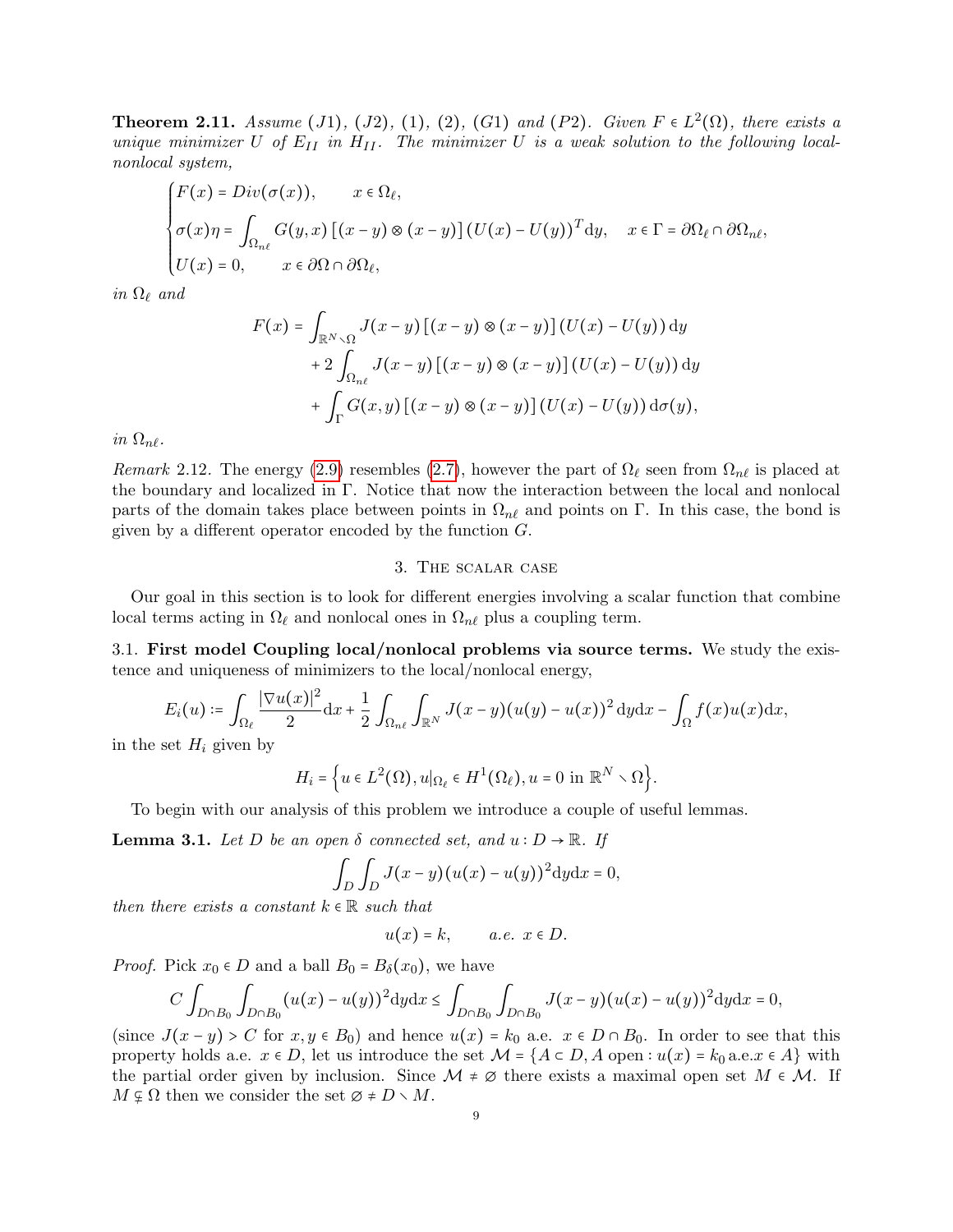If  $D \setminus M$  is open we must have -using that D is  $\delta$  connected- that  $dist(M, D \setminus M) < \delta$ . If  $D \setminus M$ is not open, then  $dist(M, D \setminus M) = 0$  (since D is open). Either case, there exists a ball  $B_1$  of radius δ such that  $B_1 ∩ D ∖ M ≠ ∅$  and  $B_1 ∩ M$  has positive measure (since both,  $B_1$  and M, are open sets). Arguing as before we see that  $u(x) = k_0$  a.e.  $x \in B_1 \cap D$ , a contradiction (since M is maximal with that property and we would have  $M \varphi M \cup (B_1 \cap D) = M$ . We see that  $M = D$  and the proof is complete. is complete.  $\Box$ 

Now we prove a lemma that will be used in what follows.

<span id="page-9-3"></span>**Lemma 3.2.** Let  $u_n : \Omega \to \mathbb{R}$  be a sequence such that  $u_n \to 0$  strongly in  $L^2(\Omega_\ell)$  and weakly in  $L^2(\Omega_{n\ell})$ , if in addition

$$
\lim_{n \to \infty} \int_{\Omega_{n\ell}} \int_{\Omega} J(x - y) (u_n(x) - u_n(y))^2 dy dx = 0,
$$
\n(3.1)

then

<span id="page-9-1"></span><span id="page-9-0"></span>
$$
\lim_{n \to \infty} \int_{\Omega_{n\ell}} |u_n(x)|^2 \mathrm{d}x = 0,
$$

that is, we have strong convergence of  $u_n$  to zero in  $L^2(\Omega_{n\ell})$  and hence in  $L^2(\Omega)$ .

*Proof.* From [\(3.1\)](#page-9-0), the convergence of  $\{u_n\}$  and property (J2), we easily find that

$$
\lim_{n \to \infty} \int_{\Omega_{n\ell}} \int_{\Omega_{\ell}} J(x - y) u_n(x)^2 dx dx = 0.
$$
 (3.2)

Let us define  $A_{\delta}^{0} = \{x \in \Omega_{n\ell} : dist(x, \Omega_{\ell}) < \delta\}$ . Notice that thanks to property (P) and to the fact that  $\Omega_{n\ell}$  is open we see that  $A_{\delta}^0$  is open and non empty. In particular it has positive ndimensional measure. For any  $x \in A_\delta^0$  we consider the continuous and *strictly* positive function  $g(x) = |B_{2\delta}(x) \cap \Omega_{\ell}|$ . Since  $\overline{A_{\delta}^0}$  is a compact set, there exists a constant  $m > 0$  such that  $g(x) \ge m$ for any  $x \in A_{\delta}^0$ . As a consequence

$$
\int_{\Omega_{n\ell}} \int_{\Omega_{\ell}} J(x-y)u_n(x)^2 dy dx \ge \int_{A_{\delta}^0} \int_{B_{2\delta}(x)\cap\Omega_{\ell}} J(x-y)|u_n(x)|^2 dy dx
$$
  
\n
$$
\ge mC \int_{A_{\delta}^0} |u_n(x)|^2 dx.
$$

and therefore, thanks to [\(3.2\)](#page-9-1),  $u_n \to 0$  in  $L^2(A_\delta^0)$ . In order to iterate this argument we notice that at this point we know that  $u_n \to 0$  strongly in  $A_\delta^0$  and weakly in  $\Omega_{n\ell} \setminus \overline{A_\delta^0}$ , hence again from [\(3.1\)](#page-9-0) we get

<span id="page-9-2"></span>
$$
\lim_{n \to \infty} \int_{\Omega_{n\ell} \setminus \overline{A_{\delta}^0}} \int_{A_{\delta}^0} J(x - y) |u_n(x)|^2 dy dx = 0.
$$
 (3.3)

Since  $\Omega_{n\ell}$  is  $\delta$  connected,  $dist(\Omega_{n\ell} \setminus \overline{A^0_\delta}, A^0_\delta) < \delta$ . Considering now  $A^1_\delta = \{x \in \Omega_{n\ell} \setminus \overline{A^0_\delta} : dist(x, A^0_\delta) < \delta\}$ δ}, and proceeding as before, we obtain, from [\(3.3\)](#page-9-2), that  $u_n \to 0$  strongly in  $A^1_\delta$ . This argument can be repeated and giving strong converge in  $L^2(A^j_\delta)$  $\frac{\partial}{\partial}$  for

$$
A_{\delta}^{j} = \Big\{ x \in \Omega_{n\ell} \setminus \overline{\cup_{0 \le i < j} A_{\delta}^{i}} : dist(x, \cup_{0 \le i < j} A_{\delta}^{i}) < \delta \Big\}.
$$

Since  $\Omega_{n\ell}$  is bounded, we have, for a finite number  $K \in \mathbb{N}$ ,  $\Omega_{n\ell} = \cup_{0 \le i \le K} A_{\delta}^i$  and therefore the proof is complete.  $\Box$ 

With this lemma at hand we are ready to prove the following result that is the key step in order to obtain coerciveness of  $E_i$ .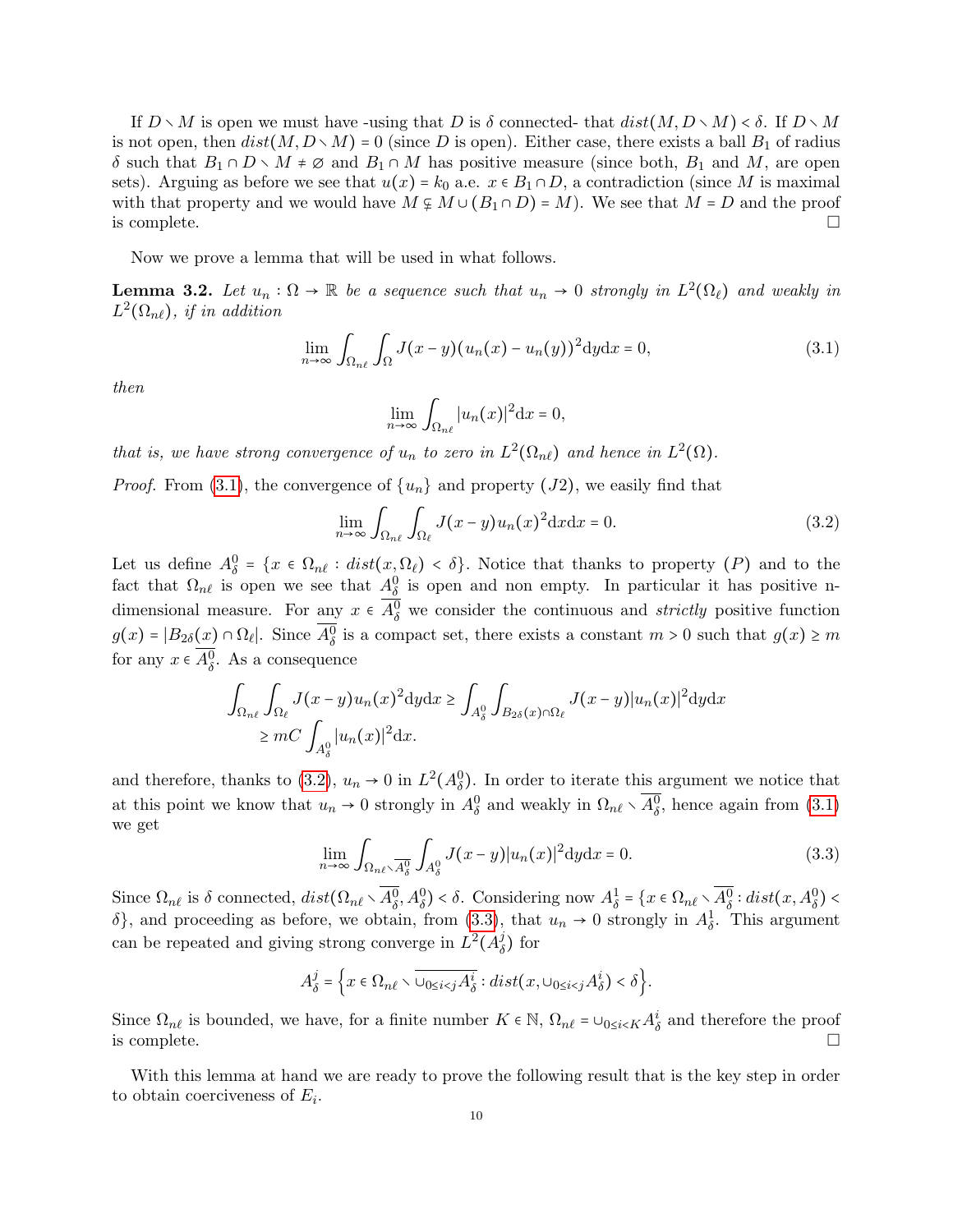<span id="page-10-2"></span>Lemma 3.3. There exists a constant C such that

$$
\int_{\Omega_{\ell}} \frac{|\nabla u(x)|^2}{2} dx + \frac{1}{2} \int_{\Omega_{n\ell}} \int_{\mathbb{R}^N} J(x-y)(u(y) - u(x))^2 dy dx \ge C \int_{\Omega} |u(x)|^2 dx,
$$

for every  $u$  in  $H_i$ .

*Proof.* We argue by contradiction and we assume that there is a sequence  $u_n \in H$  such that

$$
\int_{\Omega} |u_n(x)|^2 \mathrm{d}x = 1
$$

and

$$
\int_{\Omega_{\ell}} \frac{|\nabla u_n(x)|^2}{2} dx + \frac{1}{2} \int_{\Omega_{n\ell}} \int_{\mathbb{R}^N} J(x - y) (u_n(y) - u_n(x))^2 dy dx \to 0.
$$

Then, we have that

$$
\int_{\Omega_{\ell}} \frac{|\nabla u_n(x)|^2}{2} \mathrm{d}x \to 0
$$

and

$$
\frac{1}{2} \int_{\Omega_{n\ell}} \int_{\mathbb{R}^N} J(x-y) (u_n(y) - u_n(x))^2 dy dx \to 0.
$$

Since  $u_n$  is bounded in  $L^2(\Omega_\ell)$  (the integral of  $|u_n|^2$  in the whole  $\Omega$  is equal to 1) and

$$
\int_{\Omega_{\ell}} \frac{|\nabla u_n(x)|^2}{2} \mathrm{d}x \to 0
$$

we get that there exists a constant  $k_1$  such that, along a subsequence,

<span id="page-10-1"></span><span id="page-10-0"></span> $u_n \rightarrow k_1$ 

strongly in  $H^1(\Omega_\ell)$ .

Now we argue in the nonlocal part  $\Omega_{n\ell}$ . Since  $u_n$  in bounded in  $L^2(\Omega_{n\ell})$  we have that (extracting another subsequence if necessary)  $u_n \to u$  weakly in  $L^2(\Omega_{n\ell})$ . Moreover, from

$$
\frac{1}{2} \int_{\Omega_{n\ell}} \int_{\mathbb{R}^N} J(x-y) (u_n(y) - u_n(x))^2 \, \mathrm{d}y \mathrm{d}x \to 0.
$$

we obtain that the limit  $u$  verifies

$$
\frac{1}{2} \int_{\Omega_{n\ell}} \int_{\Omega_{n\ell}} J(x - y) (u(y) - u(x))^2 \, dy \, dx
$$
\n
$$
\leq \lim_{n \to \infty} \frac{1}{2} \int_{\Omega_{n\ell}} \int_{\Omega_{n\ell}} J(x - y) (u_n(y) - u_n(x))^2 \, dy \, dx = 0
$$
\n(3.4)

and

$$
\frac{1}{2} \int_{\Omega_{n\ell}} \int_{\Omega_{\ell}} J(x - y)(k_1 - u(x))^2 dy dx
$$
\n
$$
\leq \lim_{n \to \infty} \frac{1}{2} \int_{\Omega_{n\ell}} \int_{\Omega_{\ell}} J(x - y)(u_n(y) - u_n(x))^2 dy dx = 0.
$$
\n(3.5)

From the first inequality, [\(3.4\)](#page-10-0), using [3.1,](#page-8-1) we obtain that  $u \equiv k_2$  in  $\Omega_{n\ell}$  (we use here that we assumed that  $\Omega_{n\ell}$  is  $\delta$ -connected).

From the second inequality, [\(3.5\)](#page-10-1), we get that

$$
\frac{1}{2} \int_{\Omega_{n\ell}} \int_{\Omega_{\ell}} J(x-y)(k_1 - k_2)^2 dy dx = 0
$$

and hence (assuming condition (3), that says that  $\Omega_{n\ell}$  and  $\Omega_{\ell}$  are δ−connected between them, that is, the distance between  $\Omega_\ell$  and  $\Omega_{n\ell}$  is strictly less than  $\delta$  and that J is strictly positive in the ball  $B_{2\delta}$ , we must have  $k_1 = k_2$ .

Now, from the fact that  $u_n \in H_i$  we have that  $u_n = 0$  in  $\mathbb{R}^N \setminus \Omega$ . If  $\partial \Omega \cap \partial \Omega_\ell \neq \emptyset$  we have that the trace of  $u_n$  on  $\partial\Omega \cap \partial\Omega_\ell$  verifies  $u_n|_{\partial\Omega \cap \partial\Omega_\ell} = 0$ , and from the strong convergence  $u_n \to k_1$  in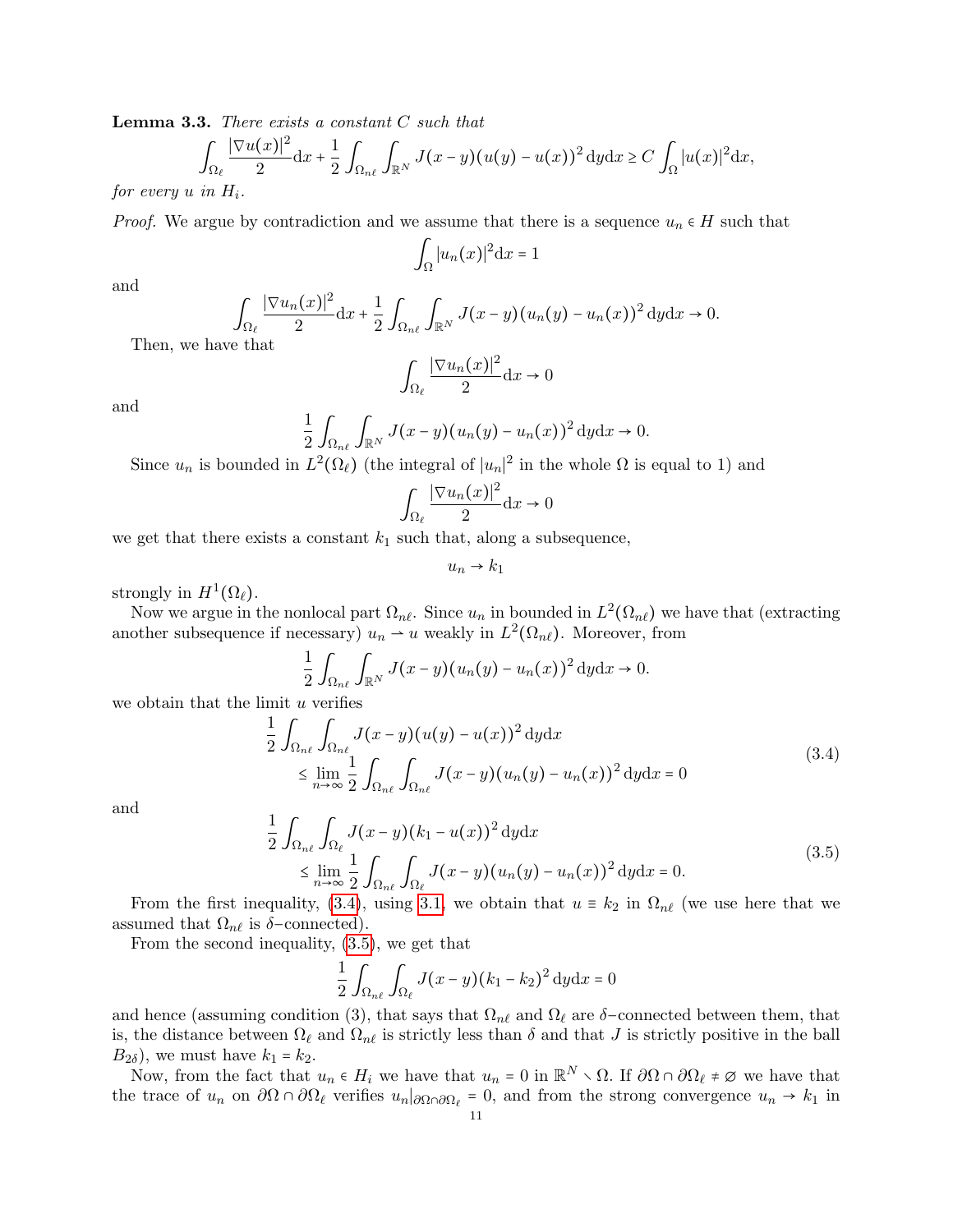$H^1(\Omega_\ell)$ , we conclude that  $k_1 = 0$  and hence  $k_1 = k_2 = 0$ . On the other hand, if  $\partial \Omega \cap \partial \Omega_\ell = \emptyset$ , then we use that the nonlocal domain is in contact with the exterior of  $\Omega$  and thus the nonlocal part of the energy sees the Dirichlet boundary condition. In this case we have that  $dist(\Omega_{n\ell}, \mathbb{R}^N \setminus \Omega) = 0$ . Now, we use that  $u_n = 0$  in  $\mathbb{R}^N \setminus \Omega$  together with

$$
\frac{1}{2} \int_{\Omega_{n\ell}} \int_{\mathbb{R}^N \setminus \Omega} J(x-y) (u_n(x))^2 \, dy \, dx \to 0,
$$

and that  $u_n \to k_2$  weakly in  $L^2(\Omega_{n\ell})$ , to obtain  $k_2 = 0$  and then we again conclude that  $k_1 = k_2 = 0$ in this case.

Up to now we have that  $u_n \to 0$  strongly in  $H^1(\Omega_\ell)$  and  $u_n \to 0$  weakly in  $L^2(\Omega_{n\ell})$ . From [3.2](#page-9-3) we obtain that

$$
u_n \to 0
$$
 strongly in  $L^2(\Omega_{n\ell})$ .

Then, we have

$$
1 = \int_{\Omega} |u_n(x)|^2 dx = \int_{\Omega_{\ell}} |u_n(x)|^2 dx + \int_{\Omega_{n\ell}} |u_n(x)|^2 dx \to 0,
$$

a contradiction that proves the result.

<span id="page-11-0"></span>Remark 3.4. As we have mentioned in the introduction, our results hold for more general classes of domains  $\Omega_\ell, \Omega_{n\ell}$ . In fact  $\Omega_\ell$  may have several connected components (that we call  $\Omega_\ell^1, ..., \Omega_\ell^i$ ) and also  $\Omega_{n\ell}$  can have several  $\delta$ -connected components (called  $\Omega_{n\ell}^1,...,\Omega_{n\ell}^j$ ) as long as, given two of such components, A, B, there are  $A = C_1, C_2, ..., C_l = B \in \{\Omega_e^1, ..., \Omega_e^i, \Omega_{ne}^1, ..., \Omega_{ne}^j\}$  with  $C_i \in \Omega_e$  for i even and  $C_i \subset \Omega_{n\ell}$  for i odd (that is we are alternating connected components of  $\Omega_{\ell}$  and δ-connected components of  $\Omega_{n\ell}$ ) with  $dist(C_i, C_{i+1}) < \delta$ .

Under this more general condition, repeating the steps used in the previous proof (arguing by contradiction assuming that there exists a sequence  $u_n$  such that the conclusion does not hold), we obtain as limits of  $u_n$  different constants  $k_1, ..., k_{i+j}$  in each of the components  $\Omega_\ell^1, ..., \Omega_\ell^i, \Omega_{n\ell}^1, ..., \Omega_{n\ell}^j$ Next, we use that given two components, A, B, there are  $A = C_1, C_2, ..., C_l = B$  as above (the key here is that  $dist(C_i, C_{i+1}) < \delta$  to conclude that  $k_A = k_{C_2} = ... = k_B$  and therefore all the constants must be equal  $k_1 = ... = k_{i+j} = k$ . Next we use that at least one of the components touches the exterior of  $\Omega$  to conclude that  $k = 0$  (we are using here that we have an homogeneous Dirichlet datum in  $\mathbb{R}^N \setminus \Omega$ ). From this point the rest of the proof follows exactly as before until we reach a contradiction.



FIGURE 4. A possible configuration of  $\Omega_\ell$  and  $\Omega_{n\ell}$  with several connected components.

Now, existence of a unique minimizer follows easily by the direct method of calculus of variations. *Proof of [2.3.](#page-4-2)* Using [3.3](#page-10-2) and the fact that  $f \in L^2(\Omega)$ , we have that

$$
E_i(u) \ge C \int_{\Omega} u^2(x) dx - \int_{\Omega} f(x)u(x) dx,
$$

from where it follows that  $E_i(u)$  is bounded below and coercive. Hence, existence of a minimizer follows by the direct method of calculus of variations. Just take a minimizing sequence  $u_n$  and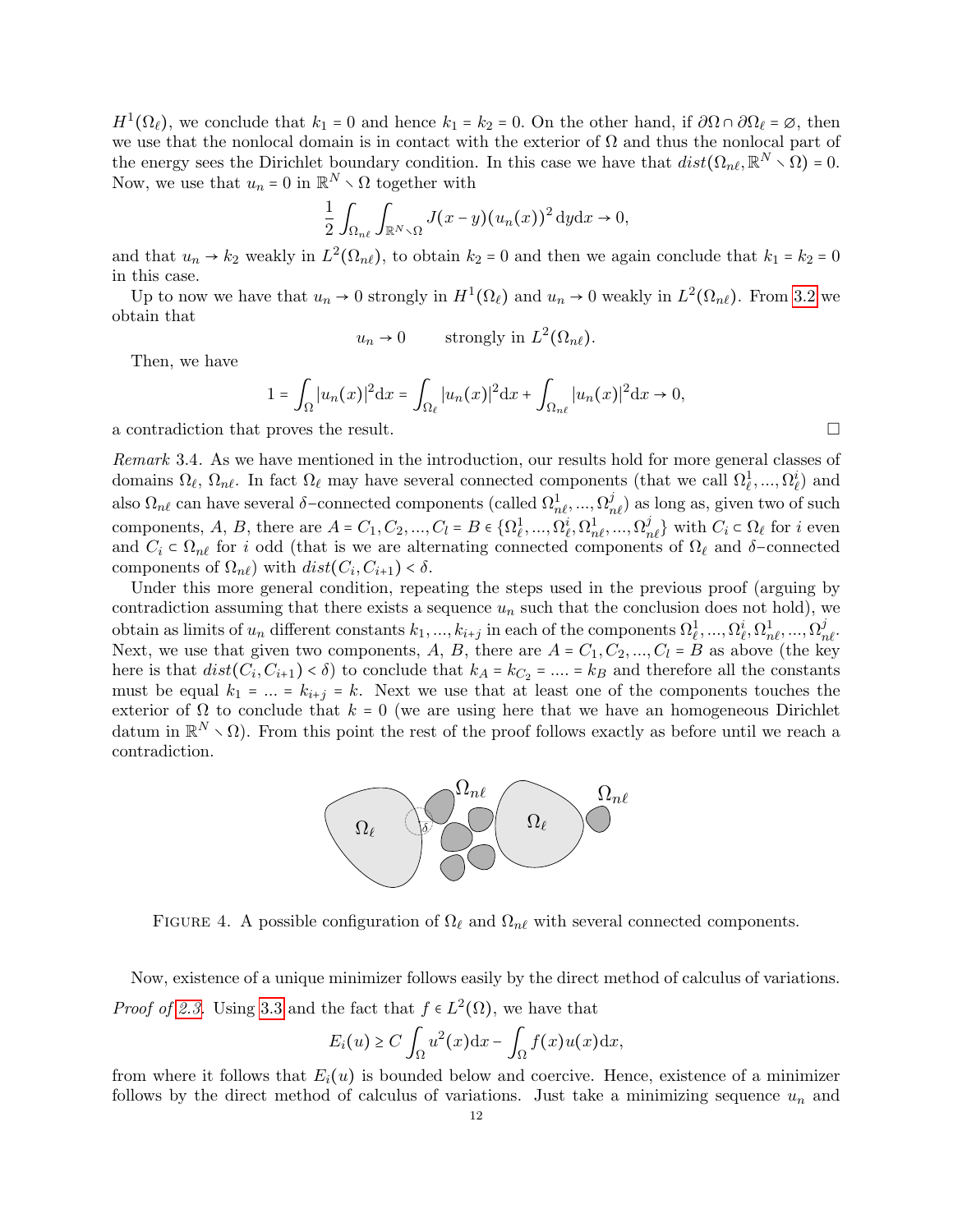extract a subsequence that converges weakly in  $L^2(\Omega)$  and weakly in  $H^1(\Omega_{\ell})$ . Then, we have that the limit remains in  $H_i$  (since  $u_n \in H_i$  we obtain that its weak limits verify  $u \in L^2(\Omega)$ ,  $u|_{\Omega_\ell} \in H^1(\Omega_\ell)$ , and  $u|_{\partial\Omega\cap\partial\Omega_\ell} = 0$ ,  $u = 0$  in  $\mathbb{R}^N \setminus \Omega$ ). Now, we observe that using weak convergence in  $L^2(\Omega)$  we get

$$
\lim_{n \to \infty} \int_{\Omega} f(x) u_n(x) dx = \int_{\Omega} f(x) u(x) dx
$$

and from weak convergence in  $L^2(\Omega)$  and in  $H^1(\Omega_{\ell})$ , we obtain

$$
\liminf_{n \to \infty} \int_{\Omega_{\ell}} |\nabla u_n(x)|^2 dx + \frac{1}{2} \int_{\Omega_{n\ell}} \int_{\mathbb{R}^N} J(x - y) (u_n(y) - u_n(x))^2 dy dx
$$
  
\n
$$
\geq \int_{\Omega_{\ell}} |\nabla u(x)|^2 dx + \frac{1}{2} \int_{\Omega_{n\ell}} \int_{\mathbb{R}^N} J(x - y) (u(y) - u(x))^2 dy dx.
$$

Then, we conclude that  $u \in H_i$  and that u is a minimizer,

$$
E_i(u)=\min_{v\in H_i}E_i(v).
$$

Uniqueness follows from the strict convexity of the functional  $E_i(u)$  in  $H_i$ .

Now, we can easily obtain the associated equation for u. Let u be the minimizer of  $E_i$  in  $H_i$ , then for every smooth  $\varphi$  with  $\varphi = 0$  in  $\mathbb{R}^N \setminus \Omega$  and every  $t \in \mathbb{R}$  we have

$$
E_i(u+t\varphi) - E_i(u) \geq 0.
$$

Therefore, we have that

$$
\frac{\partial}{\partial t}E_i(u+t\varphi)|_{t=0}=0,
$$

that is,

$$
\int_{\Omega} f \varphi = \int_{\Omega_{\ell}} \nabla u \nabla \varphi + \int_{\Omega_{n\ell}} \int_{\mathbb{R}^N} J(x - y) (u(y) - u(x)) (\varphi(y) - \varphi(x)) \, dy \, dx
$$

Now, we observe that

$$
\int_{\Omega_{n\ell}} \int_{\mathbb{R}^N} J(x - y)(u(y) - u(x))(\varphi(y) - \varphi(x)) \,dydx
$$
\n
$$
= \int_{\Omega_{n\ell}} \int_{\Omega_{n\ell}} J(x - y)(u(y) - u(x))(\varphi(y) - \varphi(x)) \,dydx
$$
\n
$$
+ \int_{\Omega_{n\ell}} \int_{\mathbb{R}^N \setminus \Omega_{n\ell}} J(x - y)(u(y) - u(x))(\varphi(y) - \varphi(x)) \,dydx.
$$

Using that the kernel is symmetric and Fubini's Theorem we obtain,

$$
\int_{\Omega_{n\ell}} \int_{\Omega_{n\ell}} J(x-y)(u(y)-u(x))(\varphi(y)-\varphi(x)) \,dydx
$$
  
=  $-2 \int_{\Omega_{n\ell}} \int_{\Omega_{n\ell}} J(x-y)(u(y)-u(x)) \,dy \,\varphi(x)dx.$ 

On the other hand, we have

$$
\int_{\Omega_{n\ell}} \int_{\mathbb{R}^N \setminus \Omega_{n\ell}} J(x - y)(u(y) - u(x))(\varphi(y) - \varphi(x)) \,dydx
$$
\n
$$
= - \int_{\mathbb{R}^N \setminus \Omega_{n\ell}} \int_{\Omega_{n\ell}} J(x - y)(u(y) - u(x))\varphi(x) \,dydx
$$
\n
$$
- \int_{\Omega_{n\ell}} \int_{\mathbb{R}^N \setminus \Omega_{n\ell}} J(x - y)(u(y) - u(x))\varphi(x) \,dydx
$$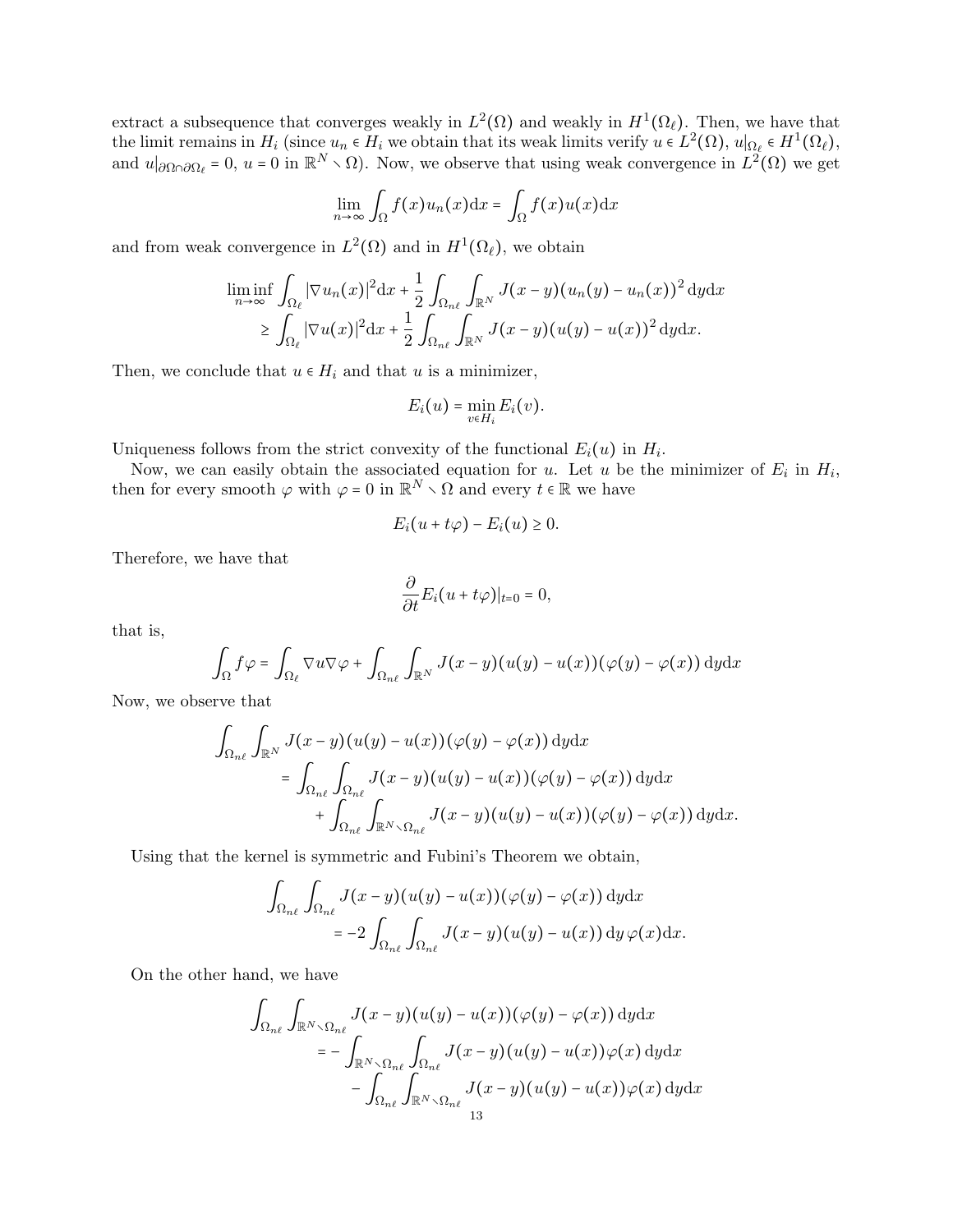Hence, using that  $u = \varphi = 0$  in  $\mathbb{R}^N \setminus \Omega$ , we conclude that

$$
\int_{\Omega} f \varphi = \int_{\Omega_{\ell}} \nabla u \nabla \varphi - 2 \int_{\Omega_{n\ell}} \int_{\Omega_{n\ell}} J(x - y) (u(y) - u(x)) dy \varphi(x) dx \n- \int_{\Omega_{n\ell}} \int_{\mathbb{R}^N \setminus \Omega_{n\ell}} J(x - y) (u(y) - u(x)) dy \varphi(x) dx \n- \int_{\Omega_{\ell}} \int_{\Omega_{n\ell}} J(x - y) (u(y) - u(x)) dy \varphi(x) dx
$$

from where if follows that u is a weak solution to  $(2.2)$  and  $(2.3)$ .

3.2. Second model Coupling local/nonlocal problems via flux terms. Our aim now is to look for a scalar problem with an energy that combines local and nonlocal terms acting in different subdomains,  $\Omega_{\ell}$  and  $\Omega_{n\ell}$ , of  $\Omega$ , but now the coupling is made balancing the fluxes.

Recall from the Introduction that we also look at the energy given by

$$
E_{ii}(u) \coloneqq \int_{\Omega_{\ell}} \frac{|\nabla u(x)|^2}{2} dx + \frac{1}{2} \int_{\Omega_{n\ell}} \int_{\mathbb{R}^N \setminus \Omega_{\ell}} J(x - y)(u(y) - u(x))^2 dy dx + \frac{1}{2} \int_{\Omega_{n\ell}} \int_{\Gamma} G(x, z) (u(x) - u(z))^2 d\sigma(z) dx - \int_{\Omega} f(x) u(x) dx.
$$

We take a fixed exterior Dirichlet datum  $u(x) = 0$ , for  $x \notin \Omega$ , and then we look for minimizers in

$$
H_{ii} = \Big\{ u \in L^2(\Omega), u|_{\Omega_\ell} = u \in H^1(\Omega_\ell), u = 0 \text{ in } \mathbb{R}^N \setminus \Omega \Big\}.
$$

Again in this case we need a key lemma, similar to [3.3,](#page-10-2) that is needed to obtain coerciveness of the functional.

**Lemma 3.5.** There exists a constant  $C > 0$  such that

$$
\int_{\Omega_{\ell}} \frac{|\nabla u(x)|^2}{2} dx + \frac{1}{2} \int_{\Omega_{n\ell}} \int_{\mathbb{R}^N \setminus \Omega_{\ell}} J(x - y) (u(y) - u(x))^2 dy dx \n+ \frac{1}{2} \int_{\Omega_{n\ell}} \int_{\Gamma} G(x, z) (u(x) - u(z))^2 d\sigma(z) dx \ge C \int_{\Omega} |u(x)|^2 dx,
$$

for every  $u \in H_{ii}$ .

*Proof.* We argue by contradiction, then we assume that there is a sequence  $w_n \in H_{ii}$  such that

$$
\int_{\Omega} |u_n(x)|^2 \mathrm{d}x = 1
$$

and

$$
\int_{\Omega_{\ell}} \frac{|\nabla u_n(x)|^2}{2} dx + \frac{1}{2} \int_{\Omega_{n\ell}} \int_{\mathbb{R}^N \setminus \Omega_{\ell}} J(x - y) (u_n(y) - u_n(x))^2 dy dx
$$
  
+ 
$$
\frac{1}{2} \int_{\Omega_{n\ell}} \int_{\Gamma} G(x, z) (u_n(x) - u_n(z))^2 d\sigma(z) dx \to 0.
$$

 $\Gamma$ 

Then we have that

$$
\int_{\Omega_{\ell}} |\nabla u_n(x)|^2 dx \to 0,
$$

$$
\int_{\Omega_{nl}} \int_{\Gamma} G(x, z) (u_n(x) - u_n(z))^2 d\sigma(z) dx \to 0,
$$

and

$$
\int_{\Omega_{n\ell}} \int_{\mathbb{R}^N \setminus \Omega_{\ell}} J(x-y) (u_n(y) - u_n(x))^2 dy dx \to 0.
$$

Since

$$
\int_{\Omega} |u_n(x)|^2 dx = \int_{\Omega_{\ell}} |u_n(x)|^2 dx + \int_{\Omega_{n\ell}} |u_n(x)|^2 dx = 1
$$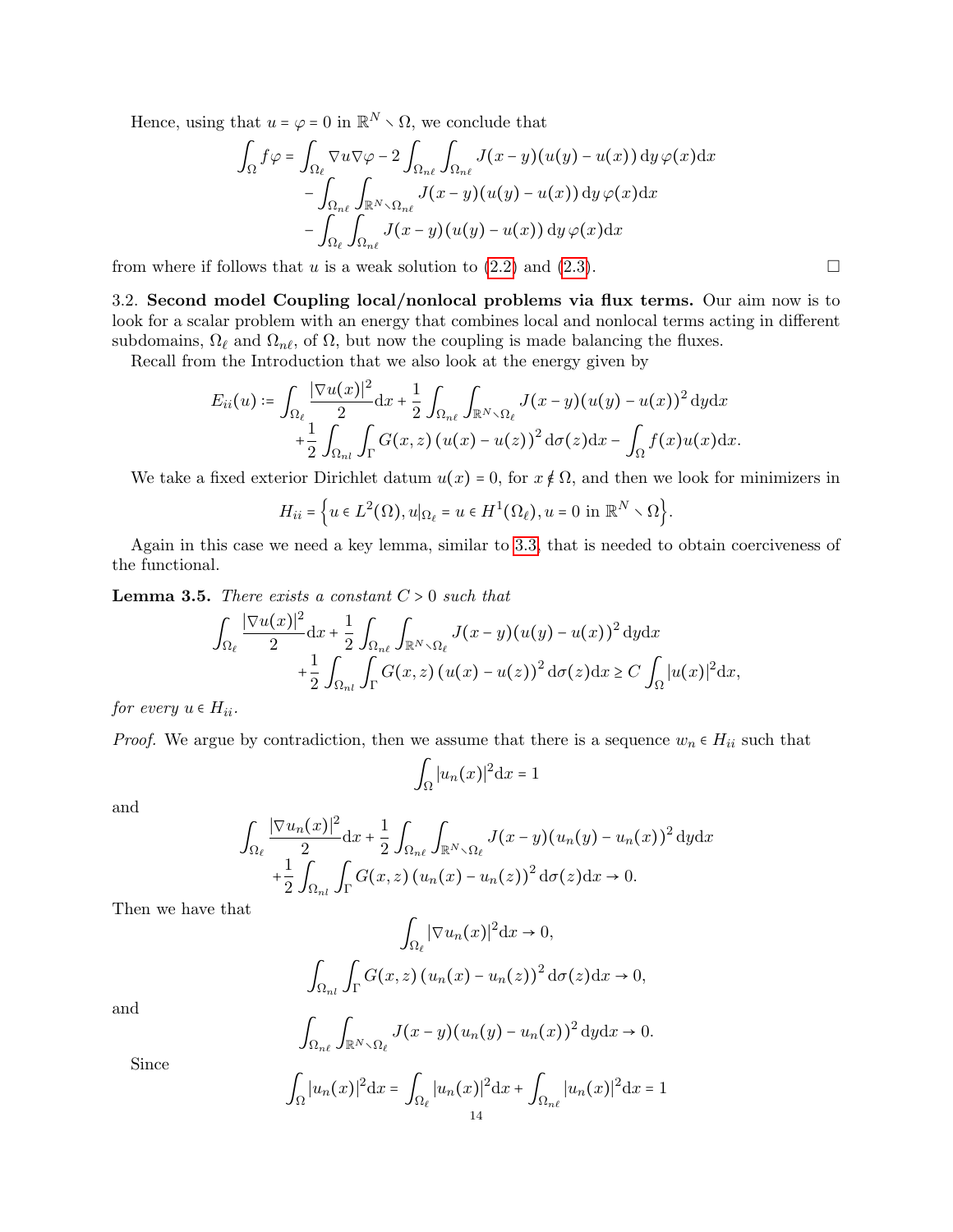we obtain that  $u_n|_{\Omega_\ell}$  is bounded in  $L^2(\Omega_\ell)$  and then, using that,

$$
\int_{\Omega_{\ell}} \frac{|\nabla u_n(x)|^2}{2} \mathrm{d}x \to 0
$$

we get that there exists a constant  $k_1$ , such that, along a subsequence,  $u_n \to k_1$  strongly in  $H^1(\Omega_\ell)$ . Hence, using the trace theorem in  $\Gamma$  we obtain  $u_n \to k_1$  strongly  $L^2(\Gamma)$ .

Now we argue in the nonlocal part  $\Omega_{n\ell}$ . Since  $u_n|_{\Omega_{n\ell}}$  is bounded in  $L^2(\Omega_{n\ell})$  we have that (extracting another subsequence if necessary)  $u_n \to u$  weakly in  $L^2(\Omega_{n\ell})$ . Now, we have that

$$
\int_{\Omega_{n\ell}} \int_{\mathbb{R}^N \setminus \Omega_{\ell}} J(x-y) (u_n(y) - u_n(x))^2 dy dx \to 0
$$

and therefore,

$$
\int_{\Omega_{n\ell}} \int_{\Omega_{n\ell}} J(x-y) (u_n(y) - u_n(x))^2 dy dx \to 0.
$$

Hence, the weak limit satisfies,

$$
\int_{\Omega_{n\ell}}\int_{\Omega_{n\ell}}J(x-y)(u(y)-u(x))^2\mathrm{d}y\mathrm{d}x\leq \lim_{n\to\infty}\frac{1}{2}\int_{\Omega_{n\ell}}\int_{\Omega_{n\ell}}J(x-y)(u_n(y)-u_n(x))^2\mathrm{d}y\mathrm{d}x=0.
$$

Hence, we get that  $u \equiv k_2$  in  $\Omega_{n\ell}$  (again here we use here that  $\Omega_{n\ell}$  is  $\delta$ -connected).

From the weak convergence of  $u_n$  to u in  $L^2(\Omega_{n\ell})$  and the strong convergence of  $u_n$  to u in  $L^2(\Gamma)$ we get

$$
\int_{\Omega_{nl}} \int_{\Gamma} G(x, z) (k_2 - k_1)^2 d\sigma(z) dx = 0.
$$

Hence, from the fact that

$$
\int_{\Omega_{nl}} \int_{\Gamma} G(x, z) \mathrm{d}\sigma(z) \mathrm{d}x > 0,
$$

we obtain  $k_1 = k_2$ .

Now, from the fact that  $u_n \in H_{ii}$  if  $\partial\Omega \cap \partial\Omega_\ell \neq \emptyset$  we have that the trace of  $u_n$  on  $\partial\Omega \cap \partial\Omega_\ell$ verifies  $u_n|_{\partial\Omega_0\cap\partial\Omega_\ell} = 0$ , and from the strong convergence  $u_n \to k_1$  strongly in  $H^1(\Omega_\ell)$ , we conclude that  $k_1 = 0$  and hence  $k_1 = k_2 = 0$ . On the other hand, if  $\partial\Omega \cap \partial\Omega_\ell = \emptyset$ , then, as we did before, we use that  $u_n = 0$  in  $\mathbb{R}^N \setminus \Omega$  together with

$$
\frac{1}{2} \int_{\Omega_{n\ell}} \int_{\mathbb{R}^N \setminus \Omega} J(x-y) (u_n(x))^2 \, dy \, dx \to 0,
$$

and that  $u_n \to k_2$  weakly in  $L^2(\Omega_{n\ell})$ , to obtain  $k_2 = 0$  and then we again conclude that  $k_1 = k_2 = 0$ , in this case.

Up to now we have that  $u_n \to 0$  strongly in  $H^1(\Omega_\ell)$  and  $v_n \to 0$  weakly in  $L^2(\Omega_{n\ell})$ . Then, as

$$
1 = \int_{\Omega} |u_n(x)|^2 dx = \int_{\Omega_{\ell}} |u_n(x)|^2 dx + \int_{\Omega_{n\ell}} |u_n(x)|^2 dx
$$

we get that

$$
\int_{\Omega_{n\ell}} |u_n(x)|^2 \mathrm{d}x \to 1.
$$

Now, we need a result like [3.2](#page-9-3) to conclude, but notice that here we have to adapt the argument since we want to propagate the strong convergence to zero in  $L^2$  from  $\Gamma$  to the nonlocal region  $\Omega_{n\ell}$ . To this end, we go back to

$$
\int_{\Omega_{nl}} \int_{\Gamma} G(x, z) (u_n(x) - u_n(z))^2 d\sigma(z) dx \to 0.
$$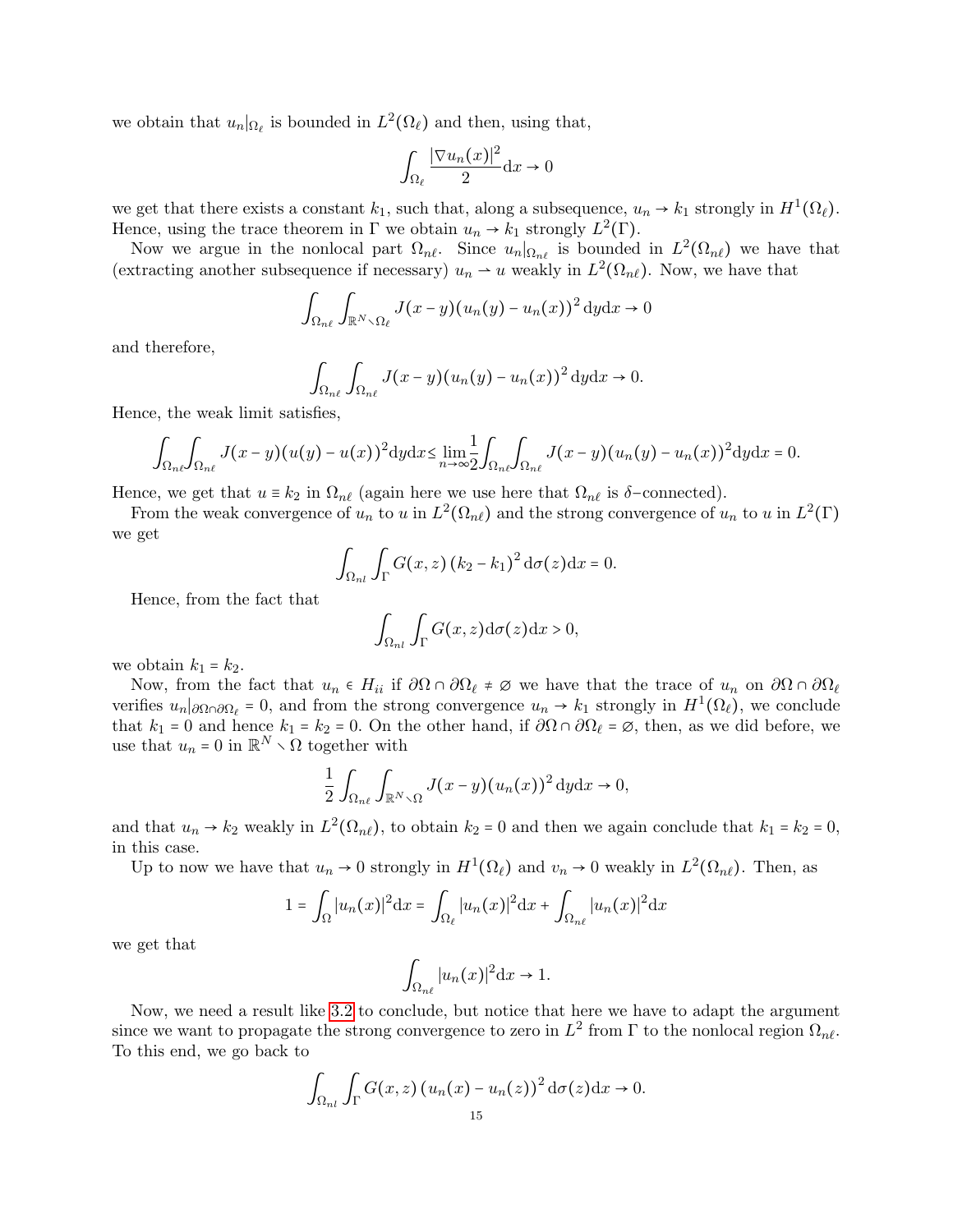and we obtain

$$
0 = \lim_{n \to \infty} \int_{\Omega_{nl}} \int_{\Gamma} G(x, z) (u_n(x) - u_n(z))^2 d\sigma(z) dx
$$
  
\n
$$
= \lim_{n \to \infty} \int_{\Omega_{nl}} \int_{\Gamma} G(x, z) |u_n(x)|^2 d\sigma(z) dx
$$
  
\n
$$
+ \lim_{n \to \infty} \int_{\Omega_{nl}} \int_{\Gamma} G(x, z) |u_n(z)|^2 d\sigma(z) dx
$$
  
\n
$$
- \lim_{n \to \infty} 2 \int_{\Omega_{nl}} \int_{\Gamma} G(x, z) u_n(x) u_n(z) d\sigma(z) dx.
$$

Since  $u_n \to 0$  strongly in  $L^2(\Gamma)$ , we have that

$$
\lim_{n \to \infty} \int_{\Omega_{nl}} \int_{\Gamma} G(x, z) |u_n(z)|^2 d\sigma(z) dx = 0
$$

and

$$
\lim_{n\to\infty}\int_{\Omega_{nl}}\int_{\Gamma}G(x,z)u_n(x)u_n(z)\mathrm{d}\sigma(z)\mathrm{d}x=0.
$$

Therefore, we obtain that

$$
\lim_{n\to\infty}\int_{\Omega_{n\ell}}|u_n(x)|^2\int_{\Gamma}G(x,z)\,\mathrm{d}\sigma(z)\mathrm{d}x=0.
$$

Let  $B_1 = \{x \in \Omega_{n\ell} : \int_{\Gamma} G(x, z) d\sigma(z) > 0\}$ . We have that  $u_n \to 0$  strongly in  $L^2(B_1)$  Notice that  $|B_1| > 0$ . Now, take  $B_2 = \{x \in \Omega_{n\ell} : dist(x, B_1) < \delta\}$ . We have

$$
\lim_{n \to \infty} \int_{B_1} \int_{B_2} J(x - y)(u_n(y) - u_n(x))^2 \, dy \, dx
$$
\n
$$
\leq \lim_{n \to \infty} \int_{\Omega_{n\ell}} \int_{\Omega_{n\ell}} J(x - y) |u_n(x) - u_n(y)|^2 \, dy \, dx = 0
$$

Hence, we get

$$
0 = \lim_{n \to \infty} \int_{B_1} \int_{B_2} J(x - y) (u_n(y) - u_n(x))^2 \, dy \, dx
$$
  
\n
$$
= \lim_{n \to \infty} \int_{B_1} \int_{B_2} J(x - y) |u_n(x)|^2 - u_n(y)|^2 \, dy \, dx
$$
  
\n
$$
+ \lim_{n \to \infty} \int_{B_1} \int_{B_2} J(x - y) u_n(x) u_n(y) \, dy \, dx
$$
  
\n
$$
+ \lim_{n \to \infty} \int_{B_2} |u_n(y)|^2 \int_{B_1} J(x - y) \, dx \, dy.
$$

As  $u_n \to 0$  strongly in  $L^2(B_1)$  and  $\int_{B_1} J(x-y) dx \ge c > 0$  for every  $y \in B_2$ , we conclude that  $u_n \to 0$  strongly in  $L^2(B_2)$ . Iterating this procedure a finite number of times we obtain that  $u_n \to 0$ strongly in  $L^2(\Omega_{n\ell})$ , a contradiction with the fact that

$$
\int_{\Omega_{n\ell}} |u_n(x)|^2 \mathrm{d}x \to 1.
$$

This ends the proof.  $\Box$ 

*Proof of [2.7.](#page-5-0)* The proof is similar to the proof of [2.3.](#page-4-2) The functional  $E_{ii}(u)$  is weakly semicontinuous, bounded below and coercive in  $H_{ii}$  that is weakly closed. Hence, existence of a minimizer follows by the direct method of calculus of variations and its uniqueness follows from the strict convexity.

Finally, we obtain the associated equation with Dirichlet boundary conditions. Let  $u$  be the minimizer of  $E_{ii}(u)$  in  $H_{ii}$ , then for every smooth  $\varphi$  in  $H_{ii}$  and every  $t \in \mathbb{R}$  we have

$$
E_{ii}(u+t\varphi) - E_{ii}(u) \geq 0.
$$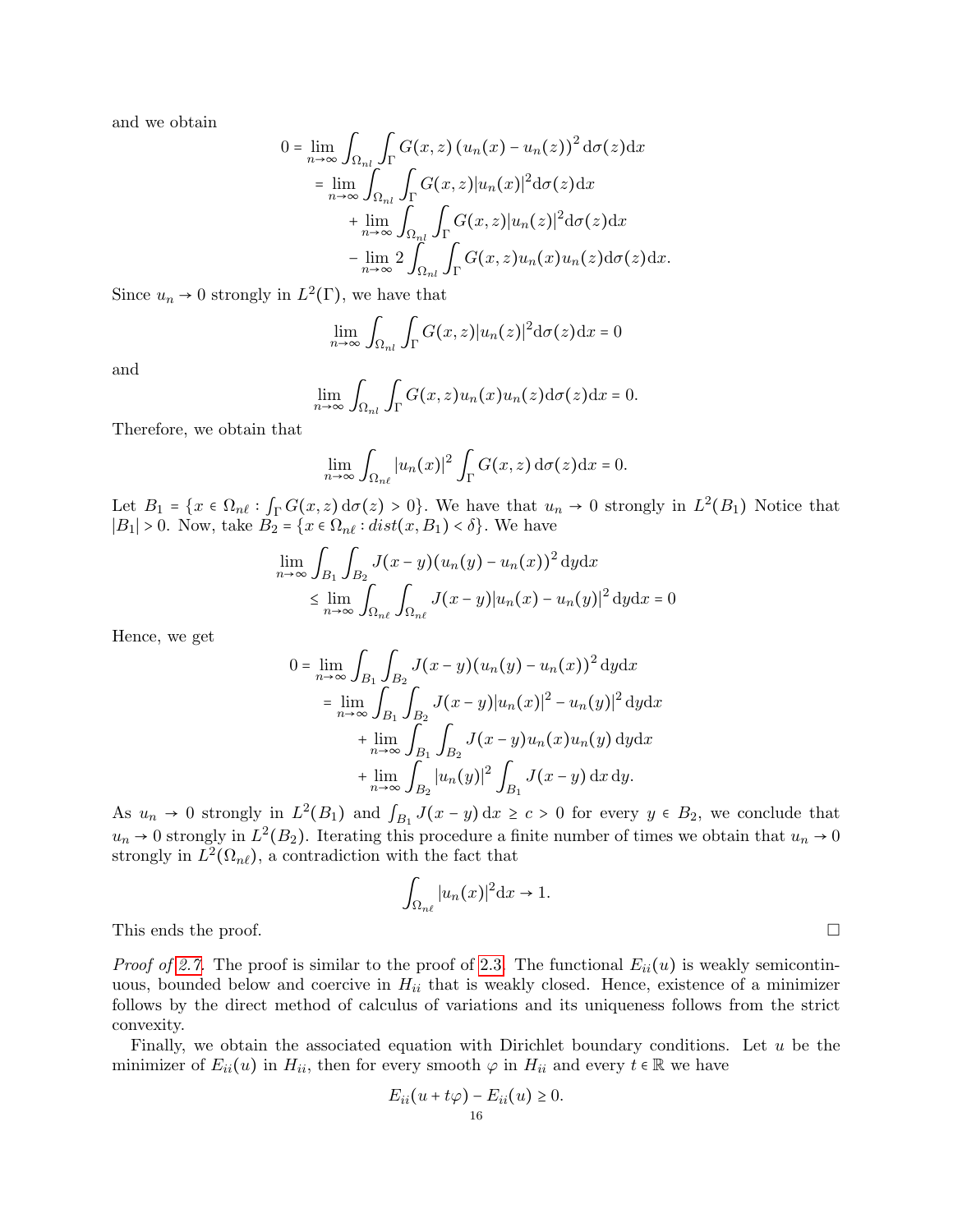Therefore, we get that

$$
\frac{\partial}{\partial t}E_{ii}(u+t\varphi)|_{t=0}=0,
$$

that is,

$$
\int_{\Omega} f \varphi = \int_{\Omega_{\ell}} \nabla u \nabla \varphi + \int_{\Omega_{n\ell}} \int_{\mathbb{R}^{N} \setminus \Omega_{\ell}} J(x - y) (u(y) - u(x)) (\varphi(y) - \varphi(x)) \, dy \, dx \n+ \int_{\Omega_{n\ell}} \int_{\Gamma} G(x, y) (u(y) - u(x)) \varphi(y) \, d\sigma(y) \, dx \n- \int_{\Omega_{n\ell}} \int_{\Gamma} G(x, y) (u(y) - u(x)) \varphi(x) \, d\sigma(y) \, dx.
$$

Using that the kernel  $J$  is symmetric we obtain

$$
\int_{\Omega} f \varphi = \int_{\Omega_{\ell}} \nabla u \nabla \varphi - 2 \int_{\Omega_{n\ell}} \int_{\Omega_{n\ell}} J(x - y) (u(y) - u(x)) dy \varphi(x) dx \n- \int_{\Omega_{n\ell}} \int_{\mathbb{R}^N \setminus \Omega} J(x - y) (u(y) - u(x)) \varphi(x) dy dx \n- \int_{\Gamma} \int_{\Omega_{n\ell}} G(y, x) (u(y) - u(x)) dy \varphi(x) d\sigma(x) \n- \int_{\Omega_{n\ell}} \int_{\Gamma} G(x, y) (u(y) - u(x)) d\sigma(y) \varphi(x) dx,
$$

that is, u is a weak solution to [\(2.5\)](#page-5-1) and [\(2.6\)](#page-6-1).

#### 4. The vectorial case

<span id="page-16-0"></span>We begin this section by recalling a classical result in elasticity. From definition [\(2.8\)](#page-6-2), we see that

$$
\|\mathcal{E}(U)\|_{L^2(\Omega)^{N\times N}} \leq C \|\nabla U\|_{L^2(\Omega)^{N\times N}},\tag{4.1}
$$

and since the set of infinitesimal rigid movements, defined as

$$
RM \coloneqq \left\{ R(x) = Mx + p, \text{ with } M \in \mathbb{R}^{N \times N}, M = -M^T \text{ and } p \in \mathbb{R}^N \right\},\
$$

is clearly included in the kernel of  $\mathcal{E}$ , [\(4.1\)](#page-16-1) can not be reversed in general. Nonetheless, Korn's inequalities assert that under appropriate assumptions  $\mathcal{E}(U)$  can play the role of  $\nabla U$ . In particular, the following results hold for  $\Omega \subset \mathbb{R}^N$  belonging to a rather general class of domains (in particular for Lingglitz dependence) as [9] for the present Lingglitz dependence of  $\Omega$ for Lipschitz domains), see [\[2\]](#page-28-6) for the proofs. It holds that

$$
H^1(\Omega)^N \equiv \Big\{ U \in L^2(\Omega)^N : \mathcal{E}(U) \in L^2(\Omega)^{N \times N} \Big\},\
$$

which amounts to

$$
||U||_{L^{2}(\Omega,\mathbb{R}^{N})} + ||\nabla U||_{L^{2}(\Omega,\mathbb{R}^{N\times N})} \sim ||U||_{L^{2}(\Omega,\mathbb{R}^{N})} + ||\mathcal{E}(U)||_{L^{2}(\Omega,\mathbb{R}^{N\times N})}
$$
(4.2)

and the following inequality

$$
\inf_{R \in RM} \|U - R\|_{H^1(\Omega, \mathbb{R}^{N \times N})} \le C \|\mathcal{E}(U)\|_{L^2(\Omega, \mathbb{R}^{N \times N})}
$$
\n(4.3)

for a constant  $C = C(\Omega)$  (that gives in particular a reversed version of [\(4.1\)](#page-16-1)).

An immediate consequence of [\(4.3\)](#page-16-2) is the equivalence

<span id="page-16-2"></span>
$$
U \in RM \Leftrightarrow \mathcal{E}(U) = 0.
$$

The nonlocal counterpart enjoys a similar property that plays -in the vectorial setting- the role of [3.1](#page-8-1) in the scalar case. We state it as [4.2](#page-18-0) (see also Lemma 2.4 in [\[29\]](#page-29-10)).

<span id="page-16-3"></span><span id="page-16-1"></span>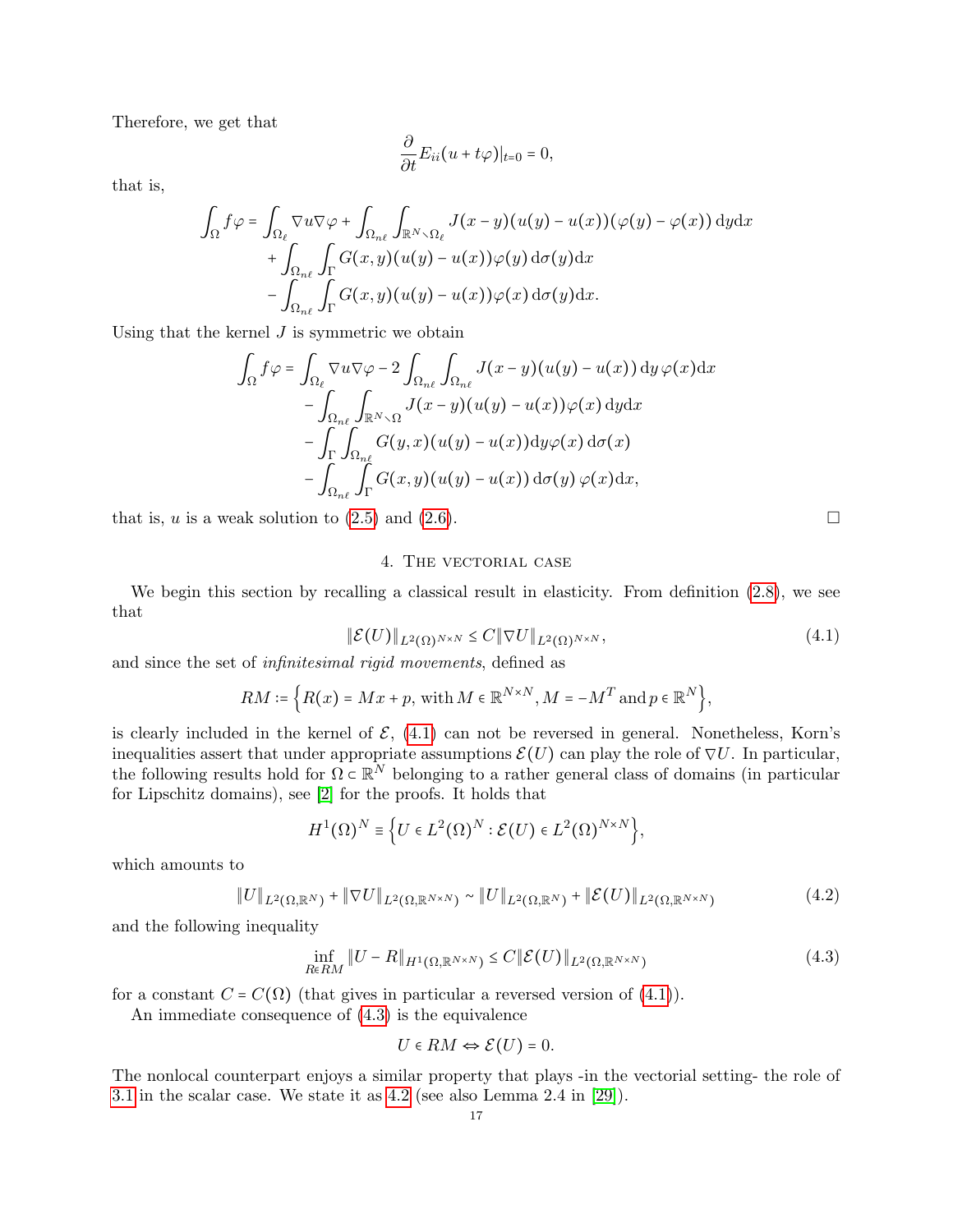<span id="page-17-2"></span>Lemma 4.1. Assume that

$$
\int_{B_{r_0}(z_0)} \int_{B_{r_0}(z_0)} |(x-y) \cdot (U(x) - U(y))|^2 dy dx = 0
$$
\n(4.4)

for some ball  $B_{r_0}(z_0) \subset \mathbb{R}^N$  and  $U \in L^2(\Omega, \mathbb{R}^n)$ , then

<span id="page-17-0"></span>
$$
U(x) = Mx + b
$$

with  $b \in \mathbb{R}^N$  and  $M \in \mathbb{R}^{N \times N}$ ,  $M^T = -M$ .

*Proof.* First we show that U is a continuous function (it has a continuous representative). Take  $0 < r < r_0$  and  $\rho < r_0 - r$ . For any  $y_0 \in B_r(z_0)$ , [\(4.4\)](#page-17-0) and Fubini's Theorem says that

$$
\int_{B_{\rho}(y_0)} (x - y) \cdot (U(x) - U(y)) \, dy = \frac{1}{|B_{\rho}(y_0)|} \int_{B_{\rho}(y_0)} (x - y) \cdot (U(x) - U(y)) \, dy = 0,
$$

a.e.  $x \in B_r(z_0)$ . Calling  $\overline{U} = f_{B_\rho(y_0)} U(y)$  dy and using that  $f_{B_\rho(y_0)} y \, dy = y_0$ , we have

$$
\int_{B_{\rho}(y_0)} (x - y) \cdot (U(x) - U(y)) \, dy = x \cdot (U(x) - \bar{U}) - y_0 \cdot U(x) + \int_{B_{\rho}(y_0)} y \cdot U(y) \, dy
$$
\n
$$
= (x - y_0) \cdot (U(x) - \bar{U}) + \int_{B_{\rho}(y_0)} y \cdot (U(y) - \bar{U}) \, dy
$$

which says that for any  $y_0 \in B_r(z_0)$ 

$$
0 = (x - y_0) \cdot (U(x) - \bar{U}) + \int_{B_{\rho}(y_0)} y(U(y) - \bar{U}) \, dy
$$

a.e.  $x \in B_r(z_0)$ . Using again [\(4.4\)](#page-17-0) and Fubini -with a variable called  $y_0$  instead of y- we see that

$$
0 = \int_{B_{\rho}(x_0)} (x - y_0) \cdot (U(x) - U(y_0)) \,dx,
$$

a.e.  $y_0 \in B_r(z_0)$  and any  $x_0 \in B_r(z_0)$ . Therefore, invoking the last two identities we get

$$
0 = \int_{B_{\rho}(x_0)} \left( (x - y_0) \cdot (U(x) - \bar{U}) + \int_{B_{\rho}(y_0)} y(U(y) - \bar{U}) \, dy \right) dx
$$
  
\n
$$
= \int_{B_{\rho}(x_0)} (x - y_0) \cdot (U(x) - U(y_0) + U(y_0) - \bar{U}) \, dx + \int_{B_{\rho}(y_0)} y(U(y) - \bar{U}) \, dy
$$
  
\n
$$
= \int_{B_{\rho}(x_0)} (x - y_0) \cdot (U(y_0) - \bar{U}) \, dx + \int_{B_{\rho}(y_0)} y(U(y) - \bar{U}) \, dy
$$
  
\n
$$
= (x_0 - y_0) \cdot (U(y_0) - \bar{U}) + \int_{B_{\rho}(y_0)} y(U(y) - \bar{U}) \, dy,
$$

for any  $x_0 \in B_r(z_0)$  and a.e.  $y_0 \in B_r(z_0)$ . Since  $(U(y_0) - \overline{U})$  and  $f_{B_\rho(y_0)} y(U(y) - \overline{U}) dy$  do not depend on  $x_0$  we see that

$$
U(y_0) = \bar{U} = \int_{B_{\rho}(y_0)} U(y) \, \mathrm{d}y
$$

a.e.  $y_0 \in B_r(z_0)$ . This implies that U has a continuous representative in  $B_r(z_0)$  (and hence in  $B_{r_0}(z_0)$  since  $r < r_0$  is arbitrary). Indeed, fix  $\rho$  and define

$$
W(x) = \int_{B_{\rho}(x)} U(y) \, dy,
$$

clearly W is continuous and  $W = U$  a.e.  $x_0 \in B_\rho(z_0)$ . Moreover, as a byproduct of our arguments it turns out that each coordinate of W is a harmonic function.

Assuming continuity of  $U$ ,  $(4.4)$  says that

<span id="page-17-1"></span>
$$
(x - y) \cdot (U(x) - U(y)) = 0 \tag{4.5}
$$

for any pair  $x, y \in B_{r_0}(z_0)$  and then the Lemma can be proved by means of well-known arguments (see for instance Prop. 1.2 in [\[38\]](#page-30-10)). For the sake of completeness here we give a very short proof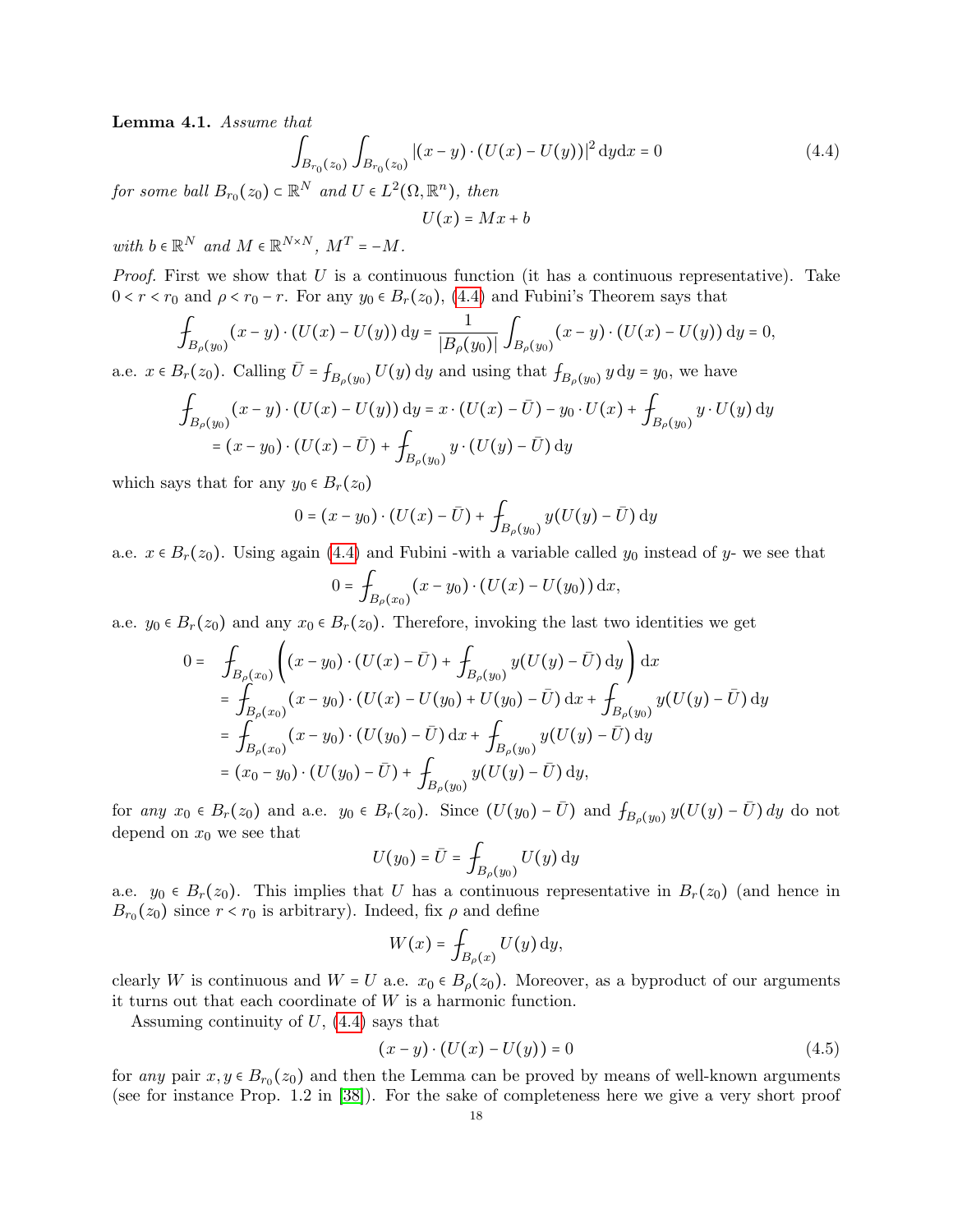taking advantage of the extra regularity of U. Indeed, differentiating  $(4.5)$  w.r.t. x and evaluating in  $z_0$  gives  $DU(z_0)(y - z_0) = U(y) - U(z_0)$ , for any  $y \in B_{r_0}(z_0)$  and then  $U(y)$  agrees with a linear function in  $B_r(x)$ . Moreover, provising identity and  $(A_0^r)$  gives  $(x, y, b)$   $UL(x, y, c)$ linear function in  $B_{r_0}(z_0)$ . Moreover, previous identity and [\(4.5\)](#page-17-1) gives  $(y-z_0)^tDU(z_0)(y-z_0) =$  $(y - z_0) \cdot (U(y) - U(z_0)) = 0$ , and hence  $DU(z_0) = -DU(z_0)^t$ . Calling  $M = DU(z_0)$  the lemma follows.

<span id="page-18-0"></span>**Lemma 4.2.** Let D be an open  $\delta$  connected set, then

$$
U \in RM \Leftrightarrow \int_D \int_D J(x-y) |(x-y) \cdot (U(x) - U(y))|^2 \, dy \, dx = 0. \tag{4.6}
$$

*Proof.* The implication  $\Rightarrow$  is immediate. For the other implication, let us take  $z_0 \in \Omega$  and a ball  $B_{r_0}(z_0)$  such that  $r_0 = \min{\{\delta/2, dist(z_0, \partial \Omega)\}}$ , we have

<span id="page-18-3"></span>
$$
\int_{B_{r_0}(z_0)} \int_{B_{r_0}(z_0)} J(x-y) |(x-y) \cdot (U(x) - U(y))|^2 dy dx = 0
$$

and since  $J > C$  for  $(x, y) \in B_{r_0}(z_0) \times B_{r_0}(z_0)$ , [4.1,](#page-17-2) says that there exists  $R_0 \in RM$  such that  $R_0 = U(x)$  a.e.  $x \in B_{r_0}(z_0)$ . Now the proof follows as in [3.1,](#page-8-1) we include the details for completeness. Let  $\mathcal{M} = \{A \subset \Omega, A \text{ open} : U(x) = R_0 \text{ a.e. } x \in A\}$  with the partial order given by  $\subset$ . Since  $\mathcal{M} \neq \emptyset$ there exists a maximal open set  $M \in \mathcal{M}$ . If  $M \nsubseteq D$ , since  $D \setminus M$  is not open  $(\Omega$  connected) there exists  $z_1 \in D \setminus M$  and a ball  $B_{r_1}(z_1), r_1 = \min\{\delta/2, dist(z_1, \partial D)\}\)$  such that  $B_{r_1}(z_1) \cap M \neq \emptyset$  and arguing as before  $U(x) = R_1 \in \overline{RM}$  a.e.  $x \in B_{r_1}(z_1)$ , hence  $R_1 = R_0$  since  $B_{r_1}(z_1) \cap M$  has positive measure (is open). Since M is maximal we see that necessarily  $M = D$ .

4.1. First model. Coupling local/nonlocal elasticity models via source terms. Recall that we aim to study the local/nonlocal energy

$$
E_I(U) \coloneqq \Xi(U) + \frac{1}{2} \int_{\Omega_{n\ell}} \int_{\mathbb{R}^N} J(x-y) |(x-y) \cdot (U(y) - U(x))|^2 \, \mathrm{d}y \mathrm{d}x - \int_{\Omega} F(x) U(x) \mathrm{d}x,
$$

with

$$
\Xi(U) \coloneqq \mu \int_{\Omega_{\ell}} |\mathcal{E}(U)(x)|^2 \mathrm{d}x + \frac{\lambda}{2} \int_{\Omega_{\ell}} (div(U)(x))^2 \mathrm{d}x,
$$

where  $\mathcal{E}(U)$  stands for

$$
\mathcal{E}(U) = \frac{\nabla U + \nabla U^T}{2}.
$$

and  $\mu$  and  $\lambda$  are two positive coefficients.

In this context, we look for minimizers in the space

$$
H_I = \Big\{ U : U|_{\Omega} \in L^2(\Omega : \mathbb{R}^N), u|_{\Omega_{\ell}} \in H^1(\Omega_{\ell} : \mathbb{R}^N), U = 0 \text{ in } \mathbb{R}^N \setminus \Omega \Big\}.
$$

We will need the following substitute of [3.2.](#page-9-3)

<span id="page-18-4"></span>**Lemma 4.3.** Let  $U_n : \Omega \to \mathbb{R}^N$  be a sequence such that  $U_n \to 0$  strongly in  $L^2(\Omega_\ell)$  and weakly in  $L^2(\Omega_{n\ell})$ , if in addition

$$
\lim_{n \to \infty} \int_{\Omega_{n\ell}} \int_{\Omega} J(x - y) ((x - y) \cdot (U_n(x) - U_n(y)))^2 \mathrm{d}y \mathrm{d}x = 0 \tag{4.7}
$$

then

<span id="page-18-2"></span><span id="page-18-1"></span>
$$
\lim_{n\to\infty}\int_{\Omega_{n\ell}}|U_n(x)|^2\mathrm{d}x=0.
$$

Proof. We sketch the proof, that follows the lines of that of [3.2,](#page-9-3) paying attention only to the main differences. From [\(4.7\)](#page-18-1), the convergence of  $\{u_n\}$  and property (J2), we find the following substitute of [\(3.2\)](#page-9-1)

$$
\int_{\Omega_{n\ell}} \int_{\Omega_{\ell}} J(x-y) |(x-y) \cdot U_n(x)|^2 dy dx \to 0.
$$
\n(4.8)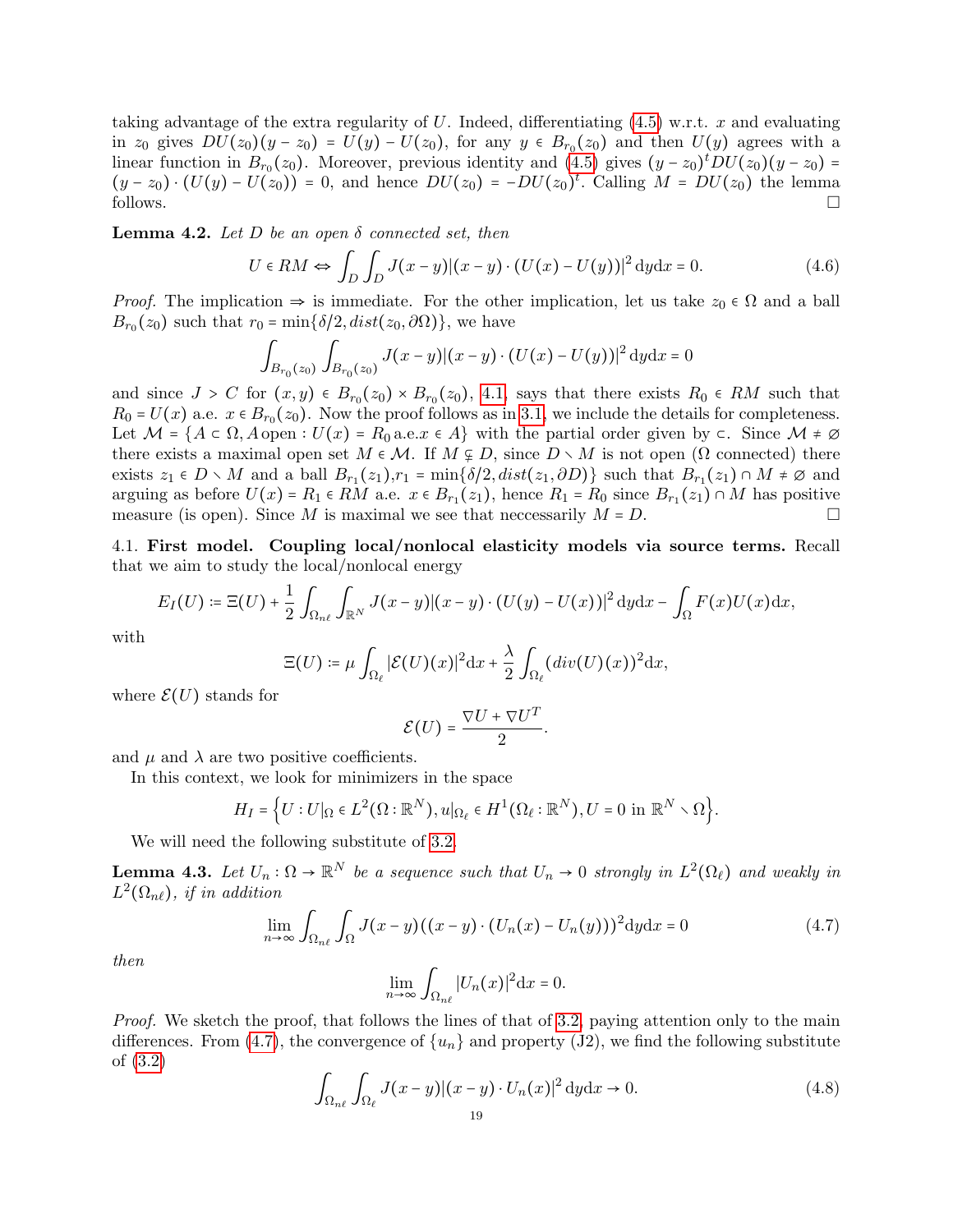Let us define,  $A_{\theta}^0 = \{x \in \Omega_{n\ell} : dist(x, \Omega_{\ell}) < \delta\}$  and arguing as in [3.2,](#page-9-3) we see that the continuous function  $g(x) : A_{\delta}^0 \to \mathbb{R}$ ,  $g(x) = |B_{2\delta}(x) \cap \Omega_{\ell}|$  verifies  $g(x) \ge m > 0$  for any  $x \in \overline{A_{\delta}^0}$ . As a consequence we have

$$
\int_{\Omega_{n\ell}} \int_{\Omega_{\ell}} J(x-y) ((x-y) \cdot U_n(x))^2 dy dx
$$
  
\n
$$
\geq \int_{A_\delta^0} \int_{B_{2\delta}(x) \cap \Omega_{\ell}} J(x-y) ((x-y) \cdot U_n(x))^2 dy dx.
$$

In order to proceed we need to bound by below the scalar product. Since  $g(x) \ge m > 0$  there exists a fixed  $r > 0$  such that for any  $x \in A_0^0$  we can find a ball  $B_r(y_x)$  centered at certain  $y_x \in \Omega_\ell$ , such that  $B_r(y_x) \subset B_{2\delta}(x) \cap \Omega_{\ell}$ . Therefore,

$$
\int_{A_{\delta}^{0}} \int_{B_{2\delta}(x)\cap\Omega_{\ell}} J(x-y) ((x-y) \cdot U_{n}(x))^{2} dy dx
$$
  
\n
$$
\geq C \int_{A_{\delta}^{0}} \int_{B_{r/2}(y_{x})} ((y-x) \cdot U_{n}(x))^{2} dy dx,
$$

where we have also used (J1). Since  $y \in B_{r/2}(y_x)$  and  $x \notin B_r \subset \Omega_\ell$ , we have  $||x - y|| \ge r/2$ . Calling  $G$ , the modulus series to contribute  $B_r$  (w). Notice that  $G$  has an anoming surface is an anominated because  $C_x$ , the smaller cone at x containing  $B_{r/2}(y_x)$ . Notice that  $C_x$  has an opening angle  $\alpha$  bounded by below by a constant independent of x, since  $tg(\alpha) \geq \frac{r}{4c}$  $\frac{r}{4\delta} > 0$ . Let us call  $C_u$ , the cone at x with axis  $U_n(x)$  and opening  $\frac{\pi}{2} - \alpha/4$ . Clearly  $C_x \cap C_u$  contains a cone  $C_I$  with an opening angle  $\beta \ge \alpha/2$  and therefore there exists a constant  $c = c(\alpha) > 0$  such that  $|C_I \cap B_{r/2}(y_x)| \geq c r^N$ . On the other hand, for any element  $z \in C_I \subset C_u$ ,  $ang(z, U_n(x)) \leq \frac{\pi}{2}$  $\frac{\pi}{2} - \frac{\alpha}{4}$  $\frac{\alpha}{4}$ . Taking into account that for any  $y \in B_{y_x}$ ,  $y - x \in C_x$  we see that

$$
\int_{B_{r/2}(y_x)} ((y-x) \cdot U_n(x))^2 dy \geq c r^{N+2} ||U_n(x)||^2 \cos^2 \left(\pi - \frac{\alpha}{4}\right)
$$

since  $|(y-x) \cdot U_n(x)| \geq \frac{r}{2}$  $\frac{r}{2}||U_n(x)||\cos\left(\pi-\frac{\alpha}{4}\right)$  $\frac{\alpha}{4}$ ). Therefore,

$$
C \int_{A_\delta^0} \int_{B_{r/2}(y_x)} ((y-x) \cdot U_n(x))^2 \, dydx
$$
  
\n
$$
\geq C c r^{N+2} \|U_n(x)\|^2 \cos^2\left(\pi - \frac{\alpha}{4}\right) \int_{A_\delta^0} \|U_n(x)\|^2 dx
$$

showing, thanks to [\(4.8\)](#page-18-2), that  $U_n \to 0$  strongly in  $L^2(A_\delta^0)$ . Using similar arguments, the proof can be concluded following the steps developed in [3.2.](#page-9-3)  $\Box$ 

Now we are ready to show the key property needed to obtain coerciveness of the functional.

**Lemma 4.4.** There exists a constant  $C$  such that

$$
\Xi(U) + \frac{1}{2} \int_{\Omega_{n\ell}} \int_{\mathbb{R}^N} J(x - y) |(x - y) \cdot (U(y) - U(x))|^2 \, \mathrm{d}y \mathrm{d}x \ge C \int_{\Omega} |U|^2,
$$

for every U in

$$
H_I=\Big\{U\in L^2\big(\Omega\big), U\big|\Omega_\ell\in H^1\big(\Omega_\ell\big), U\big|\partial\Omega\cap\partial\Omega_\ell=0\big|\partial\Omega\cap\partial\Omega_\ell, U=0\ in\ {\mathbb R}^N\smallsetminus\Omega\Big\}.
$$

Proof. Since

$$
\Xi(U) \ge \int_{\Omega_{\ell}} \frac{|\mathcal{E}(U)|^2}{2},
$$

we can argue by contradiction. Assume that there is a sequence  $U_n \in H$  such that

$$
\int_{\Omega} |U_n(x)|^2 \mathrm{d}x = 1
$$

and

$$
\int_{\Omega_{\ell}} \frac{|\mathcal{E}(U_n)(x)|^2}{2} \mathrm{d}x + \frac{1}{2} \int_{\Omega_{n\ell}} \int_{\mathbb{R}^N} J(x-y) |(x-y) \cdot (U_n(y) - U_n(x))|^2 \mathrm{d}y \mathrm{d}x \to 0.
$$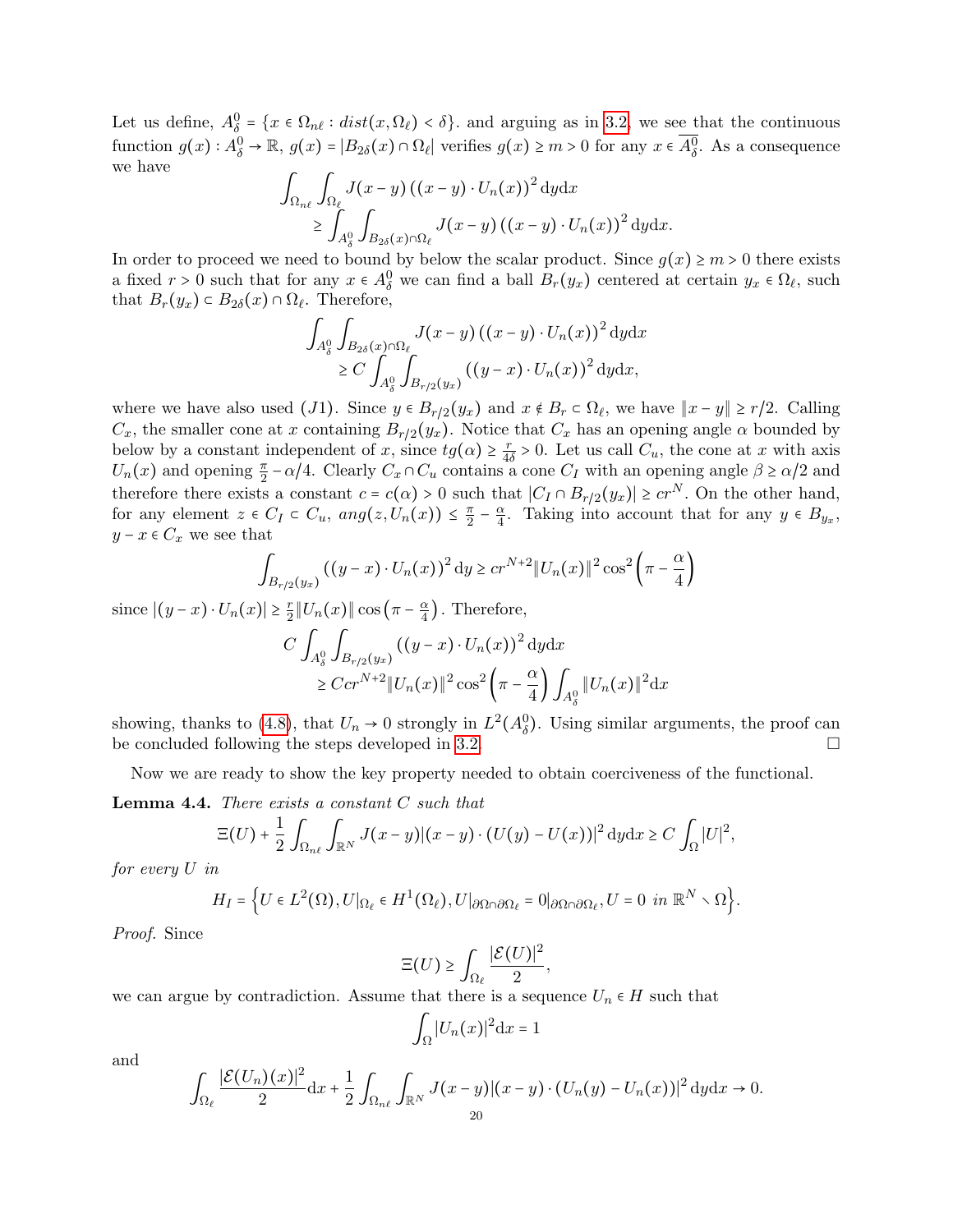Then we have that

<span id="page-20-0"></span>
$$
\int_{\Omega_{\ell}} \frac{|\mathcal{E}(U_n)(x)|^2}{2} \mathrm{d}x \to 0
$$

and

$$
\frac{1}{2} \int_{\Omega_{n\ell}} \int_{\mathbb{R}^N} J(x - y) |(x - y) \cdot (U_n(y) - U_n(x))|^2 \, \mathrm{d}y \mathrm{d}x \to 0. \tag{4.9}
$$

Since  $U_n$  is bounded in  $L^2(\Omega_\ell)$  (the integral in the whole  $\Omega$  is 1) and

$$
\int_{\Omega_{\ell}} \frac{|\mathcal{E}(U_n)(x)|^2}{2} \mathrm{d}x \to 0
$$

and thanks to [\(4.2\)](#page-16-3) we get, along a subsequence, strong convergence of  $U_n$  in  $H^1(\Omega_\ell)$  to a function  $K_1$  wich in turn, thanks to [\(4.3\)](#page-16-2), belongs to the space  $RM$ .

Now we argue in the nonlocal part  $\Omega_{n\ell}$ . Since  $U_n$  in bounded in  $L^2(\Omega_{n\ell})$  and

$$
\frac{1}{2} \int_{\Omega_{n\ell}} \int_{\mathbb{R}^N} J(x-y) |(x-y) \cdot (U_n(y) - U_n(x))|^2 \, dy \, dx
$$
\n
$$
= \frac{1}{2} \int_{\Omega_{n\ell}} \int_{\Omega_{n\ell}} J(x-y) |(x-y) \cdot (U_n(y) - U_n(x))|^2 \, dy \, dx
$$
\n
$$
+ \frac{1}{2} \int_{\Omega_{n\ell}} \int_{\Omega_{\ell}} J(x-y) |(x-y) \cdot (U_n(y) - U_n(x))|^2 \, dy \, dx
$$
\n
$$
+ \frac{1}{2} \int_{\Omega_{n\ell}} \int_{\mathbb{R}^N \times \Omega} J(x-y) |(x-y) \cdot (U_n(y) - U_n(x))|^2 \, dy \, dx \to 0.
$$

we have that (extracting another subsequence)  $U_n \rightharpoonup U$  weakly in  $L^2(\Omega_{n\ell}, \mathbb{R}^N)$  and therefore it does  $W_n(x, y) = U_n(y) - U_n(x)$  in  $L^2(\Omega_{n\ell} \times \Omega_{n\ell}, \mathbb{R}^N)$ . Weakly lower semicontinuity for the convex functional

$$
\frac{1}{2}\int_{\Omega_{n\ell}}\int_{\Omega_{n\ell}}J(x-y)|(x-y)\cdot W(x,y)|^2\,\mathrm{d}y\mathrm{d}x,
$$

gives

$$
\frac{1}{2} \int_{\Omega_{n\ell}} \int_{\Omega_{n\ell}} J(x-y) |(x-y) \cdot (U(y) - U(x))|^2 dy dx
$$
\n
$$
\leq \lim_{n \to \infty} \frac{1}{2} \int_{\Omega_{n\ell}} \int_{\Omega_{n\ell}} J(x-y) |(x-y) \cdot (U_n(y) - U_n(x))|^2 dy dx = 0.
$$

With a similar argument, we get

$$
\frac{1}{2} \int_{\Omega_{n\ell}} \int_{\Omega_{\ell}} J(x-y) |(x-y) \cdot (K_1 - U(x))|^2 dy dx
$$
\n
$$
\leq \lim_{n \to \infty} \frac{1}{2} \int_{\Omega_{n\ell}} \int_{\Omega_{\ell}} J(x-y) |(x-y) \cdot (U_n(y) - U_n(x))|^2 dy dx = 0,
$$

where we have used strong convergence of  $U_n$  in  $\Omega_l$  From the first inequality and [\(4.6\)](#page-18-3) we obtain that  $U \equiv K_2 \in RM$  in  $\Omega_{n\ell}$ .

The second inequality yields

$$
\frac{1}{2}\int_{\Omega_{n\ell}}\int_{\Omega_{\ell}}J(x-y)|(x-y)\cdot (K_1(y)-K_2(x))|^2\,\mathrm{d}y\mathrm{d}x=0
$$

and then  $(x - y) \cdot (K_1(y) - K_2(x)) = 0$ , that is,  $(x - y) \cdot (M_1y - M_2x + b) = 0$  a.e. in  $D^{\delta} = \{(x, y) \in$  $\Omega_{n\ell} \times \Omega_{\ell} : ||x-y|| < \delta$ . Since matrices  $M_i$ , for  $1 \le i \le 2$ , are skew symmetric  $w \cdot M_iw = 0$  for any  $w \in \mathbb{R}^n$ and hence, writting  $M_1y = M_1(y-x) + M_1x$  and calling B the skew symmetric matrix  $B = M_1 - M_2$ , we have  $(x - y) \cdot (Bx + b) = 0$  a.e.  $(x, y) \in D^{\delta}$ . Let us take a pair  $(x, y) \in D^{\delta}$ , and open sets such that  $B_x, B_y \in \mathbb{R}^n$   $B_x \times B_y \in D^{\delta}$ ,  $x \in B_x, y \in B_y$ . Since  $B_x$  is open we see that there exists a set  $X = \{x_1, x_2, \dots, x_n\} \subset B_x$ , of linearly independent vectors. For each i we have  $(x_i - y) \cdot (Bx_i + b) = 0$ , for all  $y \in B_y$  and since  $B_y$  is open we can find n sets  $W_i = \{x_i - y_1^i, x_i - y_2^i, \dots, x_i - y_n^i\}$   $1 \le i \le n$ , of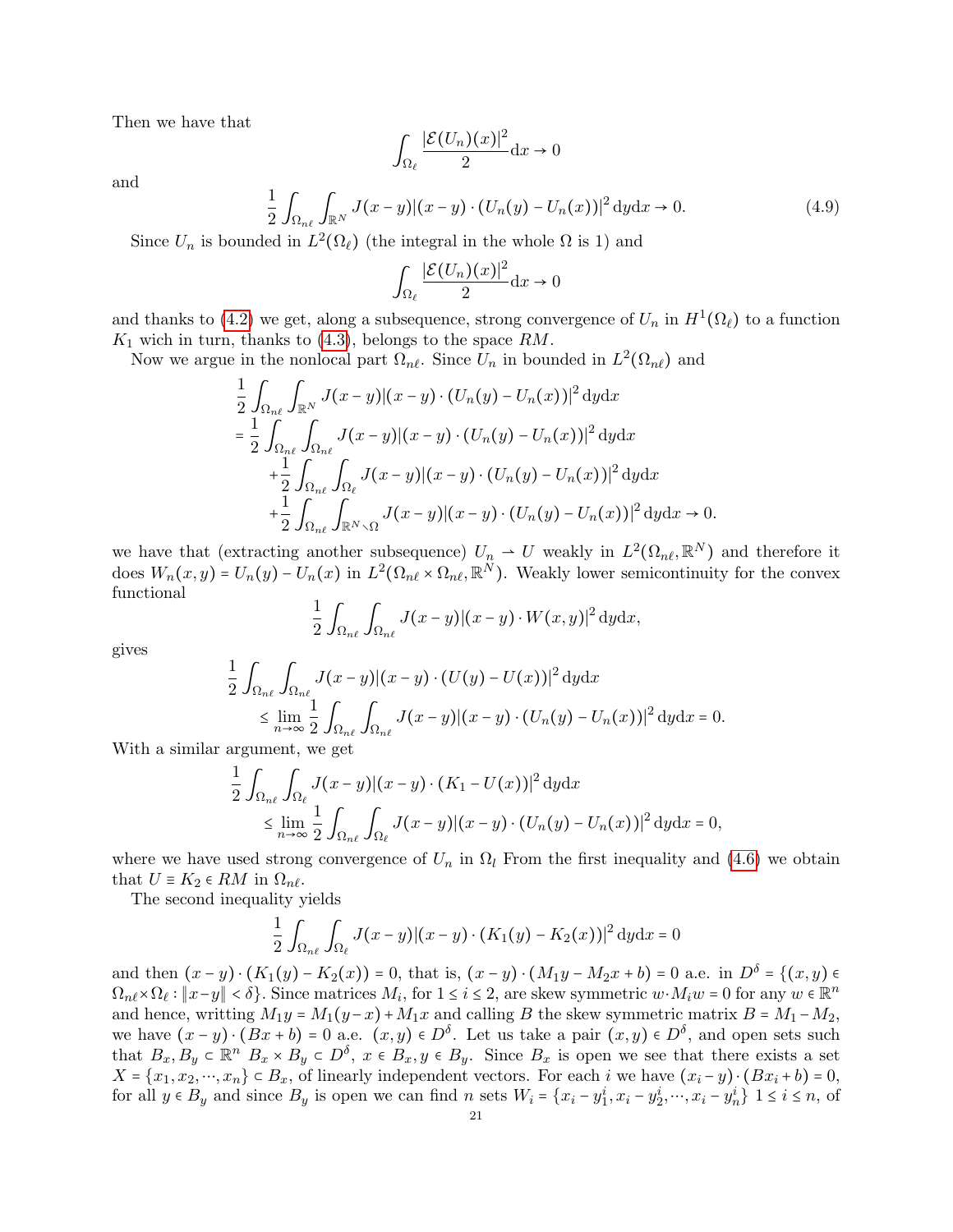linearly independent vectors, with  $y_j^i \in B_y$  and such that, for each i, we have  $(x_i - y_j^i) \cdot (Bx_i + b) = 0$ ,  $1 \leq j \leq n$ , which says that  $Bx_i + b = 0$  for all the elements of the basis X. As a consequence  $b = 0$ and  $M_1 - M_2 = B = 0$ , in particular  $K_1 = K_2$ . Since  $U_n \in H$  we have that  $U_n = 0$  in  $\mathbb{R}^N \setminus \Omega$  and then we obtain that  $K_1 = K_2 = 0$ .

Up to now we have that  $U_n \to 0$  strongly in  $H^1(\Omega_\ell)$  and  $U_n \to 0$  weakly in  $L^2(\Omega_{n\ell})$ . Then, as

$$
1 = \int_{\Omega} |U_n(x)|^2 dx = \int_{\Omega_{\ell}} |U_n(x)|^2 dx + \int_{\Omega_{n\ell}} |U_n(x)|^2 dx
$$

we get that

$$
\int_{\Omega_{n\ell}} |U_n(x)|^2 \mathrm{d}x \to 1.
$$

On the other hand, [\(4.9\)](#page-20-0) implies in particular that [\(4.7\)](#page-18-1) holds, and therefore [4.3](#page-18-4) says that

$$
\lim_{n \to \infty} \int_{\Omega_{n\ell}} |U_n(x)|^2 \mathrm{d}x = 0,
$$

a contradiction.

Proof of [2.9.](#page-7-0) Since

$$
E_I(U) \ge c \int_{\Omega} |U(x)|^2 dx - \int_{\Omega} F(x)U(x) dx,
$$

existence of a minimizer follows, once more, by the direct method of calculus of variations. Therefore, for an appropriate  $U \in H_I$ ,

$$
E_I(U)=\min_{V\in H_I}E_I(V),
$$

while uniqueness is granted thanks to the convexity of the energy functional.

Now we choose  $\Phi$  smooth enough  $\Phi \in H_I$  and compute

$$
E_I(U+t\Phi)-E_I(U).
$$

For the local part we notice

$$
\Xi(U+t\Phi)-\Xi(U)=t\left(2\mu\int_{\Omega_{\ell}}\mathcal{E}(U):\mathcal{E}(\Phi)+\mu\int_{\Omega_{\ell}}div(U)div(\Phi)\right)+t^2\Xi(\Phi),
$$

where A ∶ B stands for the scalar product  $A : B = tr(A^T B)$ . Taking into account that  $A : B = 0$  for any symmetric matrix  $A$  and any skew-symmetric matrix  $B$ , we see that

$$
2\mu \int_{\Omega_{\ell}} \mathcal{E}(U) : \mathcal{E}(\Phi) + \mu \int_{\Omega_{\ell}} div(U)div(\Phi)
$$
  
= 
$$
\int_{\Omega_{\ell}} (2\mu \mathcal{E}(U) + \lambda div(U)Id) : \nabla \Phi = \int_{\Omega_{\ell}} \sigma(U) : \nabla \Phi.
$$

On the other hand, calling

$$
\Theta(U) = \frac{1}{2} \int_{\Omega_{n\ell}} \int_{\mathbb{R}^N} J(x - y) |(x - y) \cdot (U(y) - U(x))|^2 \, dy \, dx,
$$

we have

$$
\Theta(U+t\Phi)=\frac{1}{2}\int_{\Omega_{n\ell}}\int_{\mathbb{R}^N}J(x-y)\left[(x-y)\cdot(U(x)-U(y))+t(\Phi(x)-\Phi(y))\right]^2\,\mathrm{d}y\mathrm{d}x,
$$

hence

$$
\Theta(U+t\Phi) - \Theta(U)
$$
  
=  $t \int_{\Omega_{n\ell}} \int_{\mathbb{R}^N} J(x-y) [(x-y) \otimes (x-y)] (U(x) - U(y))^{T} (\Phi(x) - \Phi(y)) \, dy dx + t^2 \Theta(\Phi).$ 

Now we call

$$
I = \int_{\Omega_{n\ell}} \int_{\mathbb{R}^N} J(x - y) \left[ (x - y) \otimes (x - y) \right] (U(x) - U(y))^T \cdot (\Phi(x) - \Phi(y)) \, dy \, dx = I_1 + I_2,
$$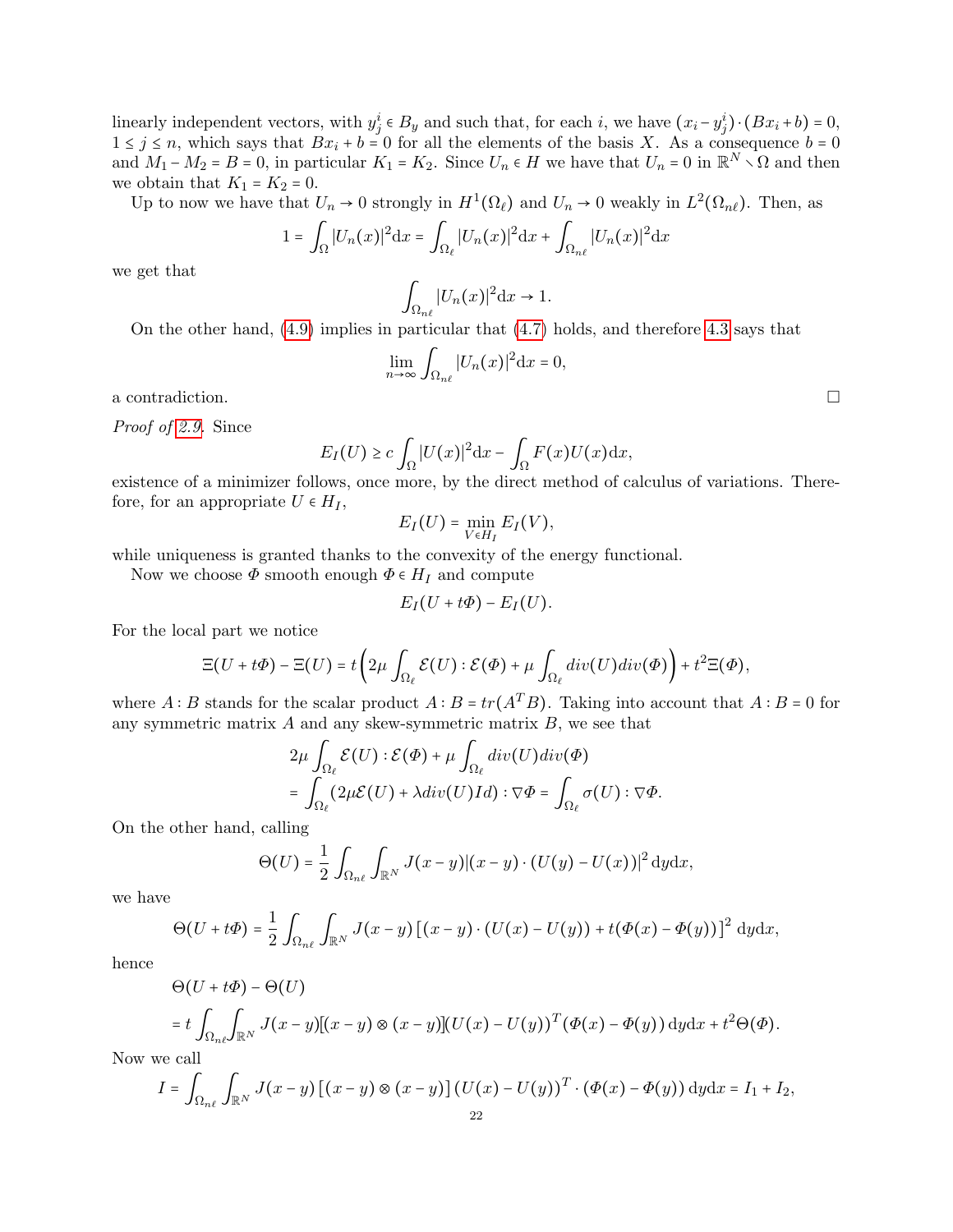with

$$
I_1 = \int_{\Omega_{n\ell}} \int_{\Omega_{n\ell}} J(x - y) \left[ (x - y) \otimes (x - y) \right] (U(x) - U(y))^T \cdot (\Phi(x) - \Phi(y)) \, dy \, dx
$$

and

$$
I_2 = \int_{\Omega_{n\ell}} \int_{\mathbb{R}^n \times \Omega_{n\ell}} J(x - y) \left[ (x - y) \otimes (x - y) \right] (U(x) - U(y))^T \cdot (\Phi(x) - \Phi(y)) \, dy \, dx
$$

for  $I_1$  we get

$$
I_1 = 2 \int_{\Omega_{n\ell}} \left( \int_{\Omega_{n\ell}} J(x-y) \left[ (x-y) \otimes (x-y) \right] (U(x) - U(y))^T dy \right) \cdot \Phi(x) dx,
$$

while

$$
I_2 = \int_{\Omega_{n\ell}} \left( \int_{\mathbb{R}^n \setminus \Omega_{n\ell}} J(x - y) \left[ (x - y) \otimes (x - y) \right] (U(x) - U(y))^T dy \right) \cdot \Phi(x) dx
$$
  

$$
- \int_{\Omega_{n\ell}} \int_{\mathbb{R}^n \setminus \Omega_{n\ell}} J(x - y) \left[ (x - y) \otimes (x - y) \right] (U(x) - U(y))^T \cdot \Phi(y) dy dx
$$
  

$$
= I_{21} + I_{22},
$$

since  $\Phi \equiv 0$  in  $\mathbb{R}^n \setminus \Omega$ , applying Fubini's theorem,

$$
I_{22} = -\int_{\Omega_{\ell}} \left( \int_{\Omega_{n\ell}} J(x - y) \left[ (x - y) \otimes (x - y) \right] (U(x) - U(y))^T dx \right) \cdot \Phi(y) dy.
$$
  
The theorem follows.

4.2. Second model. Coupling local/nonlocal elasticity models via flux terms. Now, we consider the local/nonlocal energy

$$
E_{II}(u) \coloneqq \Xi(U) + \frac{1}{2} \int_{\Omega_{n\ell}} \int_{\mathbb{R}^{N} \setminus \Omega_{\ell}} J(x - y) |(x - y) \cdot (U(y) - U(x))|^2 dy dx
$$
  
+ 
$$
\frac{1}{2} \int_{\Omega_{n\ell}} \int_{\Gamma} G(x, y) |(x - y) \cdot (U(y) - U(x))|^2 d\sigma(y) dx - \int_{\Omega} F(x)U(x) dx,
$$

and look for minimizers of this energy in the space

$$
H_{II} = \Big\{ U: U|_{\Omega} \in L^{2}(\Omega : \mathbb{R}^{N}), U|_{\Omega_{\ell}} \in H^{1}(\Omega_{\ell} : \mathbb{R}^{N}), U|_{\partial \Omega \cap \partial \Omega_{\ell}} = 0, U = 0 \text{ in } \mathbb{R}^{N} \setminus \Omega \Big\}.
$$

We start by proving a modified version of [4.3.](#page-18-4)

<span id="page-22-2"></span>**Lemma 4.5.** Let  $U_n : \Omega \to \mathbb{R}^n$  be a sequence such that  $U_n \to 0$  strongly in  $H^1(\Omega_\ell)$  and weakly in  $L^2(\Omega_{n\ell})$ , if in addition

$$
\lim_{n \to \infty} \int_{\Omega_{n\ell}} \int_{\Omega_{n\ell}} J(x - y) ((x - y) \cdot (U_n(x) - U_n(y)))^2 \mathrm{d}y \mathrm{d}x = 0 \tag{4.10}
$$

and

$$
\lim_{n \to \infty} \int_{\Omega_{n\ell}} \int_{\Gamma} G(x, y) ((x - y) \cdot (U_n(x) - U_n(y)))^2 d\sigma(y) dx = 0 \tag{4.11}
$$

then

<span id="page-22-1"></span><span id="page-22-0"></span>
$$
\lim_{n \to \infty} \int_{\Omega_{n\ell}} |U_n(x)|^2 \mathrm{d}x = 0
$$

Proof. As before, we sketch the proof following the lines of [3.2,](#page-9-3) paying attention only to the main differences. From [\(4.11\)](#page-22-0), the convergence of  $\{u_n\}$  and property (P), we find the following substitute of [\(3.2\)](#page-9-1)

$$
\int_{\Omega_{n\ell}} \int_{\Gamma} G(x,y) |(x-y) \cdot U_n(x)|^2 d\sigma(y) dx \to 0.
$$

Let us define,

$$
A_{\delta}^{0} = \Big\{ x \in \Omega_{n\ell} : dist(x, \Gamma) < \delta \Big\}.
$$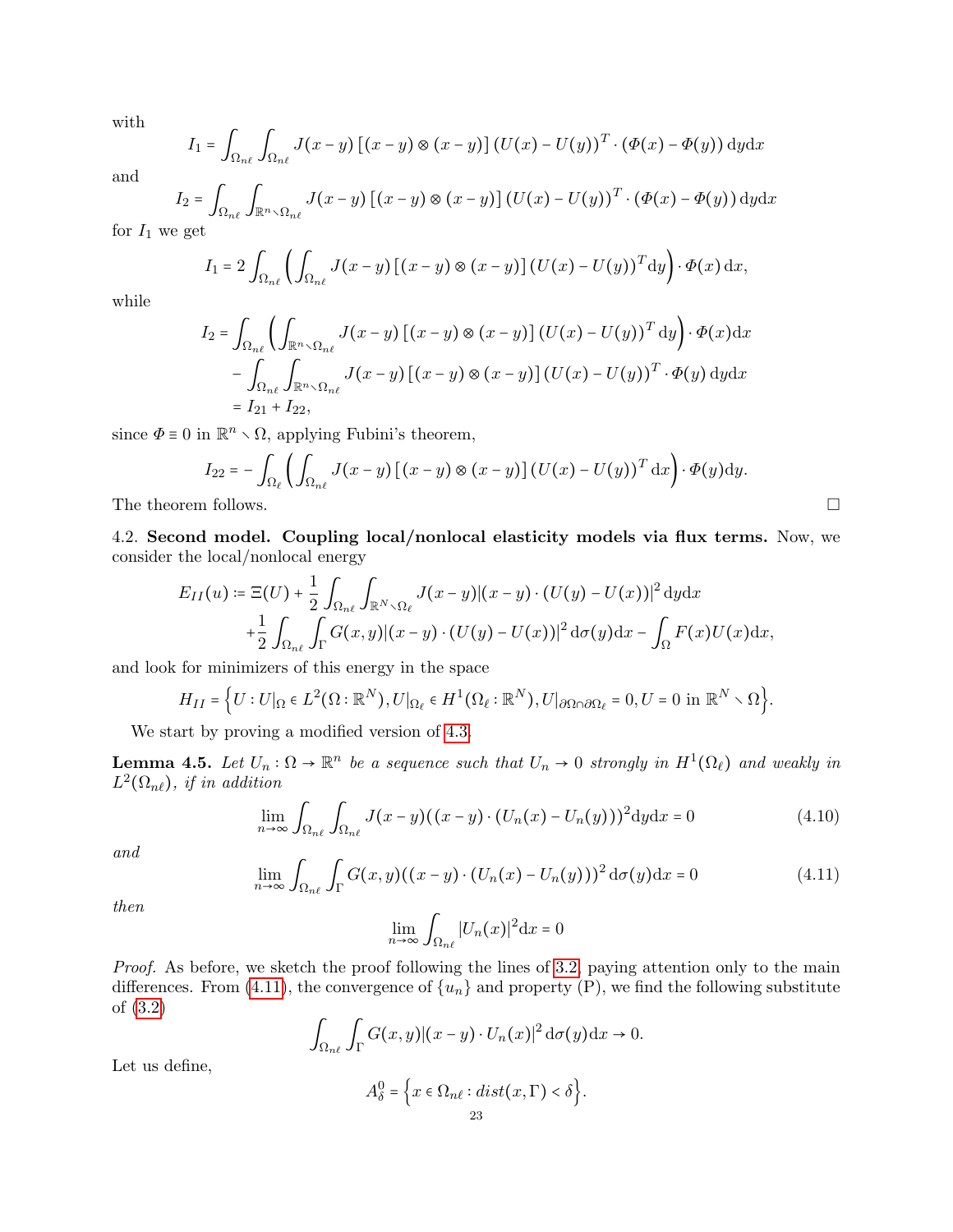and arguing as in [3.2,](#page-9-3) we see that the continuous function  $g(x) : A_{\delta}^0 \to \mathbb{R}$ ,  $g(x) = \sigma(B_{2\delta}(x) \cap \Gamma)$ verifies  $g(x) \ge m > 0$  for any  $x \in A^0_\delta$ . As a consequence we get

$$
\int_{\Omega_{n\ell}} \int_{\Gamma} G(x, y) ((x - y) \cdot U_n(x))^2 d\sigma(y) dx
$$
\n
$$
\geq \int_{A_\delta^0} \int_{B_{2\delta}(x) \cap \Gamma} G(x, y) ((x - y) \cdot U_n(x))^2 d\sigma(y) dx
$$
\n
$$
\geq C \int_{A_\delta^0} \int_{B_{2\delta}(x) \cap \Gamma} ((x - y) \cdot U_n(x))^2 d\sigma(y) dx,
$$

where we have also used  $(G1)$ .

Now, consider  $C_x$  the smaller cone at x containing  $B_{2\delta}(x) \cap \Gamma = \Gamma_x$ . We would like to see that its opening angle  $\alpha = \alpha(x) > 0$  almost everywhere in  $A_0^0$ . Indeed, suppose  $\alpha(x) = 0$ . Then  $B_{2\delta}(x) \cap \Gamma$ must be contained in a line. Let  $r > 0$  such that  $\sigma(\overline{B}_{2\delta}(z) \cap \Gamma_x) > 0$  for all  $z \in B_r(x)$ . We can easily verify that  $\alpha(z) > 0$  almost everywhere in  $B_r(x)$ . Since this can be done for every  $x \in A_\delta^0$  with  $\alpha(x) = 0$ , we can conclude that  $\alpha(x) > 0$  almost everywhere in  $A_0^0$ .

Let us call  $C_u$ , the cone at x with axis  $U_n(x)$  and opening  $\frac{\pi}{2} - \alpha(x)/4$ . Clearly  $C_x \cap C_u$  contains a cone  $C_I$  with an opening angle  $\beta(x) \ge \alpha(x)/2$  and therefore  $\sigma(C_I \cap \Gamma_x) > 0$  a.e. in  $A_\delta^0$ .

On the other hand, for any element  $z \in C_I \subset C_u$ ,  $ang(z, U_n(x)) \leq \frac{\pi}{2}$  $\frac{\pi}{2} - \frac{\alpha(x)}{4}$  $\frac{d(x)}{4}$ . Taking into account that for any  $y \in \Gamma_x$ ,  $y - x \in C_x$  we see that

$$
\int_{\Gamma_x} ((y-x) \cdot U_n(x))^2 \, d\sigma(y) \ge \int_{C_I \cap \Gamma_x} ((y-x) \cdot U_n(x))^2 \, dy
$$

$$
\ge \sigma(C_I \cap \Gamma_x) d^2(x, \Gamma_x) \cos^2\left(\frac{\pi}{2} - \frac{\alpha(x)}{4}\right) \|U_n(x)\|^2
$$

since

$$
|(y-x)\cdot U_n(x)| \geq d(x,\Gamma_x)\cos\left(\frac{\pi}{2}-\frac{\alpha(x)}{4}\right) \|U_n(x)\|.
$$

Letting

$$
g(x) \coloneqq \sigma(C_I \cap \Gamma_x) d^2(x, \Gamma_x) \cos^2\left(\frac{\pi}{2} - \frac{\alpha(x)}{4}\right),
$$

we have  $g(x) > 0$  a.e. in  $A_0^0$ . Then, there exist some positive constant  $\varepsilon$  such that  $|\{g > \varepsilon\} \cap A_0^0| > 0$ . Denoting  $A^0_{\delta,\varepsilon} \coloneqq \{g > \varepsilon\} \cap A^0_{\delta}$  we have

$$
C\int_{A_{\delta,\varepsilon}^0}\int_{C_I\cap\Gamma_x}\left((y-x)\cdot U_n(x)\right)^2\mathrm{d}\sigma(y)\mathrm{d}x\geq \varepsilon\int_{A_{\delta,\varepsilon}^0}\|U_n(x)\|^2\mathrm{d}x
$$

showing, thanks to [\(4.8\)](#page-18-2), that  $U_n \to 0$  strongly in  $L^2(A_{\delta,\varepsilon}^0)$ . Using similar arguments, the proof can be concluded following the steps developed in [3.2.](#page-9-3)  $\Box$ 

Now we are able to prove the key inequality needed to show that  $E_{II}$  is coercive.

**Lemma 4.6.** There exists a positive constant  $C$  such that

$$
\begin{aligned} \Xi(U) + \frac{1}{2} \int_{\Omega_{n\ell}} \int_{\mathbb{R}^N \setminus \Omega_{\ell}} J(x - y) |(x - y) \cdot (U(y) - U(x))|^2 \, \mathrm{d}y \mathrm{d}x \\ + \frac{1}{2} \int_{\Omega_{n\ell}} \int_{\Gamma} G(x, y) |(x - y) \cdot (U(y) - U(x))|^2 \, \mathrm{d}\sigma(y) \mathrm{d}x \ge C \int_{\Omega} |U(x)|^2 \mathrm{d}x, \end{aligned}
$$

for every U in

$$
H_{II} = \Big\{ U \in L^2(\Omega), U|_{\Omega_\ell} \in H^1(\Omega_\ell), U|_{\partial \Omega \cap \partial \Omega_\ell} = 0|_{\partial \Omega \cap \partial \Omega_\ell}, U = 0 \text{ in } \mathbb{R}^N \setminus \Omega \Big\}.
$$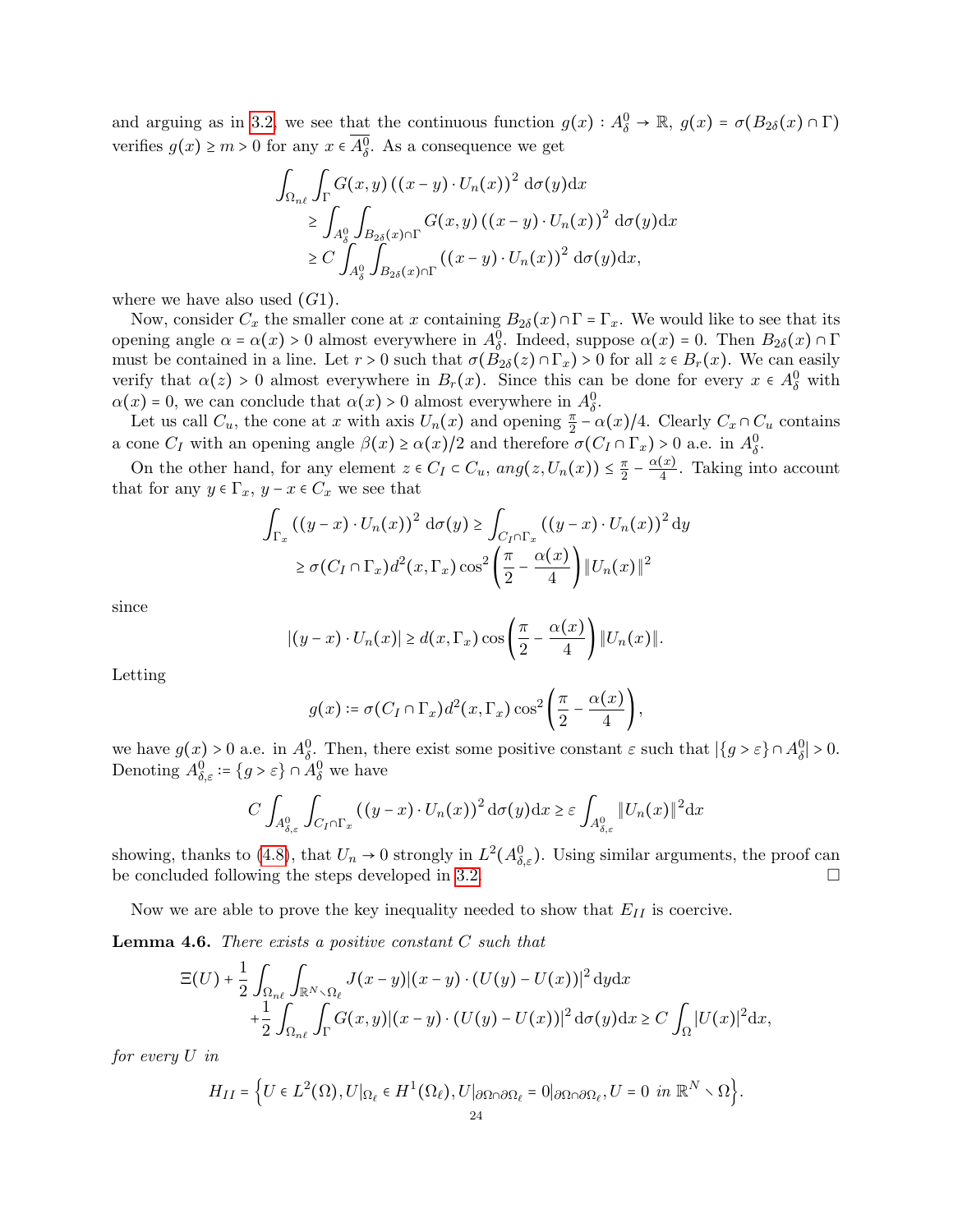Proof. As before, we use that

$$
\Xi(U) \ge \int_{\Omega_{\ell}} \frac{|\mathcal{E}(U)(x)|^2}{2} \mathrm{d}x,
$$

and argue by contradiction. Assume that there is a sequence  $U_n \in H$  such that

$$
\int_{\Omega} |U_n(x)|^2 \mathrm{d}x = 1
$$

and

$$
\int_{\Omega_{\ell}} \frac{|\mathcal{E}(U_n)|^2}{2} + \frac{1}{2} \int_{\Omega_{n\ell}} \int_{\mathbb{R}^N \setminus \Omega_{\ell}} J(x - y) |(x - y) \cdot (U(y) - U(x))|^2 \, dy \, dx
$$

$$
+ \frac{1}{2} \int_{\Omega_{n\ell}} \int_{\Gamma} G(x - y) |(x - y) \cdot (U(y) - U(x))|^2 \, d\sigma(y) \, dx \to 0.
$$

Then, we have that

$$
\int_{\Omega_{\ell}} \frac{|\mathcal{E}(U_n)(x)|^2}{2} dx \to 0,
$$
\n
$$
\int_{\Omega_{n\ell}} \int_{\mathbb{R}^N \setminus \Omega_{\ell}} J(x - y) |(x - y) \cdot (U(y) - U(x))|^2 dy dx \to 0,
$$
\n(4.12)

and

$$
\int_{\Omega_{n\ell}} \int_{\Gamma} G(x-y) |(x-y) \cdot (U(y) - U(x))|^2 d\sigma(y) dx \to 0.
$$
\n(4.13)

Since  $U_n$  is bounded in  $L^2(\Omega_\ell)$  (the integral in the whole  $\Omega$  is 1) and

<span id="page-24-1"></span><span id="page-24-0"></span>
$$
\int_{\Omega_{\ell}} \frac{|\mathcal{E}(U_n)(x)|^2}{2} \mathrm{d}x \to 0
$$

and thanks to [\(4.2\)](#page-16-3) we get, along a subsequence, strong convergence of  $U_n$  in  $H^1(\Omega_\ell)$  to a function  $K_1$  wich in turn, thanks to [\(4.3\)](#page-16-2), belongs to the space  $RM$ .

Now we argue in the nonlocal part  $\Omega_{n\ell}$ . Since  $U_n$  in bounded in  $L^2(\Omega_{n\ell})$  and

$$
\frac{1}{2} \int_{\Omega_{n\ell}} \int_{\mathbb{R}^{N} \setminus \Omega_{\ell}} J(x - y) |(x - y) \cdot (U_n(y) - U_n(x))|^2 \, dy \, dx
$$
\n
$$
= \frac{1}{2} \int_{\Omega_{n\ell}} \int_{\Omega_{n\ell}} J(x - y) |(x - y) \cdot (U_n(y) - U_n(x))|^2 \, dy \, dx
$$
\n
$$
+ \frac{1}{2} \int_{\Omega_{n\ell}} \int_{\mathbb{R}^{N} \setminus \Omega} J(x - y) |(x - y) \cdot (U_n(y) - U_n(x))|^2 \, dy \, dx \to 0
$$

we have that (extracting another subsequence)  $U_n \rightharpoonup U$  weakly in  $L^2(\Omega_{n\ell}, \mathbb{R}^N)$  and therefore it also converges  $W_n(x, y) = U_n(y) - U_n(x)$  in  $L^2(\Omega_{n\ell} \times \Omega_{n\ell}, \mathbb{R}^N)$ . Weakly lower semicontinuity (due to convexity) of the functional

$$
\frac{1}{2} \int_{\Omega_{n\ell}} \int_{\Omega_{n\ell}} J(x-y) |(x-y) \cdot W(x,y)|^2 dy dx,
$$

gives

$$
\frac{1}{2} \int_{\Omega_{n\ell}} \int_{\Omega_{n\ell}} J(x-y) |(x-y) \cdot (U(y) - U(x))|^2 dy dx
$$
\n
$$
\leq \lim_{n \to \infty} \frac{1}{2} \int_{\Omega_{n\ell}} \int_{\Omega_{n\ell}} J(x-y) |(x-y) \cdot (U_n(y) - U_n(x))|^2 dy dx = 0.
$$

With a similar argument and using [\(4.13\)](#page-24-0) we obtain

$$
\frac{1}{2} \int_{\Omega_{n\ell}} \int_{\Gamma} G(x, y) |(x - y) \cdot (K_1 - U(x))|^2 d\sigma(y) dx
$$
  
\$\leq \lim\_{n \to \infty} \frac{1}{2} \int\_{\Omega\_{n\ell}} \int\_{\Gamma} G(x, y) |(x - y) \cdot (U\_n(y) - U\_n(x))|^2 d\sigma(y) dx = 0\$,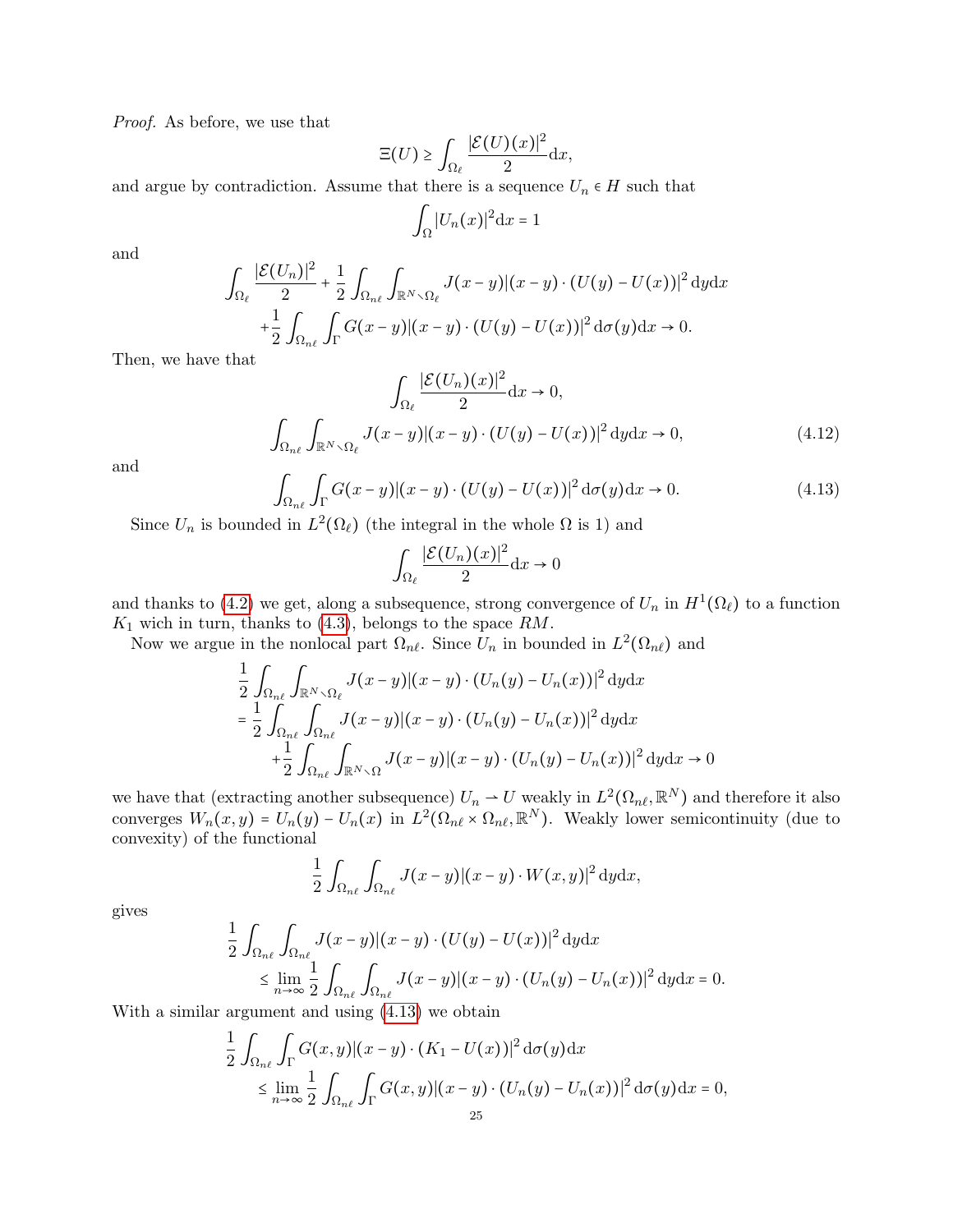where we have used strong convergence of  $U_n$  in  $L^2(\Gamma)$ , due to the strong convergence of  $U_n$  in  $H^1(\Omega_\ell)$ . From the first inequality and [\(4.6\)](#page-18-3) we obtain that  $U \equiv K_2 \in RM$  in  $\Omega_{n\ell}$ . Now, the second inequality yields

$$
\frac{1}{2}\int_{\Omega_{n\ell}}\int_{\Gamma}J(x-y)|(x-y)\cdot (K_1(y)-K_2(x))|^2\,\mathrm{d}\sigma(y)\mathrm{d}x=0,
$$

and hence  $(x - y) \cdot (K_1(y) - K_2(x)) = 0$ , that is,  $(x - y) \cdot (M_1y - M_2x + b) = 0$  a.e. in  $D^{\delta} = \{(x, y) \in$  $\Omega_{n\ell} \times \Gamma : ||x - y|| < \delta$ . Since the matrices  $M_i$ , for  $1 \le i \le 2$ , are skew symmetric we have  $w \cdot M_i w = 0$ for any  $w \in \mathbb{R}^n$  and hence, writing  $M_1y = M_1(y-x) + M_1x$  and calling B the skew symmetric matrix  $B = M_1 - M_2$ , we have  $(x - y) \cdot (Bx + b) = 0$  a.e.  $(x, y) \in D^{\delta}$ . Let us take a pair  $(x, y) \in D^{\delta}$ , and open sets such that  $B_x, B_y \in \mathbb{R}^n$   $B_x \times B_y \cap \Gamma \subset D^{\delta}$ ,  $x \in B_x, y \in B_y \cap \Gamma$  with  $\sigma(B_y \cap \Gamma) > 0$ . Since  $\sigma(B_y \cap \Gamma) > 0$  there exist a set  $Y = \{y_1, ..., y_N\} \subset B_y \cap \Gamma$  with  $y_i \neq y_j$ ,  $1 \leq i, j \leq N$ . Now, since  $B_x$  is an open set, we can choose a set of linearly independent vectors  $X = \{x_1, ..., x_N\} \in B_x$  in such a way that  $W_i = \{x_i - y_1, x_i - y_2, ..., x_i - y_N\}, y_i \in Y$ , is also a linearly independent set for every  $1 \le i \le N$ . and such that, for each i, we have  $(x_i - y_j) \cdot (Bx_i + b) = 0$ ,  $1 \le j \le N$ . which says that  $Bx_i + b = 0$ for all the elements of the basis X. As a consequence  $b = 0$  and  $M_1 - M_2 = B = 0$ , in particular  $K_1 = K_2$ . Since  $U_n \in H$  we have that  $U_n = 0$  in  $\mathbb{R}^N \setminus \Omega$  and then we obtain that  $K_1 = K_2 = 0$ .<br>The to now we have that  $U_n = 0$  strengly in  $U_n^1(\Omega)$  and  $L^2(\Gamma)$  and  $U_n = 0$  weakly in  $L^2(\Omega)$ 

Up to now we have that  $U_n \to 0$  strongly in  $H^1(\Omega_\ell)$  and  $L^2(\Gamma)$ , and  $U_n \to 0$  weakly in  $L^2(\Omega_{n\ell})$ . Then, as

$$
1 = \int_{\Omega} |U_n(x)|^2 dx = \int_{\Omega_{\ell}} |U_n(x)|^2 dx + \int_{\Omega_{n\ell}} |U_n(x)|^2 dx
$$

we get that

$$
\int_{\Omega_{n\ell}}|U_n(x)|^2{\rm d}x\to 1.
$$

On the other hand,  $(4.12)$  and  $(4.13)$  say in particular that  $(4.10)$  and  $(4.11)$  hold, and therefore [4.5](#page-22-2) says that

$$
\lim_{n \to \infty} \int_{\Omega_{n\ell}} |U_n(x)|^2 \mathrm{d}x = 0,
$$

a contradiction.

Proof of [2.11.](#page-8-2) Existence of a unique minimizer follows as in the first model case. Finally, we derive a local-nonlocal equation as before. Choose  $\Phi$  smooth enough  $\Phi \in H_{II}$  and compute

$$
E_{II}(U+t\Phi)-E_{II}(U).
$$

For the local part we notice

$$
\Xi(U+t\Phi)-\Xi(U)=t\left(2\mu\int_{\Omega_{\ell}}\mathcal{E}(U):\mathcal{E}(\Phi)+\mu\int_{\Omega_{\ell}}div(U)div(\Phi)\right)+t^2\Xi(\Phi),
$$

where A ∶ B stands for the scalar product  $A : B = tr(A^T B)$ . Taking into account that  $A : B = 0$  for any symmetric matrix  $A$  and any skew-symmetric matrix  $B$ , we see that

$$
2\mu \int_{\Omega_{\ell}} \mathcal{E}(U) : \mathcal{E}(\Phi) + \mu \int_{\Omega_{\ell}} div(U)div(\Phi)
$$
  
= 
$$
\int_{\Omega_{\ell}} (2\mu \mathcal{E}(U) + \lambda div(U)Id) : \nabla \Phi = \int_{\Omega_{\ell}} \sigma(U) : \nabla \Phi.
$$

On the other hand, calling

$$
\Theta(U) = \frac{1}{2} \int_{\Omega_{n\ell}} \int_{\mathbb{R}^N \setminus \Omega_{\ell}} J(x-y) |(x-y) \cdot (U(y) - U(x))|^2 dy dx,
$$

we have

$$
\Theta(U+t\Phi)=\frac{1}{2}\int_{\Omega_{n\ell}}\int_{\mathbb{R}^N\smallsetminus\Omega_{\ell}}J(x-y)\left[\left(x-y\right)\cdot\left(U(x)-U(y)\right)+t\big(\Phi(x)-\Phi(y)\big)\right]^2\,\mathrm{d} y\mathrm{d} x,
$$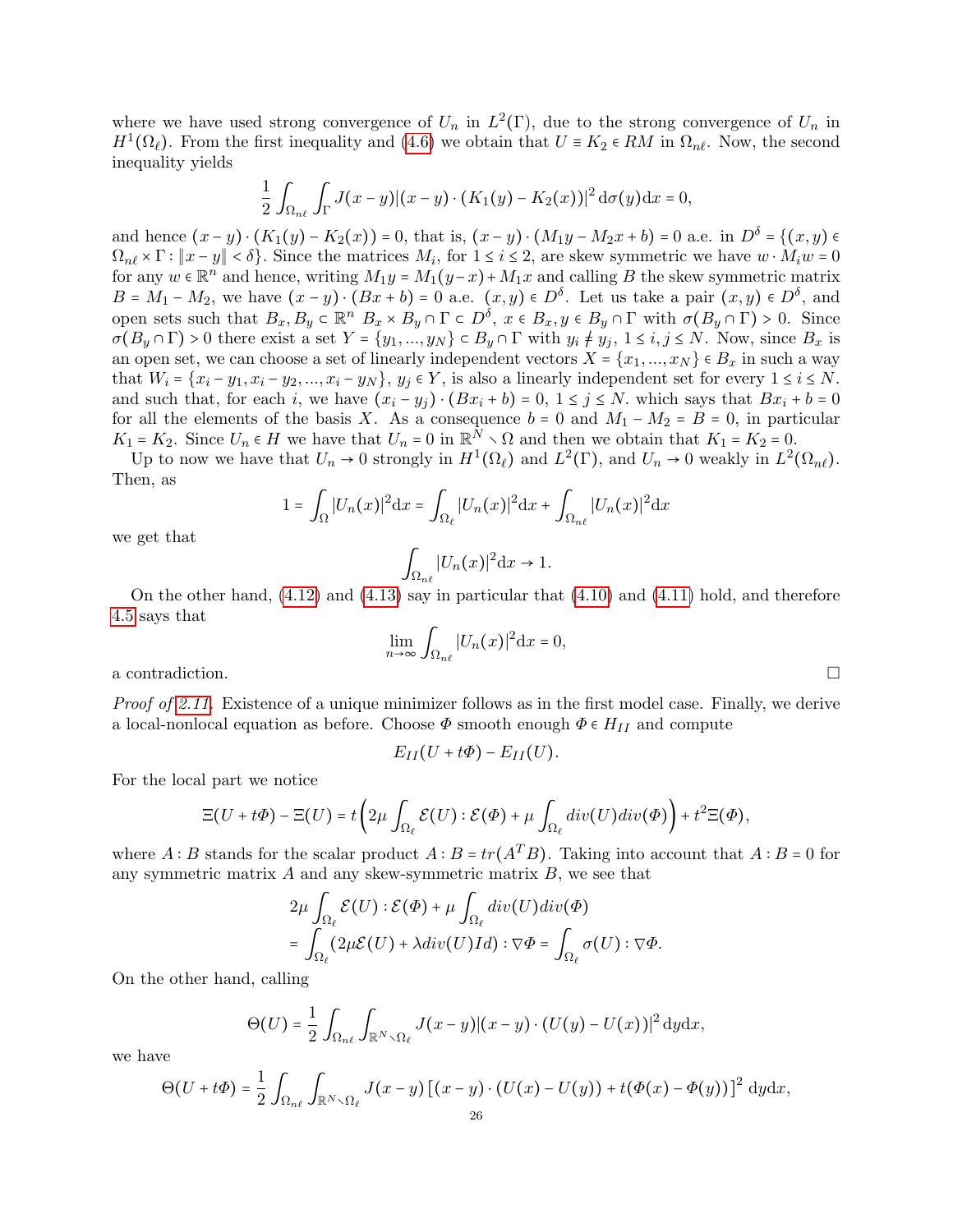hence

$$
\Theta(U+t\Phi) - \Theta(U)
$$
  
=  $t \int_{\Omega_{n\ell}} \int_{\mathbb{R}^N \setminus \Omega_{\ell}} J(x-y) [(x-y) \otimes (x-y)] (U(x) - U(y))^{T} (\Phi(x) - \Phi(y)) \mathrm{d}y \mathrm{d}x + t^2 \Theta(\Phi)).$ 

Now we call

$$
I = \int_{\Omega_{n\ell}} \int_{\mathbb{R}^N \setminus \Omega_{\ell}} J(x - y) [(x - y) \otimes (x - y)] (U(x) - U(y))^{T} (\Phi(x) - \Phi(y)) \, dy \, dx = I_1 + I_2,
$$

with

$$
I_1 = \int_{\Omega_{n\ell}} \int_{\Omega_{n\ell}} J(x - y) \left[ (x - y) \otimes (x - y) \right] (U(x) - U(y))^T \cdot (\Phi(x) - \Phi(y)) \, dy \, dx
$$

and

$$
I_2 = \int_{\Omega_{n\ell}} \int_{\mathbb{R}^n \setminus \Omega} J(x - y) \left[ (x - y) \otimes (x - y) \right] (U(x) - U(y))^T \cdot (\Phi(x) - \Phi(y)) \, dy \, dx
$$

for  $I_1$  we get

$$
I_1 = 2 \int_{\Omega_{n\ell}} \left( \int_{\Omega_{n\ell}} J(x - y) \left[ (x - y) \otimes (x - y) \right] (U(x) - U(y))^T dy \right) \cdot \Phi(x) dx,
$$

while

$$
I_2 = \int_{\Omega_{n\ell}} \left( \int_{\mathbb{R}^{n} \setminus \Omega} J(x - y) \left[ (x - y) \otimes (x - y) \right] (U(x) - U(y))^T dy \right) \cdot \Phi(x) dx
$$
  

$$
- \int_{\Omega_{n\ell}} \int_{\mathbb{R}^{n} \setminus \Omega} J(x - y) \left[ (x - y) \otimes (x - y) \right] (U(x) - U(y))^T \cdot \Phi(y) dy dx
$$
  

$$
= I_{21} + I_{22},
$$

since  $\Phi \equiv 0$  in  $\mathbb{R}^n \setminus \Omega$ , applying we have  $I_{22} = 0$ . Finally, we have the term

$$
\Theta_{\Gamma}(U) = \frac{1}{2} \int_{\Omega_{n\ell}} \int_{\Gamma} G(x, y) |(x - y) \cdot (U(y) - U(x))|^2 d\sigma(y) dx,
$$

and, arguing as before, we obtain

$$
\Theta_{\Gamma}(U+t\Phi) - \Theta_{\Gamma}(U)
$$
  
=  $t \int_{\Omega_{n\ell}} \int_{\Gamma} G(x,y) [(x-y) \otimes (x-y)] (U(x) - U(y))^{T} (\Phi(x) - \Phi(y)) d\sigma(y) dx + t^{2} \Theta_{\Gamma}(\Phi).$ 

Proceeding as we did for the second scalar model, we have

$$
\int_{\Omega_{n\ell}} \int_{\Gamma} G(x, y) \left[ (x - y) \otimes (x - y) \right] (U(x) - U(y))^{T} \cdot (\Phi(x) - \Phi(y)) d\sigma(y) dx
$$

$$
= \int_{\Omega_{n\ell}} \int_{\Gamma} G(x, y) \left[ (x - y) \otimes (x - y) \right] (U(x) - U(y))^{T} d\sigma(y) \cdot \Phi(x) dx
$$

$$
+ \int_{\Gamma} \int_{\Omega_{n\ell}} G(y, x) \left[ (x - y) \otimes (x - y) \right] (U(x) - U(y))^{T} dy \cdot \Phi(x) d\sigma(x)
$$

and the lemma follows.  $\hfill \square$ 

# 5. Possible extensions of our results

<span id="page-26-0"></span>Finally, let us comment briefly on possible extensions of our results.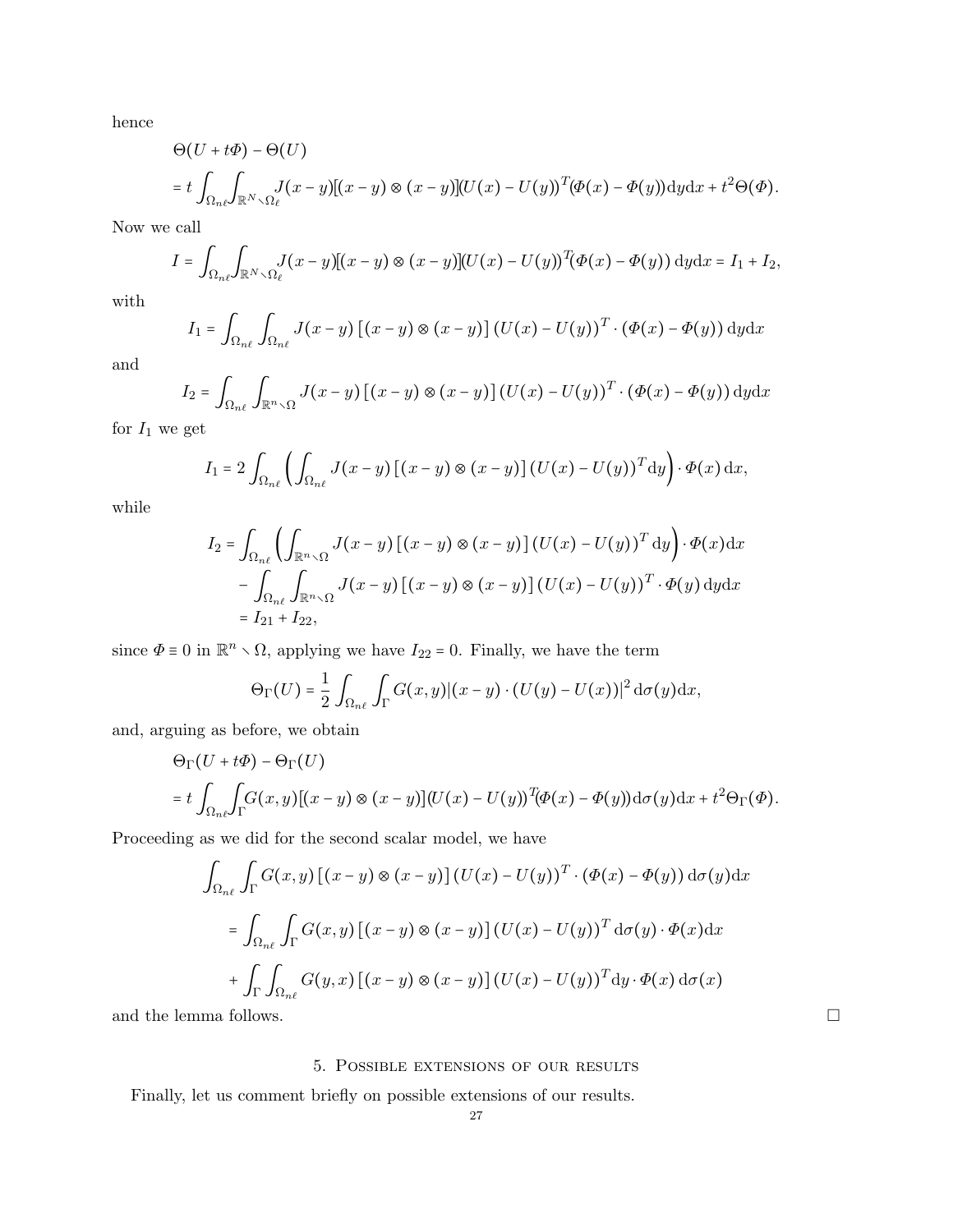5.1. Inhomogeneous equations. Pure local or nonlocal models are well suited for homogeneous environments. When one deals with an inhomogeneous diffusion process one possibility is to add a diffusion coefficient and consider operators like

$$
\operatorname{div}\Bigl(a(x)\nabla u\Bigr)(x), \qquad \text{or} \qquad \int_{\mathbb{R}^N} b(x,y)J(x-y)(u(y)-u(x))\,\mathrm{d}y. \tag{5.1}
$$

To obtain inhomogeneous equations one is lead to consider terms like

$$
\int_{\Omega_{\ell}} \frac{a(x)|\nabla u(x)|^2}{2} dx, \qquad \frac{1}{2} \int_{\Omega_{n\ell}} \int_{\Omega_{n\ell}} b(x,y) J(x-y) (u(y) - u(x))^2 dy dx
$$

and

<span id="page-27-0"></span>
$$
\frac{1}{2}\int_{\Omega_{n\ell}}\int_{\Omega_{\ell}}c(x,y)J(x-y)(u(y)-u(x))^{2} dydx
$$

in our energies.

As long as the coefficients  $a(x)$ ,  $b(x, y)$  and  $c(x, y)$  are positive and bounded (both from adobe and from below away from zero) the same computations that we made here work and we have existence and uniqueness of a minimizer that verifies an equation in which the operators given by [\(5.1\)](#page-27-0) appear.

5.2. Singular kernels. With the same ideas used here we can deal with singular kernels. For example, one can show that there is a unique minimizer of

$$
E_i(u) \coloneqq \int_{\Omega_\ell} \frac{|\nabla u(x)|^2}{2} dx + \frac{1}{2} \int_{\Omega_{n\ell}} \int_{\mathbb{R}^N} \frac{C}{|x-y|^{N+2s}} (u(y) - u(x))^2 dy dx - \int_{\Omega} f(x) u(x) dx
$$

in

$$
H = \Big\{ u \in H^s(\mathbb{R}^N), u|_{\Omega_\ell} \in H^1(\Omega_\ell), u = 0 \text{ in } \mathbb{R}^N \setminus \Omega \Big\}.
$$

In this case in the nonlocal region a fractional Laplacian

$$
\Delta^s u(x) = \int_{\mathbb{R}^N} \frac{C}{|x-y|^{N+2s}} (u(y) - u(x)) \, dy
$$

appears. Concerning mixed couplings we can also consider an energy of the form

$$
E_{ii}(u) \coloneqq \int_{\Omega_{\ell}} \frac{|\nabla u(x)|^2}{2} dx + \frac{1}{2} \int_{\Omega_{n\ell}} \int_{\mathbb{R}^N \setminus \Omega_{\ell}} \frac{C}{|x - y|^{N+2s}} (u(y) - u(x))^2 dy dx
$$
  
+ 
$$
\frac{1}{2} \int_{\Omega_{n\ell}} \int_{\Gamma} G(x, z) (u(x) - u(z))^2 d\sigma(z) dx - \int_{\Omega} f(x) u(x) dx
$$

in the same  $H$  as before.

Now, since in fractional Sobolev spaces we have a trace theorem, we can go one step further and consider couplings between the local and the nonlocal parts in sets of smaller dimension (both for the local and the nonlocal parts). Fix two subsets  $\Gamma_\ell \subset \partial \Omega_\ell$ , and  $\Gamma_{n\ell} \subset \partial \Omega_{n\ell}$  and consider an energy of the form

$$
\widetilde{E}_{ii}(u) \coloneqq \int_{\Omega_{\ell}} \frac{|\nabla u(x)|^2}{2} dx + \frac{1}{2} \int_{\Omega_{n\ell}} \int_{\mathbb{R}^N \setminus \Omega_{\ell}} \frac{C}{|x - y|^{N+2s}} (u(y) - u(x))^2 dy dx \n+ \frac{1}{2} \int_{\Gamma_{n\ell}} \int_{\Gamma_{\ell}} G(x, z) (u(x) - u(z))^2 d\sigma(z) d\sigma(x) - \int_{\Omega} f(x) u(x) dx.
$$

For  $s > \frac{1}{2}$ <sup>1</sup>/<sub>2</sub> we have compactness of the Sobolev trace embedding from  $H^1(\Omega_\ell)$  into  $L^2(\Gamma_\ell)$  and from  $H^s(\Omega_{n\ell})$  into  $L^2(\Gamma_{n\ell})$ . Therefore, we have a well defined energy functional in

$$
H = \Big\{ u \in H^s(\mathbb{R}^N), u|_{\Omega_\ell} \in H^1(\Omega_\ell), u = 0 \text{ in } \mathbb{R}^N \setminus \Omega \Big\}.
$$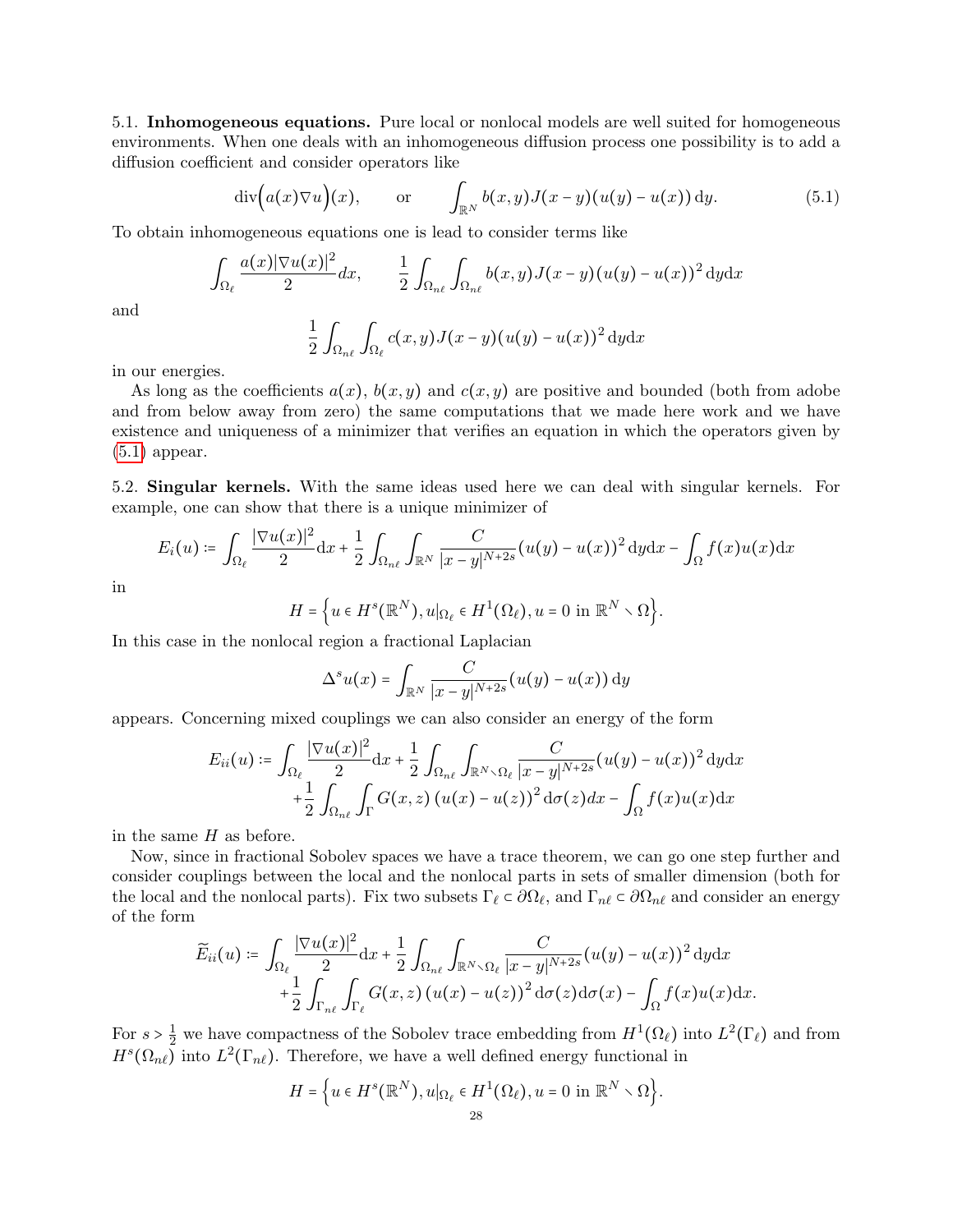5.3. Nonlinear problems. We can also tackle nonlinear problems associated to functionals like

$$
E^{p,r}(u) \coloneqq \int_{\Omega_\ell} \frac{|\nabla u(x)|^p}{p} \mathrm{d}x + \frac{1}{r} \int_{\Omega_{n\ell}} \int_{\Omega} J(x-y) (u(y) - u(x))^r \, \mathrm{d}y \mathrm{d}x - \int_{\Omega} f(x) u(x) \mathrm{d}x.
$$

In this case the natural space to look for minimizers is in

$$
H = \Big\{ u \in L^r(\Omega), u|_{\Omega_\ell} \in W^{1,p}(\Omega_\ell), u = 0 \text{ in } \mathbb{R}^N \setminus \Omega \Big\}.
$$

Now, we obtain a p−Laplacian operator in the local part,

$$
\Delta_p u(x) = \operatorname{div}(|\nabla u|^{p-2} \nabla u)(x)
$$

and a nonlocal r−Laplacian in the nonlocal part

$$
L(u)(x) = \int_{\mathbb{R}^N} J(x-y)|u(y) - u(x)|^{r-2}(u(y) - u(x)) dy.
$$

## <span id="page-28-5"></span>5.4. More general vectorial models. The key inequality

$$
E(U) \ge c \int_{\Omega} |U(x)|^2 dx - \int_{\Omega} F(x)U(x) dx,
$$

with  $E(U) = E_I(U), E_{II}(U)$ , can be easily obtained for more general local energies  $\Xi(U)$  by following the same arguments used along the vectorial section. This is indeed the case, for instance, under the assumption

$$
C\Xi(U) + \int_{\Omega} U^2(x) \, \mathrm{d}x \ge \int_{\Omega} \nabla U(x)^2 \, \mathrm{d}x,
$$

if in addition we have lower semicontinuity of  $\Xi$  in  $H^1(\Omega_\ell)^N$  together with the condition  $ker(\Xi) \subseteq$ <br> $EM$  we see altain quistance of minimizers of the company which appear with the christen absise RM we can obtain existence of minimizers of the corresponding energy. The obvious choice

$$
\Xi(U) = \int_{\Omega} W(\nabla U(x)) dx
$$

with  $W : \mathbb{R}^{N \times N} \to \mathbb{R}$ , convex, bounded by below and with a growth condition of the form  $W(M) \ge C \|M\|^2$  verifies these assumptions  $C||M||^2$ , verifies these assumptions.

Nonetheless, it is well known that convex stored energy funtions are not appropriate for general elastic materials, partially due to the restriction  $det(\nabla U) > 0$  (needed in order to prevent interpenetration of matter). This fact, together with the expected non-uniqueness of minimizers in certain contexts (e.g. buckling) has called for surrogates of convexity, such as polyconvexity, cuasiconvexity, rank-one convexity, etc. We do not treat here couplings involving these kinds of energies.

#### **REFERENCES**

- <span id="page-28-4"></span>[1] Azdoud, Y.; Han, F.; Lubineau, G. A morphing framework to couple non-local and local anisotropic continua. Inter. J. Solids Structures 50(9), (2013), 1332–1341.
- <span id="page-28-6"></span>[2] Acosta, G.; Durán R. Divergence Operator and Related Inequalities. SpringerBriefs in Mathematics, 2017.
- <span id="page-28-1"></span>[3] Andreu-Vaillo, F.; Toledo-Melero, J.; Mazon, J. M.; Rossi, J. D. Nonlocal diffusion problems. Number 165. American Mathematical Soc., 2010.
- <span id="page-28-2"></span>[4] Badia, S.; Bochev, P.; Lehoucq, R.; Parks, M.; Fish, J.; Nuggehally, M.A.; Gunzburger, M. A forcebased blending model for atomistic-to-continuum coupling. Inter. J. Multiscale Comput. Engineering, 5(5), (2007), 387–406.
- <span id="page-28-3"></span>[5] Badia, S.; Parks, M.; Bochev, P.; Gunzburger, M.; Lehoucq, R. On atomistic-to-continuum *coupling by blending.* Multiscale Modeling Simulation,  $7(1)$ ,  $(2008)$ ,  $381-406$ .
- <span id="page-28-0"></span>[6] Bates, P.; Chmaj, A. An integrodifferential model for phase transitions: stationary solutions in higher dimensions. J. Statist. Phys. 95 (1999), no. 5–6, 1119–1139.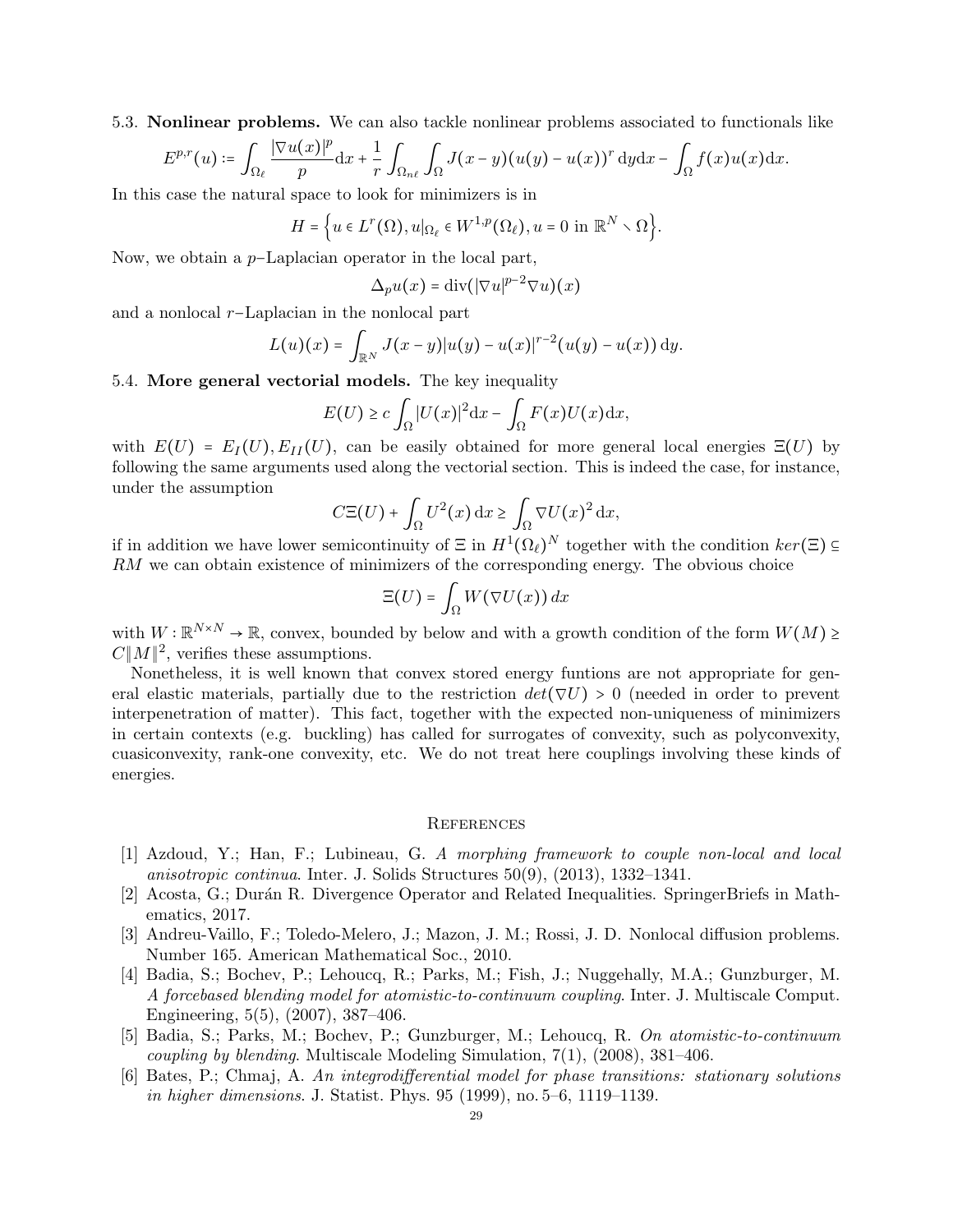- <span id="page-29-0"></span>[7] Berestycki, H.; Coulon, A.-Ch.; Roquejoffre, J-M.; Rossi, L. The effect of a line with nonlocal diffusion on Fisher-KPP propagation. Math. Models Meth. Appl. Sciences, 25.13, (2015), 2519– 2562.
- <span id="page-29-20"></span>[8] Brezis, H. Functional analysis, Sobolev spaces and partial differential equations. Springer Science & Business Media, 2010.
- <span id="page-29-1"></span>[9] Capanna, M.; Rossi, J. D. Mixing local and nonlocal evolution equations. Preprint.
- <span id="page-29-2"></span>[10] Carrillo, C.; Fife, P. Spatial effects in discrete generation population models. J. Math. Biol. 50 (2005), no. 2, 161–188.
- <span id="page-29-3"></span>[11] Chasseigne, E.; Chaves, M.; Rossi, J. D. Asymptotic behavior for nonlocal diffusion equations. J. Math. Pures Appl. (9) 86 (2006), no. 3, 271–291.
- <span id="page-29-21"></span>[12] Ciarlet, P. G. Three-Dimensional Elasticity. Mathematical Elasticity, Vol. 1, Studies in mathematics and its applications, 1994.
- <span id="page-29-4"></span>[13] Cortázar, C.; M. Elgueta, M.; Rossi, J. D.; Wolanski, N. Boundary fluxes for non-local diffusion. J. Differential Equations 234 (2007), no. 2, 360–390.
- <span id="page-29-5"></span>[14] Cortázar, C.; M. Elgueta, M.; Rossi, J. D.; Wolanski, N. How to approximate the heat equation with Neumann boundary conditions by nonlocal diffusion problems. Arch. Ration. Mech. Anal. 187 (2008), no. 1, 137–156.
- <span id="page-29-6"></span>[15] Coville, J.; Dupaigne, L. On a non-local equation arising in population dynamics. Proc. Royal Soc. Edinburgh A: Mathematics, (2007), 137.4: 727–755.
- <span id="page-29-11"></span>[16] D'Elia, M.; Perego, M.; Bochev, P.; Littlewood, D. A coupling strategy for nonlocal and local diffusion models with mixed volume constraints and boundary conditions. Comput. Math. Appl. 71 (2016), no. 11, 2218–2230.
- <span id="page-29-12"></span>[17] D'Elia, M.; Ridzal, D.; Peterson, K. J.; Bochev, P.; Shashkov, M. Optimization-based mesh correction with volume and convexity constraints. J. Comput. Phys. 313 (2016), 455–477.
- <span id="page-29-17"></span>[18] D'Elia, M.; Bochev, P. Formulation, analysis and computation of an optimization-based localto-nonlocal coupling method. [arXiv:1910.11214.](http://arxiv.org/abs/1910.11214)
- <span id="page-29-19"></span>[19] D'Elia, M.; Li, X.; Seleson, P.; Tian, X.; Yu, Y. A review of Local-to-Nonlocal coupling methods in nonlocal diffusion and nonlocal mechanics. [arXiv:1912.06668.](http://arxiv.org/abs/1912.06668)
- <span id="page-29-7"></span>[20] Di Paola, M.; Giuseppe F.; M. Zingales. Physically-based approach to the mechanics of strong non-local linear elasticity theory. Journal of Elasticity 97.2 (2009): 103–130.
- <span id="page-29-13"></span>[21] Du, Q.; Li, X. H.; Lu, J.; Tian, X. A quasi-nonlocal coupling method for nonlocal and local diffusion models. SIAM J. Numer. Anal. 56 (2018), no. 3, 1386–1404.
- <span id="page-29-8"></span>[22] Fife, P. Some nonclassical trends in parabolic and parabolic-like evolutions. In "Trends in nonlinear analysis", 153–191, Springer, Berlin, 2003.
- <span id="page-29-14"></span>[23] Gal, C. G.; Warma, M. Nonlocal transmission problems with fractional diffusion and boundary conditions on non-smooth interfaces. Comm. Partial Differential Equations,  $42(4)$ ,  $(2017)$ , 579–625.
- <span id="page-29-15"></span>[24] Gárriz, A.; Quirós, F.; Rossi, J. D. Coupling local and nonlocal evolution equations. Calc. Var. PDE, 59(4), article 117, (2020), 1–25.
- <span id="page-29-18"></span>[25] Han, F.; Gilles L. Coupling of nonlocal and local continuum models by the Arlequin approach. Inter. Journal Numerical Meth. Engineering, 89(6), (2012): 671–685.
- <span id="page-29-9"></span>[26] Hutson, V.; Martinez, S.; Mischaikow, K.; Vickers, G. T. The evolution of dispersal. J. Math. Biology, 47(6), (2003), 483–517.
- <span id="page-29-16"></span>[27] Kriventsov, D. Regularity for a local-nonlocal transmission problem. Arch. Ration. Mech. Anal. 217 (2015), 1103–1195.
- <span id="page-29-22"></span>[28] Marsden, J.E.; Hughes T.J.R. Mathematical Foundations of Elasticity. Dover Publications, Rev. Ed. 2012.
- <span id="page-29-10"></span>[29] Mengesha, T.; Du, Q. The bond-based peridynamic system with Dirichlet-type volume constraint, Proc. Roy. Soc. Edinburgh Sect. A, (2014), Nro. 1, 161–186.